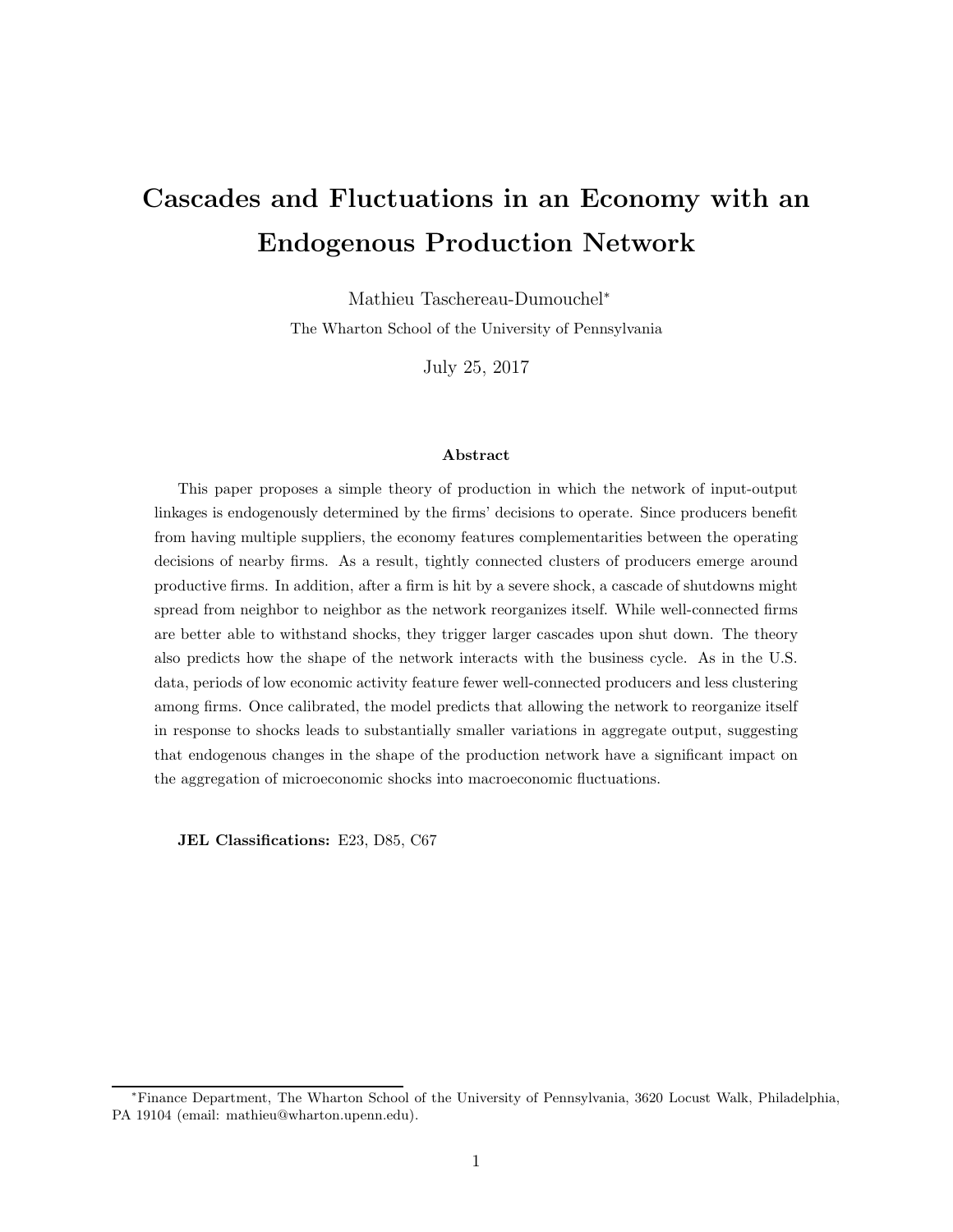# 1 Introduction

Production in modern economies involves a complex network of specialized producers, each using inputs from suppliers and providing their own output to downstream production units. The shape of this network is constantly changing in response to shocks. Cascades of firm shutdowns are a salient example of this process. If a severe shock pushes a producer to shut down, its neighbors, now missing a useful input or a valuable customer, might also decide to stop production, thereby pushing their own neighbors to do the same, and so on. A single shock can thus trigger a cascade of shutdowns that spreads through the economy.<sup>1</sup> While these cascades have a damaging impact on many firms, they also free economic resources that can now be used by other producers to resume production. Through this creative destruction process, the firms' decisions to operate therefore change the shape of the production network. At the same time, the shape of the network plays a crucial role in determining how microeconomic shocks propagate through the network to create macroeconomic fluctuation. To properly understand the origin of these fluctuations, it is therefore important to have a joint theory of production and endogenous network formation.

This paper proposes a simple theory to understand these economic forces. In the model, a large number of firms produce differentiated goods using labor and a set of inputs from other producers. Since production requires the payment of a fixed cost, firms operate or not as a function of economic conditions. When a firm operates, it makes an additional input available to all of its customers, thereby creating new input-output links. Together these operation decisions therefore determine the shape of the production network.

Firms benefit from using a greater variety of inputs into production. This feature of the environment creates complementarities between the decisions of nearby producers to operate and has several implications for the organization of production in the efficient allocation. First, firms that have multiple suppliers or multiple customers are more likely to operate. Second, the allocation features tightly connected clusters of producers. This way, each firm benefits from the inputs provided by the cluster and provides a valuable good in return, thereby taking advantage of the complementarities created by the network. Because of this tendency for clustering, a lot of economic activity occurs in the neighborhoods around the most productive firms while the rest of the network remains mostly inactive. Through this process, the network organizes itself to magnify the impact of high-productivity firms on the economy while limiting that of their low-productivity counterparts. Third, a small change in the environment can trigger a large reorganization of the network. For

<sup>&</sup>lt;sup>1</sup>[Carvalho](#page-31-0) [\(2014](#page-31-0)) mentions the aftermath of the Great East Japan Earthquake of 2011 as an important example of this dynamics. [Carvalho et al.](#page-30-0) [\(2014](#page-30-0)) find that firms inside the affected zone that stopped production because of the catastrophe had a significant negative impact on their customers and suppliers that were outside of the affected zone. In contrast, firms inside the affected zone that did not stop production had an insignificant impact on their customers outside the affected area. Another example of these cascades concerns the 2008 bailout of U.S. car manufacturers. At that time, the chief executive officer of Ford advocated for the bailout of its competitors, General Motors and Chrysler. The rationale was that the bankruptcy of these carmakers would push their suppliers to shutter operations which would adversely affect Ford since suppliers are shared in the industry [\(Carvalho,](#page-31-0) [2014\)](#page-31-0).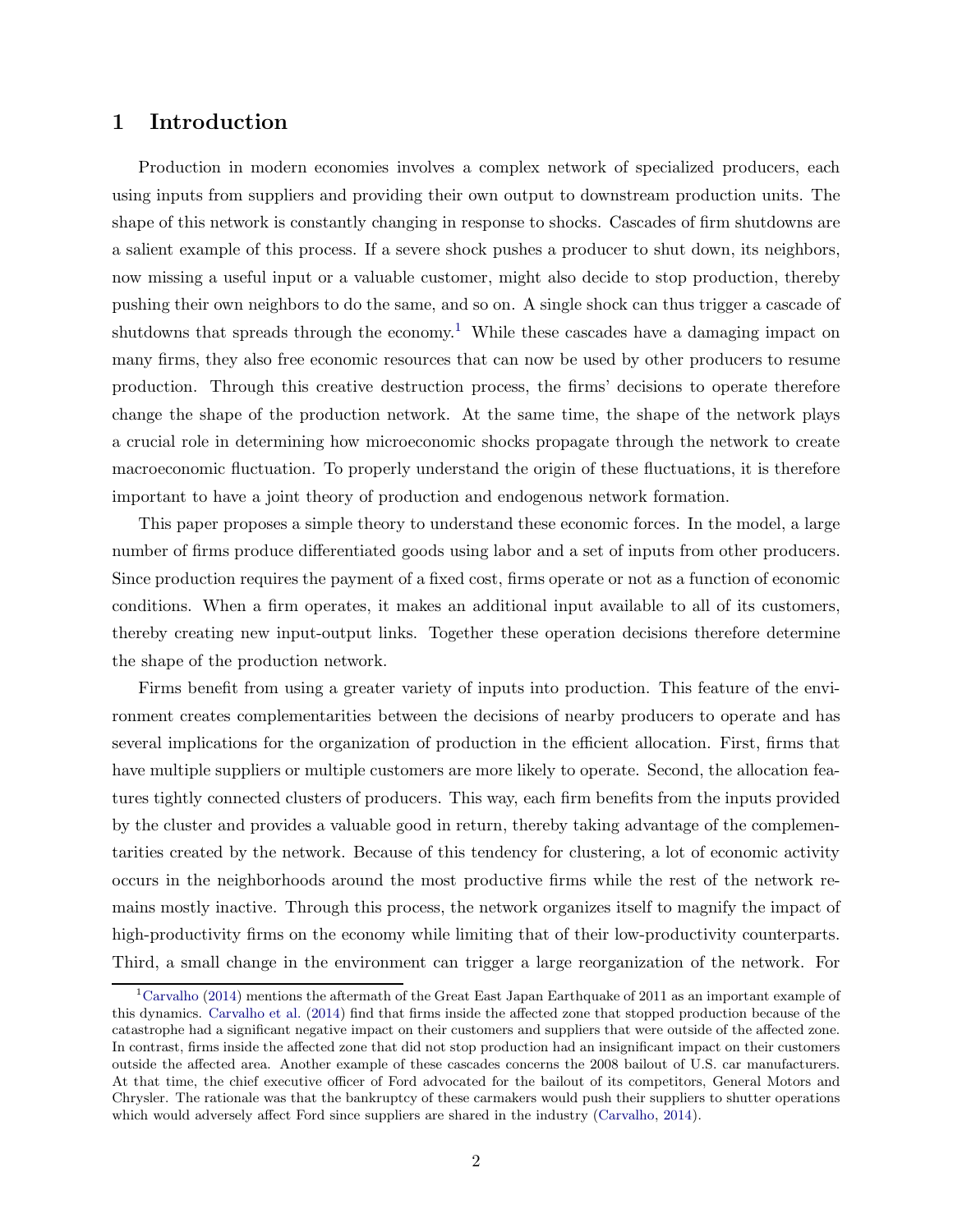instance, a small drop in the productivity of an influential firm can lead to the shutdown of its whole neighborhood while activity moves to another part of the network.

Two features of the environment make the efficient allocation in this economy challenging to solve for. First, since the decision to operate a unit is binary, the optimization problem has a non-convex feasible set and belongs to the class of mixed integer nonlinear problems — a family of problems that are notoriously difficult to solve [\(Garey and Johnson,](#page-31-1) [1990](#page-31-1)). Second, the complementarities between producers make the objective function non-concave. As a result, usual numerical algorithms are ineffective and the Karush-Kuhn-Tucker conditions are not sufficient to characterize a solution. I propose instead a novel approach that involves reshaping the original optimization problem, away from potential solutions, such that 1) the reshaped problem can be solved easily, and 2) the solutions to the reshaped and the original problems coincide. This approach is expected to work well if the network of potential connections between firms is densely connected. To verify its robustness, I extensively test the approach on sparsely connected networks and find that it performs very well in practice.

I calibrate the model to the United States economy. To understand how the forces of the economy operate to shape the organization of production, it is useful to compare the optimal network to a completely random one. In contrast to the random network, the optimal network features 1) more highly connected firms, 2) a higher degree of clustering, 3) a smaller average distance between firms, and 4) a positive correlation between a firm's number of customers and its number of suppliers. The optimal allocation therefore features a more tightly connected network of producers centered around a few central and highly productive firms. The forces at work in the economy also affect the distributions of firm-level outcomes. For instance, since the optimal network organizes production to magnify the impact of high productivity firms and mitigate that of low productivity ones, the distributions of employment and output show significant positive skewness.

I use the calibrated economy to investigate how cascades of firm shutdowns, resulting from a single individual shock, propagate through the network. I find that while more highly connected firms are more resilient to shocks, they also trigger more important cascades when they shutdown. In the calibrated economy, theses cascades move mostly downstream, from customer to customer. This result however depends on the elasticity of substitution between intermediate goods entering production. When inputs are poor substitutes, significant upstream cascades can also occur. These cascades are the manifestation of the network optimally reorganizing itself in the face of shocks. As a result, preventing them from occurring leads to losses in aggregate output that are, at the median, point 35% larger.

As the economy faces many local shocks at the same time, multiple overlapping cascades spread through the production network, thereby changing its shape and creating aggregate fluctuations. As a result, the shape of the network differs between recessions and expansions in several ways. In particular, recessions are periods in which, 1) fewer highly connected firms produce and 2)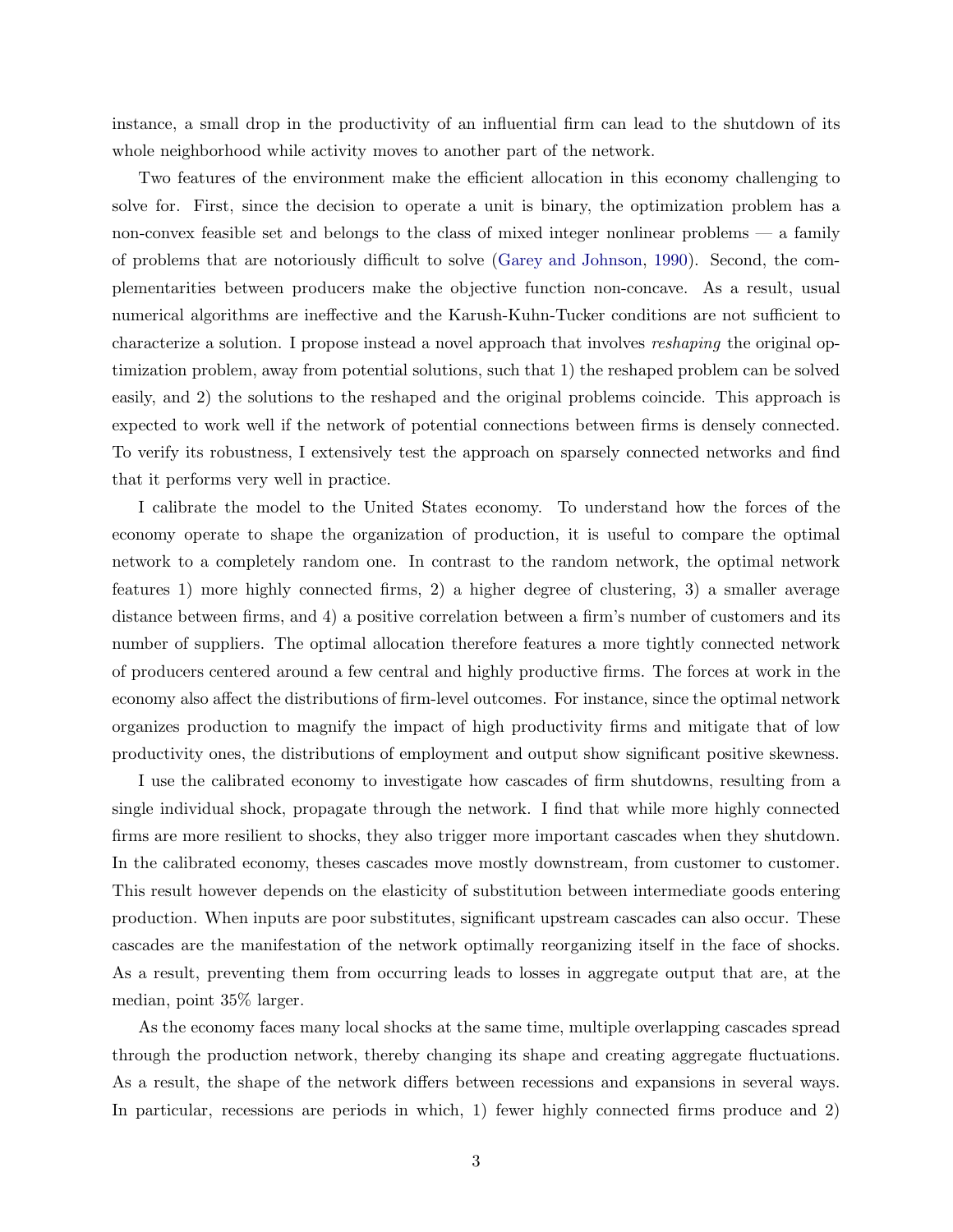the amount of clustering in the network is lower. These correlations between the shape of the production network and the business cycle are also visible in the U.S. data. Overall, expansions are periods in which production can be efficiently organized in tightly connected groups of producers centered around influential firms. In contrast, recessions are periods in which creating these tights clusters is inefficient, perhaps because a highly connected firm is facing a bad shock.

To evaluate the impact of the optimal organization of the network on the size of fluctuations, I once again compare the optimal network to the random one and find that the standard deviation of output is more than 35% larger in the random network. This finding highlights the importance of considering how the network structure of production adapts to shocks to properly understand the microeconomic origin of aggregate fluctuations.

#### Literature review

A large empirical literature documents that losing a supplier is disruptive of a firm's operation. For instance, [Hendricks and Singhal](#page-31-2) [\(2005](#page-31-2)) find that firms facing supply chain disturbances face an abnormal stock return of –40%. They further find that the impact of the disturbance is long lasting. [Wagner and Bode](#page-32-0) [\(2008](#page-32-0)) survey business executives in Germany who report that supply side disturbances, including supplier suddenly stopping production, were responsible for significant disturbances in production. The [Zurich Insurance Group](#page-32-1) [\(2015](#page-32-1)) also conducted a global survey of executives in small and medium enterprises. Of all the respondent, 39% report that losing their main supplier would adversely affect their operation and 14% report that they would need to significantly downsize their business, require emergency support or that they would shut down.

This paper relates to a literature that studies how shocks to interconnected sectors contribute to aggregate fluctuations in exogenous networks [\(Long and Plosser,](#page-32-2) [1983;](#page-32-2) [Horvath](#page-31-3), [1998](#page-31-3); [Dupor](#page-31-4), [1999;](#page-31-4) [Atalay](#page-30-1), [2015\)](#page-30-1).<sup>2</sup> [Acemoglu et al.](#page-29-0) [\(2012](#page-29-0)) find that sectoral shocks can lead to large aggregate fluctuations if there is enough asymmetry in the way sectors supply to each other. [Acemoglu et al.](#page-30-2) [\(2015a](#page-30-2)) further show that inter-sectoral linkages can generate tail-risks in aggregate output. This literature emphasizes the importance of the shape of the network in transmitting idiosyncratic shocks. In contrast, the current paper studies how endogenizing the shape of the network affects the size of aggregate fluctuations.

This paper also contributes to a recent literature on endogenous network formation. [Atalay et al.](#page-30-3) [\(2011](#page-30-3)) consider a model in which links between firms are created through random and preferential attachment. They find that this model is better able to match the properties of the U.S. data. [Oberfield](#page-32-3) [\(2013](#page-32-3)) considers an economy in which producers optimally choose one input from a randomly evolving set of suppliers, thereby creating a production network. While the networks in both papers are formed endogenously, the present work considers how the operat-

<sup>&</sup>lt;sup>2</sup>See [Carvalho](#page-31-0) [\(2014](#page-31-0)) for an overview of the literature on production networks. [Bigio and La'O](#page-30-4) [\(2016](#page-30-4)) study how an economy's network structure of production influences its response to financial shocks.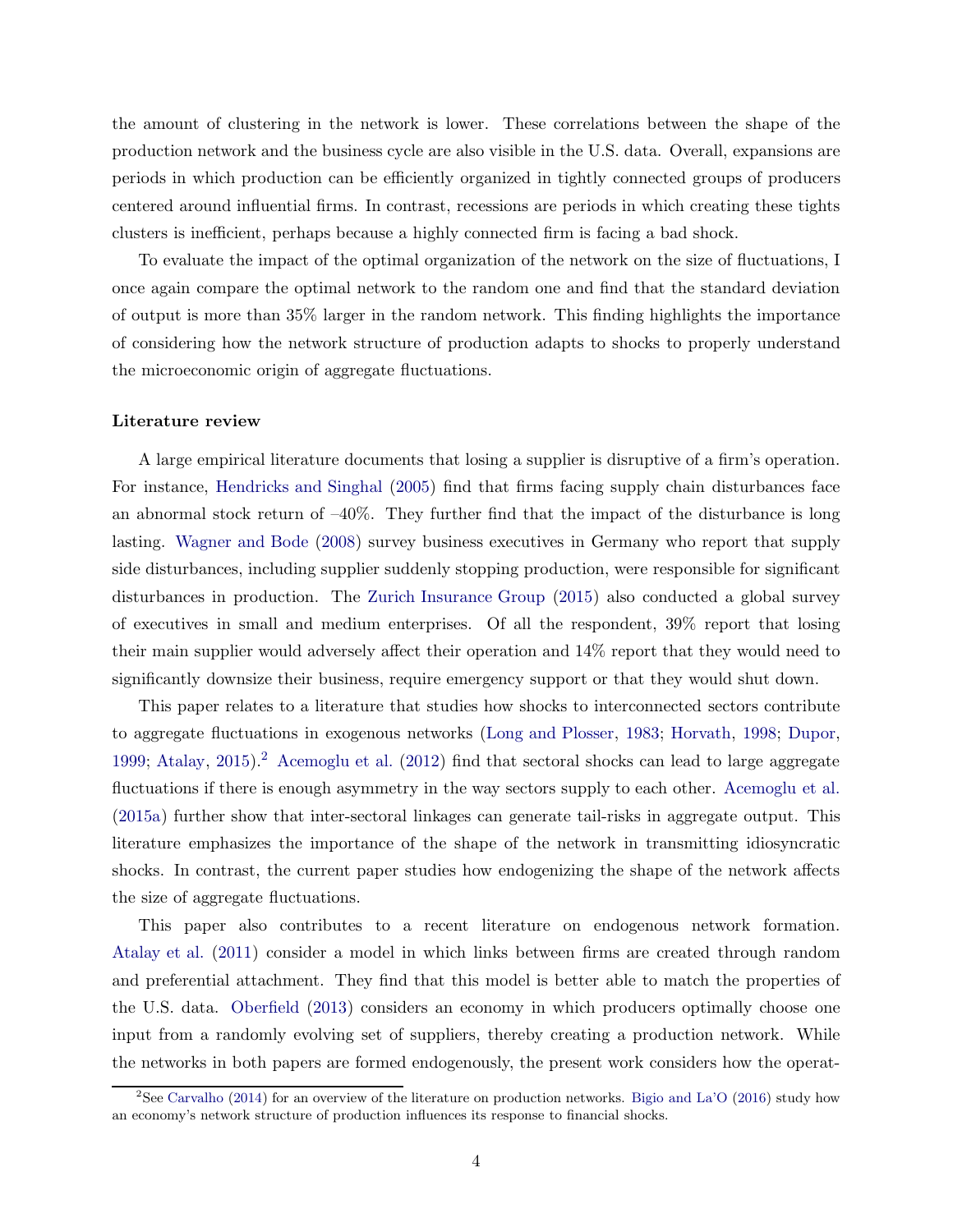ing status of firms shapes the production network, so that cascades of shutdowns arise and their impact on aggregate fluctuations can be studied. Carvalho and Voigtländer  $(2014)$  $(2014)$  consider how inputs diffuses in a network through input adoption decisions. To do so, they build a model in which producers direct their search for new inputs to the suppliers of their current neighbors in the network. [Lim](#page-32-4) [\(2016](#page-32-4)) considers how frictions in the creation and destruction of firm-to-firm linkages affect aggregate output and trade. To my knowledge, the current paper is the first to consider how the shape of the production network changes over the business cycle.

[Baqaee](#page-30-5) [\(2016\)](#page-30-5) also studies the impact of cascades of firm shutdowns on the macroeconomy. To do so, the paper considers an exogenous sectoral network in which the mass of firm in each sector can vary. This adjustment margin can lead to further amplification of sectoral shocks in the presence of external economies of scale. In contrast, the current paper considers an economy without external effects, so that the allocation is efficient, and in which the network describes connections between individual producers directly. Shutting down a firm therefore removes a node in the network thereby endogenously changing its shape.

Most of the literature on networks and fluctuations considers economies in which adjustments to changes in the environment are continuous rather than discrete. Like the present work, some papers consider how discrete adjustment margins can lead to cascading effects. In the finance literature, [Elliott et al.](#page-31-6) [\(2014](#page-31-6)) and [Acemoglu et al.](#page-30-6) [\(2015b](#page-30-6)) study cascades of failures in a financial network. When a neighboring institution defaults, the connections to its former trading partners are severed, which might trigger their default in turn.<sup>3</sup> [Bak et al.](#page-30-7) [\(1993](#page-30-7)) propose a model of production and inventories with non-convex interactions between neighbors that can generate large fluctuations from idiosyncratic shocks.

The next section introduces the model and the solution approach. Section 3 highlights some of the features of the optimal allocation. Section 4 contains a quantitative exploration of the forces of the model. The last section concludes. All proofs are in the appendix.

# 2 Model and Solution Approach

There are *n* units of production, also referred to as firms, indexed by  $j \in \{1, \ldots, n\}$ . Each of these units, produces an intermediate good that can be used in the production of a final good or as an input in the production of other intermediate goods. A final good producer uses a CES production function with elasticity of substitution  $\sigma > 1$ ,

$$
Y = \left(\sum_{j=1}^{n} \left(y_j^0\right)^{\frac{\sigma-1}{\sigma}}\right)^{\frac{\sigma}{\sigma-1}}
$$

 $3$ See also [Blume et al.](#page-30-9) [\(2011a](#page-30-8)) and Blume et al. [\(2011b\)](#page-30-9) for studies of cascading failures and network formation.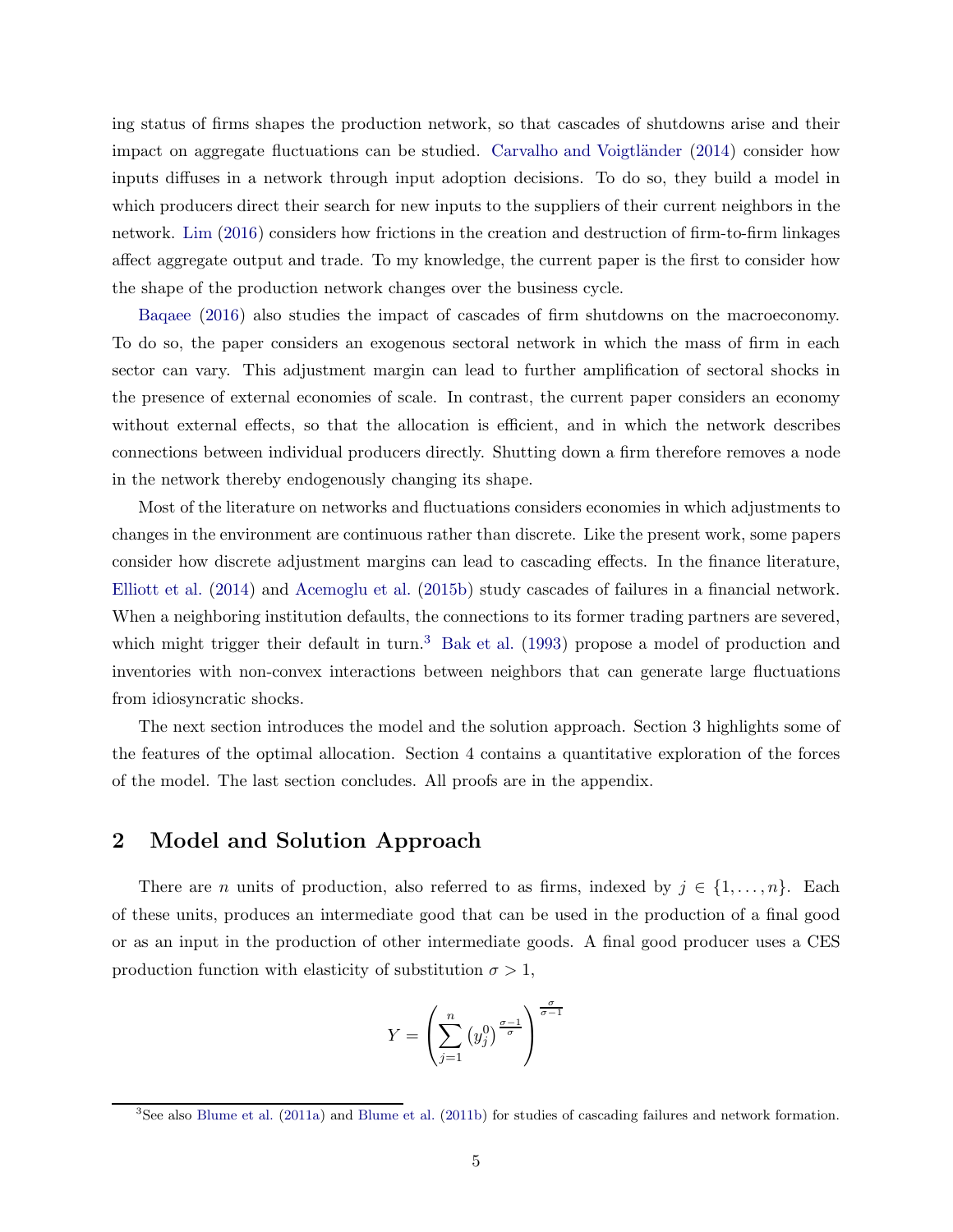to convert intermediate goods  $\left\{y_j^0\right\}_{j=1}^n$ into aggregate output Y. A representative household consumes the final good and supplies  $L$  units of labor inelastically.

Firm j has access to a production technology that converts a vector  $x_j$  of intermediate inputs and  $l_j$  units of labor into  $y_j$  units of good j according to the production function

$$
y_j = \frac{A}{\alpha^{\alpha} (1 - \alpha)^{1 - \alpha}} z_j \left( \sum_{i=1}^n x_{ij}^{\frac{\epsilon - 1}{\epsilon}} \right)^{\frac{\epsilon}{\epsilon - 1} \alpha} l_j^{1 - \alpha}
$$

where  $x_{ij}$  denotes the intermediate input from firm i,  $0 < 1 - \alpha < 1$  is the labor intensity,  $A > 0$  is aggregate productivity and  $\overline{z} > z_j > \underline{z} > 0$  is firm-specific total factor productivity. The elasticity of substitution  $\epsilon > 1$  determines the benefit from producing with a wider variety of inputs.

Firm j can use good i only if there exists a *connection* from firm i to firm j. The set of all connections is fully described by an  $n \times n$  matrix  $\Omega$  such that  $\Omega_{ij} = 1$  if firm j can use inputs from i and  $\Omega_{ij} = 0$  otherwise. Without loss of generality, assume that  $\sum_{i=1}^{n} \Omega_{ij} \geq 1$  otherwise firm j cannot produce and we can redefine the economy without it. As it describes the set of inputs that are usable by each firm,  $\Omega$  is part of the production possibility frontier of the economy.

A firm can only produce if it is *operating*, which requires the payment of a fixed cost  $f \geq 0$ , in units of labor. The vector  $\theta$  denotes the operating status of the firms, such that  $\theta_j = 1$  if firm j is operating and  $\theta_j = 0$  otherwise. This fixed cost captures overhead labor, such as managers and other non-production workers, that is necessary for production. A broader interpretation could include the cost of fixed structures or any other factor that does not scale with production.<sup>4</sup>

Together,  $\Omega$  and  $\theta$  describe the network structure of production in this economy. While the set of possible connections  $\Omega$  is taken as exogenous, the set of *active* connections evolves endogenously as economic conditions affect which firms operate. Figure [1a](#page-6-0) provides an example of the set of possible connections  $\Omega$  in a simple economy with six firms. Each arrow represents a connection  $\Omega_{ij} = 1$ , with the direction of the arrow showing the movement of goods between the firms. The set of active connections, in blue in Figure [1b,](#page-6-1) is selected endogenously and depends on the set of active firms, also in blue.<sup>5</sup>

 ${}^{4}$ See, for instance, [Bresnahan and Ramey](#page-30-10) [\(1994](#page-30-10)) and [Hall](#page-31-7) [\(2000](#page-31-7)) for a discussion of the importance of these costs in explaining plant-level production behavior.

<sup>&</sup>lt;sup>5</sup>While the model is kept simple for tractability, it can be extended easily to accommodate heterogeneity in input shares  $\alpha$ , elasticities of substitution  $\epsilon$  and fixed costs f. With these extensions, the model could feature endogenous links formation. A link, in this setup, would simply be a firm with an input share close to 1. The operating cost of this firm-link could be interpreted as the cost of creating a link between two standard firms. In addition, the model can use permanent shocks to z to capture permanent entry and exit of firms.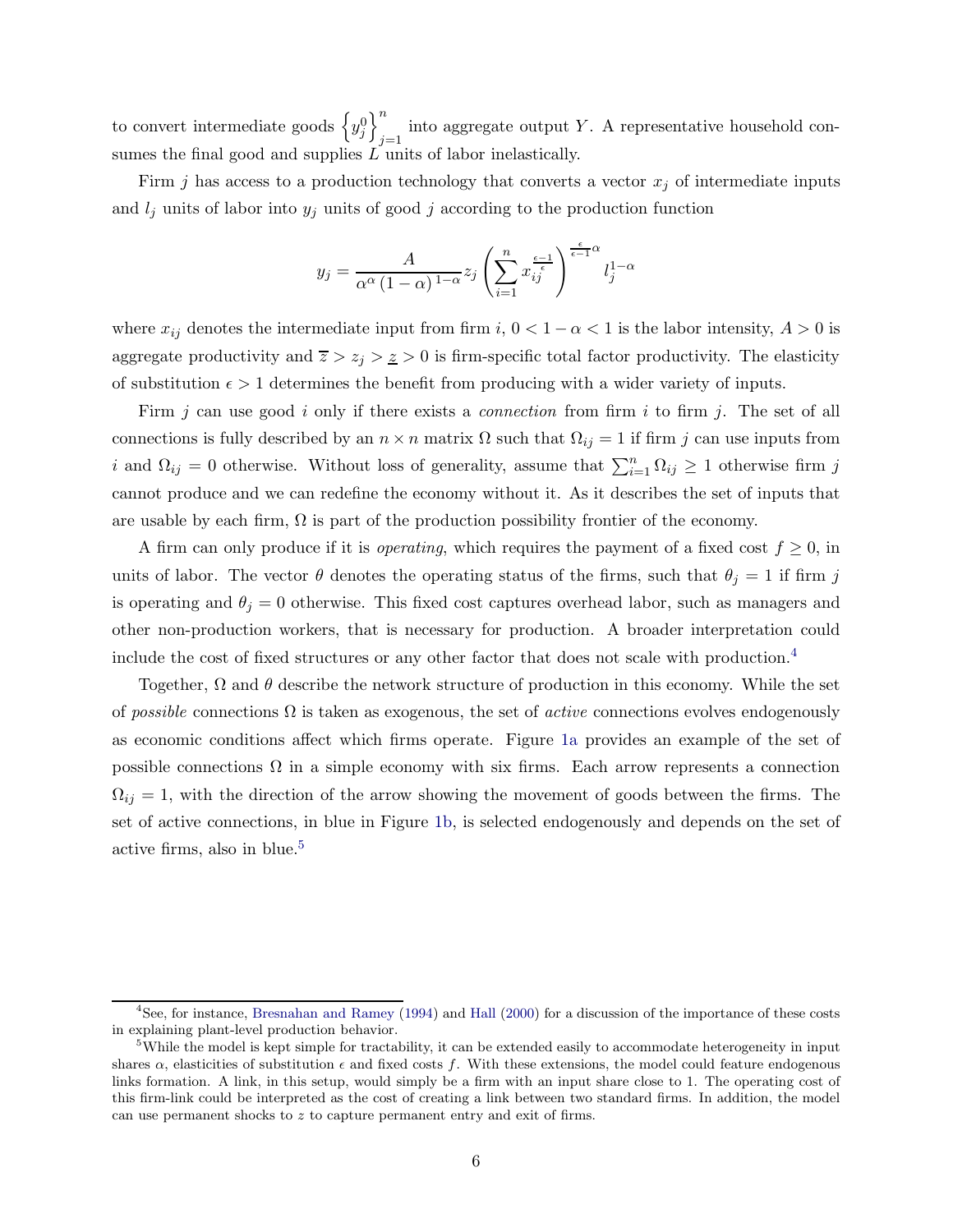<span id="page-6-0"></span>

Figure 1: Operating decisions determine the shape of the network endogenously

### 2.1 The Planner's Problem

Consider the problem  $P_{SP}$  of a social planner in this economy.<sup>6</sup> The planner maximizes the utility of the representative household

<span id="page-6-3"></span><span id="page-6-1"></span>
$$
\max_{\substack{y^0 \ge 0, \, x \ge 0, \, l \ge 0 \\ \theta \in \{0,1\}^n}} \left( \sum_{j=1}^n \left( y_j^0 \right)^{\frac{\sigma - 1}{\sigma}} \right)^{\frac{\sigma}{\sigma - 1}} \tag{1}
$$

subject to a resource constraint for each intermediate good

<span id="page-6-2"></span>
$$
y_j^0 + \sum_{k=1}^n x_{jk} \le \frac{A}{\alpha^{\alpha} \left(1 - \alpha\right)^{1 - \alpha}} z_j \left(\sum_{i=1}^n x_{ij}^{\frac{\epsilon - 1}{\epsilon}}\right)^{\alpha \frac{\epsilon}{\epsilon - 1}} l_j^{1 - \alpha}, \quad \forall j \in \{1, \dots, n\},\tag{2}
$$

a resource constraint for labor

<span id="page-6-4"></span>
$$
\sum_{j=1}^{n} l_j + f \sum_{j=1}^{n} \theta_j \le L,
$$
\n(3)

<sup>&</sup>lt;sup>6</sup>I focus on the efficient allocation for a few reasons. First, there is no obvious natural notion of a decentralized equilibrium in this economy. In addition, for some standard notions of equilibrium, multiple equilibria exist. [Oberfield](#page-32-3) [\(2013\)](#page-32-3) shows that the efficient allocation in a model of network formation can be sustained as a pair-wise stable equilibrium.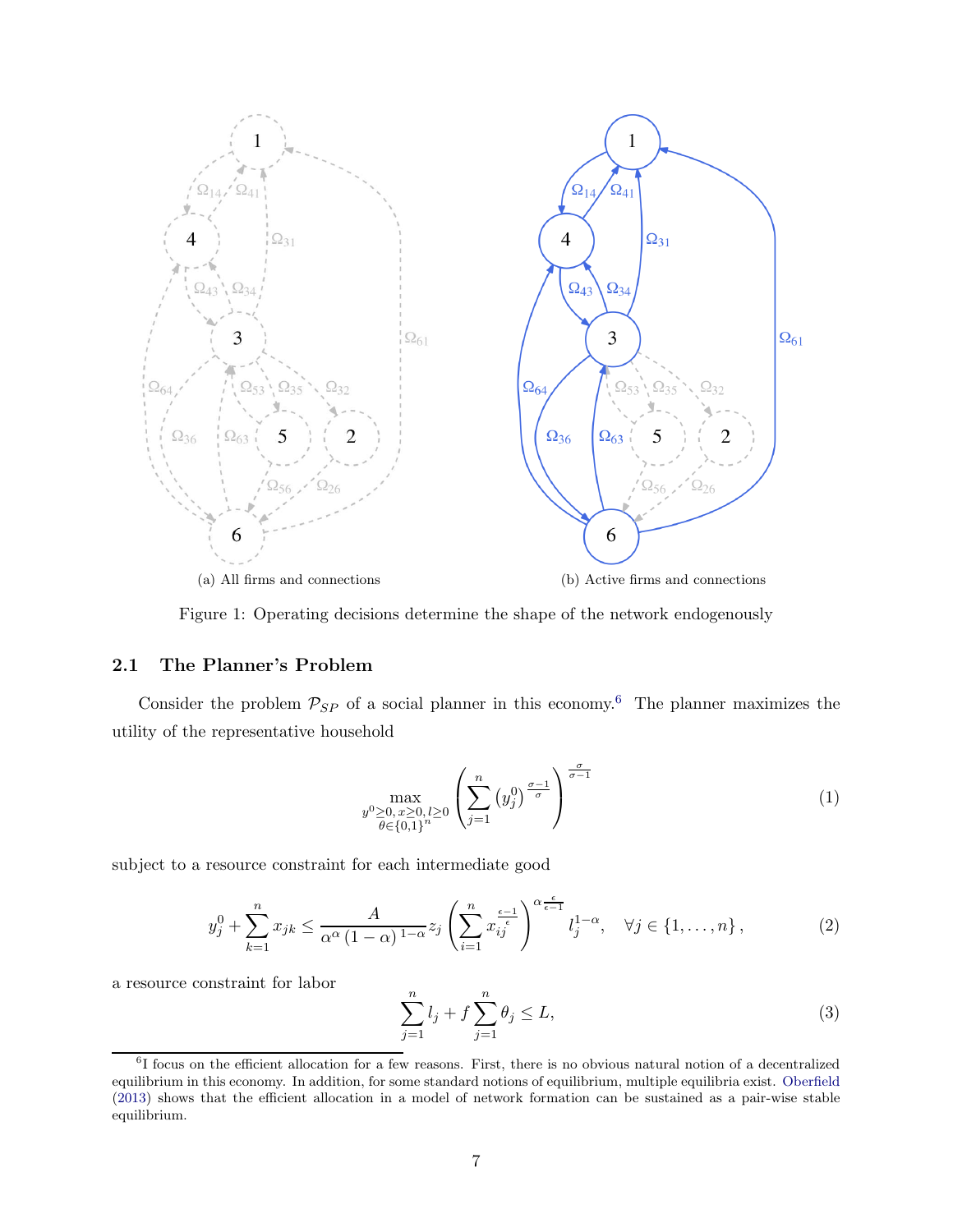a set of operation constraints

<span id="page-7-0"></span>
$$
\{\theta_j = 0\} \Rightarrow \{l_j = 0\}, \quad \forall j \in \{1, ..., n\},
$$
\n(4)

such that a firm can only operate if the fixed cost  $f$  is paid, and a set of connection constraints

<span id="page-7-1"></span>
$$
\{\Omega_{ij} = 0\} \Rightarrow \{x_{ij} = 0\}, \quad \forall i, j \in \{1, ..., n\}^2
$$
 (5)

so that there must be a connection from firm i to firm j for good i to be used as input by j.

It is convenient to integrate the operation constraints [\(4\)](#page-7-0) and the connection constraints [\(5\)](#page-7-1) directly into the goods resource constraints [\(2\)](#page-6-2) such that they become

<span id="page-7-2"></span>
$$
y_j^0 + \sum_{k=1}^n x_{jk} \le \theta_j \frac{A}{\alpha^{\alpha} (1 - \alpha)^{1 - \alpha}} z_j \left( \sum_{i=1}^n \Omega_{ij} x_{ij}^{\frac{\epsilon - 1}{\epsilon}} \right)^{\alpha \frac{\epsilon}{\epsilon - 1}} l_j^{1 - \alpha}, \quad \forall j \in \{1, \dots, n\}.
$$
 (6)

Notice the additions of the terms  $\theta_j$  and  $\Omega_{ij}$  in the production function. The term  $\theta_j$  imposes that firm j will optimally only produce goods if  $\theta_j = 1$ . Otherwise it would be using valuable resources to generate no output. Similarly, the addition of  $\Omega_{ij}$  imposes that firm j can only use goods  $x_{ij}$ if a connection  $\Omega_{ij} = 1$  exists. Notice that since  $\theta_j$  and  $\Omega_{ij}$  only take values in  $\{0, 1\}$ , these new terms have no impact on the solution of the problem.

#### 2.2 Solution Approach

To isolate the difficulties that arise in solving  $P_{SP}$ , it is useful to first fix the set of operating firms  $\theta$  and to solve for the optimal allocation of resources in the exogenous network.

#### Planner's problem with exogenous firm status

For a given vector  $\theta$ , maximizing [\(1\)](#page-6-3) subject to the constraints [\(3\)](#page-6-4) and [\(6\)](#page-7-2) is a convex maximization problem and the Karush-Kuhn-Tucker conditions are necessary and sufficient to characterize its solution. Denote by w the Lagrange multiplier on the labor resource constraint [\(3\)](#page-6-4) and by  $\lambda_j$ the Lagrange multiplier on the resource constraint for the jth good [\(6\)](#page-7-2). Combining the first-order conditions with the production function yields the following Lemma.<sup>7</sup>

<span id="page-7-4"></span>**Proposition 1.** The Lagrange multipliers associated with the efficient allocation satisfy

<span id="page-7-3"></span>
$$
q_j = z_j \theta_j A \left( \sum_{i=1}^n \Omega_{ij} q_i^{\epsilon - 1} \right)^{\frac{\alpha}{\epsilon - 1}}, \quad \forall j \in \{1, \dots, n\}
$$
 (7)

<sup>&</sup>lt;sup>7</sup>I follow [Oberfield](#page-32-3) [\(2013\)](#page-32-3) in recasting the optimization problem in the  $q$  space.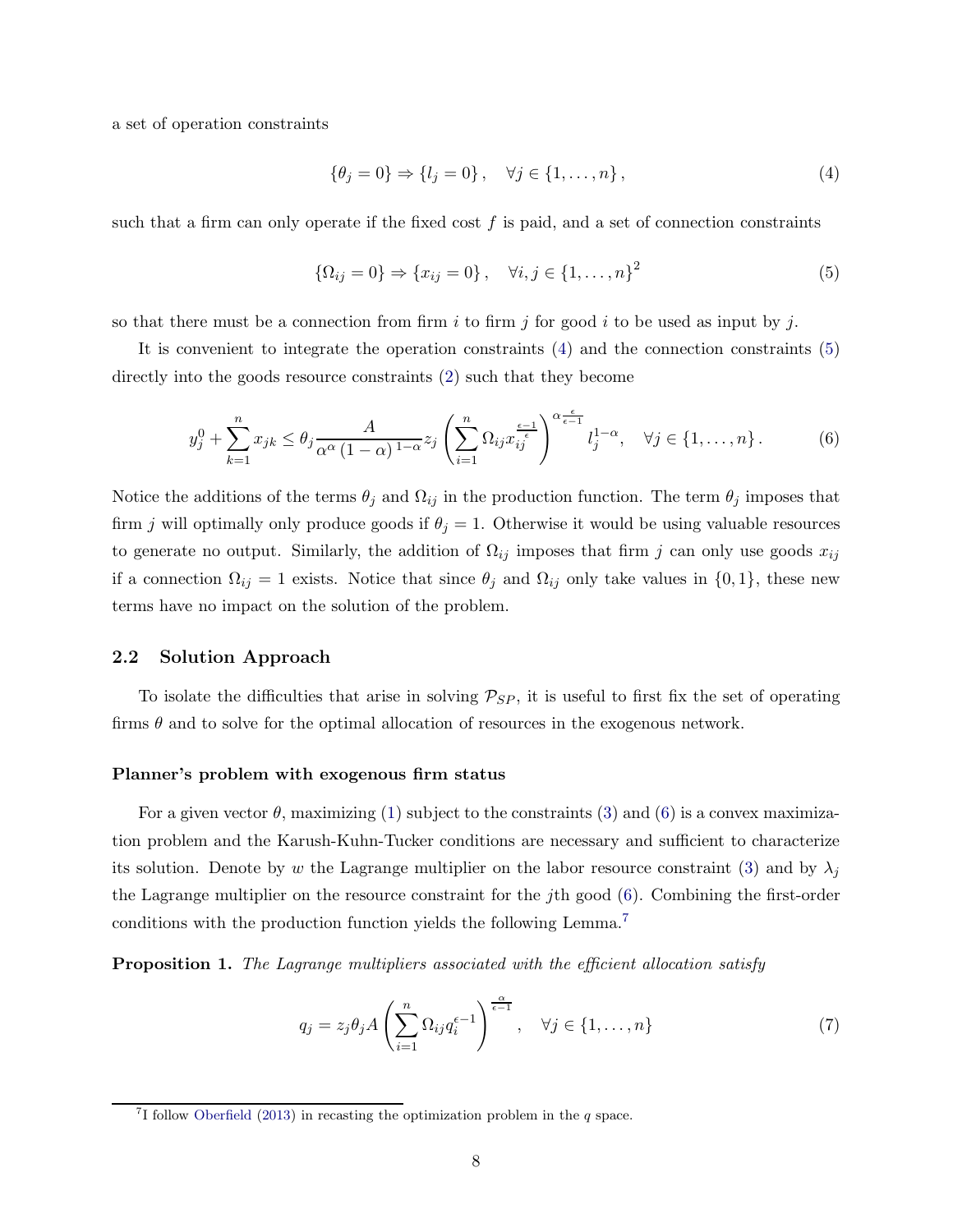where  $q_j = w/\lambda_j$ . Furthermore, there is a unique vector q that satisfies [\(7\)](#page-7-3) such that  $q_j > 0$  if firm j is active and part of a strongly connected set of active firms.

Since, from the first-condition on  $l_j$ , output can be written as  $(1 - \alpha) y_j = q_j l_j$ , it is natural to interpret  $q_j$  as a measure of labor productivity.<sup>8</sup> Equation [7](#page-7-3) highlights the importance of the production network for the labor productivity  $q_j$  of the firms. In particular,  $q_j$  increases with the number and the productivity of firm  $j$ 's suppliers. As a result, a productive firm has a positive effect on all firms that are downstream from it in the production chain.

Equation [7](#page-7-3) can be solved by iterating on the mapping. The solution  $q$  can then be used to fully characterize the optimal allocation of resources in the economy. For instance, aggregate output Y can be computed directly from q.

<span id="page-8-0"></span>Lemma 1. Aggregate output in the optimal allocation is given by

<span id="page-8-2"></span>
$$
Y = Q\left(L - f\sum_{j=1}^{n} \theta_j\right)
$$
\n(8)

where  $Q \equiv \left(\sum_{j=1}^n q_j^{\sigma-1}\right)^{\frac{1}{\sigma-1}}$ .

This Lemma shows that aggregate output is equal to the product of aggregate productivity Q and the amount of labor available after fixed costs have been paid.

Similarly, the vector of labor  $l$  used by each firm satisfies

<span id="page-8-1"></span>
$$
l = (1 - \alpha) \left[ I_n - \alpha \Gamma \right]^{-1} \left( \frac{q}{Q} \right)^{\circ (\sigma - 1)} \left( L - f \sum_{j=1}^n \theta_j \right)
$$
 (9)

where ∘ denotes the Hadamard exponent (each element of q raised to the power  $\sigma - 1$ ),  $I_n$  denotes the  $n \times n$  identity matrix and where  $\Gamma$  is an  $n \times n$  matrix with elements  $\Gamma_{jk} = \frac{\Omega_{jk}q_j^{\epsilon-1}}{\sum_{n=0}^{n} \Omega_{jk}q_j^{\epsilon-1}}$  $\sum$  $\frac{\sum_{i=1}^{M} Q_i k q_i}{n}$  $\Gamma_{ik}$  captures the relative importance of firm j as a supplier to firm k. Since the Leontief inverse  $[I_n - \alpha \Gamma]^{-1}$  can be written as  $I_n + \alpha \Gamma + (\alpha \Gamma)^2 + \dots$ , we see that the planner allocates a large fraction of the labor available after fixed costs have been paid,  $L - f \sum_{j=1}^{n} \theta_j$ , to firms that are important suppliers in the production network.

<sup>&</sup>lt;sup>8</sup>Note that since  $y_j$  is in units of goods j, this notion of labor productivity does not correspond to revenue (measured in units of the final good) divided by labor input.

<sup>&</sup>lt;sup>9</sup>See the proof of [1](#page-8-0) for the derivation of [\(9\)](#page-8-1).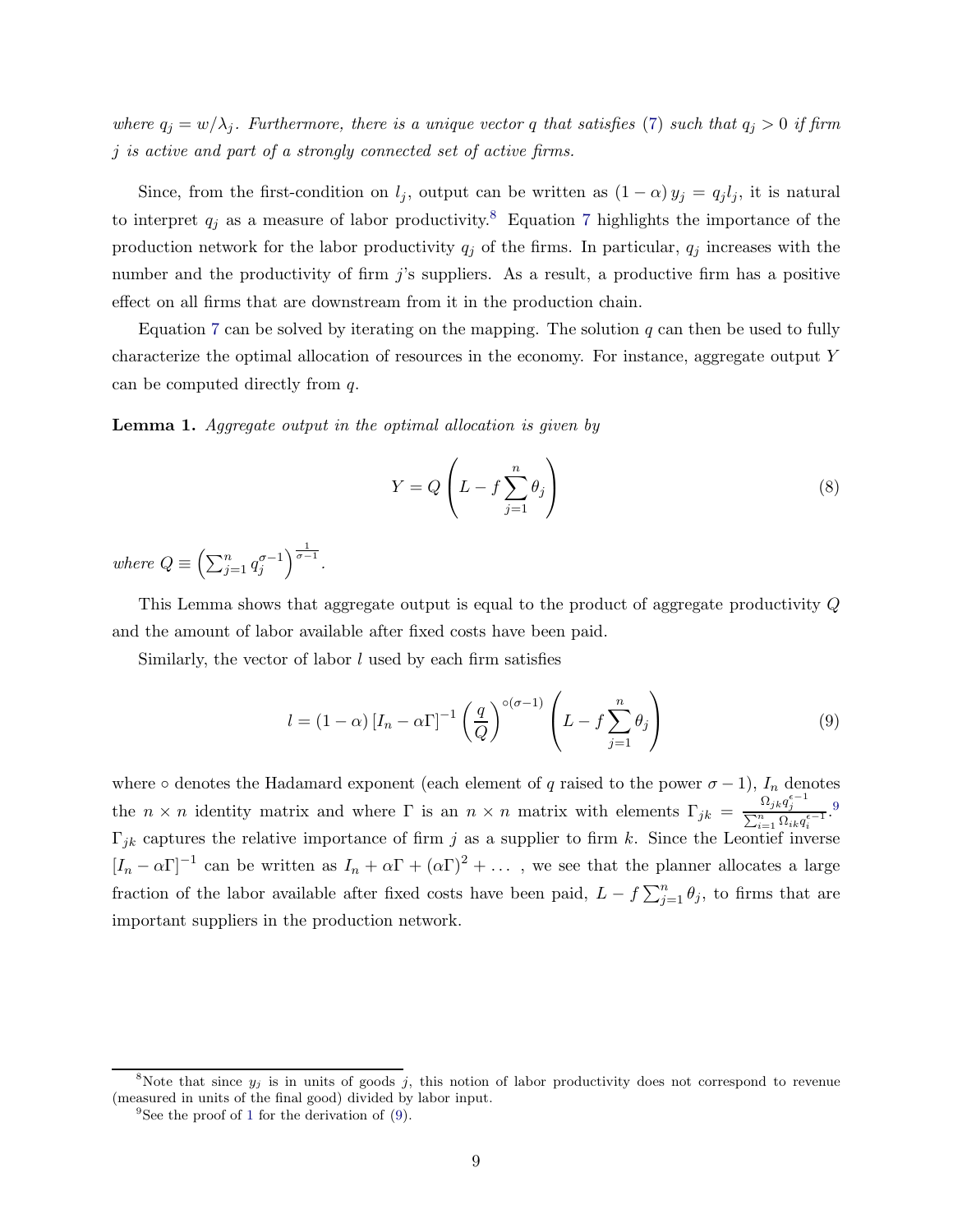#### Planner's problem with endogenous firm status

We now turn to the full planner's problem in which the operational status  $\theta$  of the firms is a choice variable. Combining [\(7\)](#page-7-3) and [\(8\)](#page-8-2) we can rewrite  $P_{SP}$  as

$$
\mathcal{P}_{SP}: \ \max_{\theta \in \{0,1\}^n} Q\left(L - f \sum_{j=1}^n \theta_j\right)
$$

subject to

$$
q_j = z_j \theta_j A \left( \sum_{i=1}^n \Omega_{ij} q_i^{\epsilon - 1} \right)^{\frac{\alpha}{\epsilon - 1}}, \quad \forall j \in \{1, \dots, n\}
$$
 (7)

When deciding whether to operate firm  $j$  or not the planner compares the cost of the decision with its benefit. On the cost side, operating j takes away f units of labor that could be used as input by other firms. On the benefit side, operating j increases  $Q$  and therefore increases the efficiency with which the production network transforms labor into final goods.

Two features of  $P_{SP}$  make it hard to solve. First, each variable  $\theta_j$  is limited to the binary set  $\{0,1\}$ . Second, the objective function is not (quasi) concave. As a result, the standard Karush-Kuhn-Tucker conditions cannot be used to solve this problem. Using the standard classification of optimization problems,  $P_{SP}$  belongs to the class of Mixed Integer Nonlinear Problems (MINLP). Their combinatorial nature makes these problems notoriously challenging to solve and they are, from the perspective of computational complexity theory, NP-Hard [\(Karp](#page-32-5), [1972\)](#page-32-5).

One way to solve  $P_{SP}$  is to try each one of the  $2<sup>n</sup>$  possible vectors  $\theta$ . For each of them, q can be found by iterating on [\(7\)](#page-7-3) and the objective function can then be computed easily. This exhaustive approach is guaranteed to find the correct solution but is limited to economies with only a few firms. Indeed, for n larger than a few dozens, the huge number of possible vectors  $\theta$  becomes impossible to handle.

Instead of relying on this computationally intensive approach, I propose to solve  $P_{SP}$  by first relaxing and then reshaping it in a way that makes it easy to solve. To do so, consider the following alternative relaxed and reshaped version of  $P_{SP}$  which we denote by  $P_{RR}$ ,

$$
\mathcal{P}_{RR}: \ \max_{\theta \in [0,1]^n} Q\left(L - f \sum_{j=1}^n \theta_j\right)
$$

where the vector  $q$  solves

<span id="page-9-0"></span>
$$
q_j = z_j \theta_j^a A \left( \sum_{i=1}^n \theta_i^b \Omega_{ij} q_i^{\epsilon - 1} \right)^{\frac{\alpha}{\epsilon - 1}}.
$$
\n(10)

 $\mathcal{P}_{RR}$  differs from  $\mathcal{P}_{SP}$  in two important ways. First, the binarity constraint  $\theta \in \{0,1\}^n$  is now relaxed to the convex set  $\theta \in [0,1]^n$ . Second, [\(7\)](#page-7-3) now becomes [\(10\)](#page-9-0) and includes the *reshaping*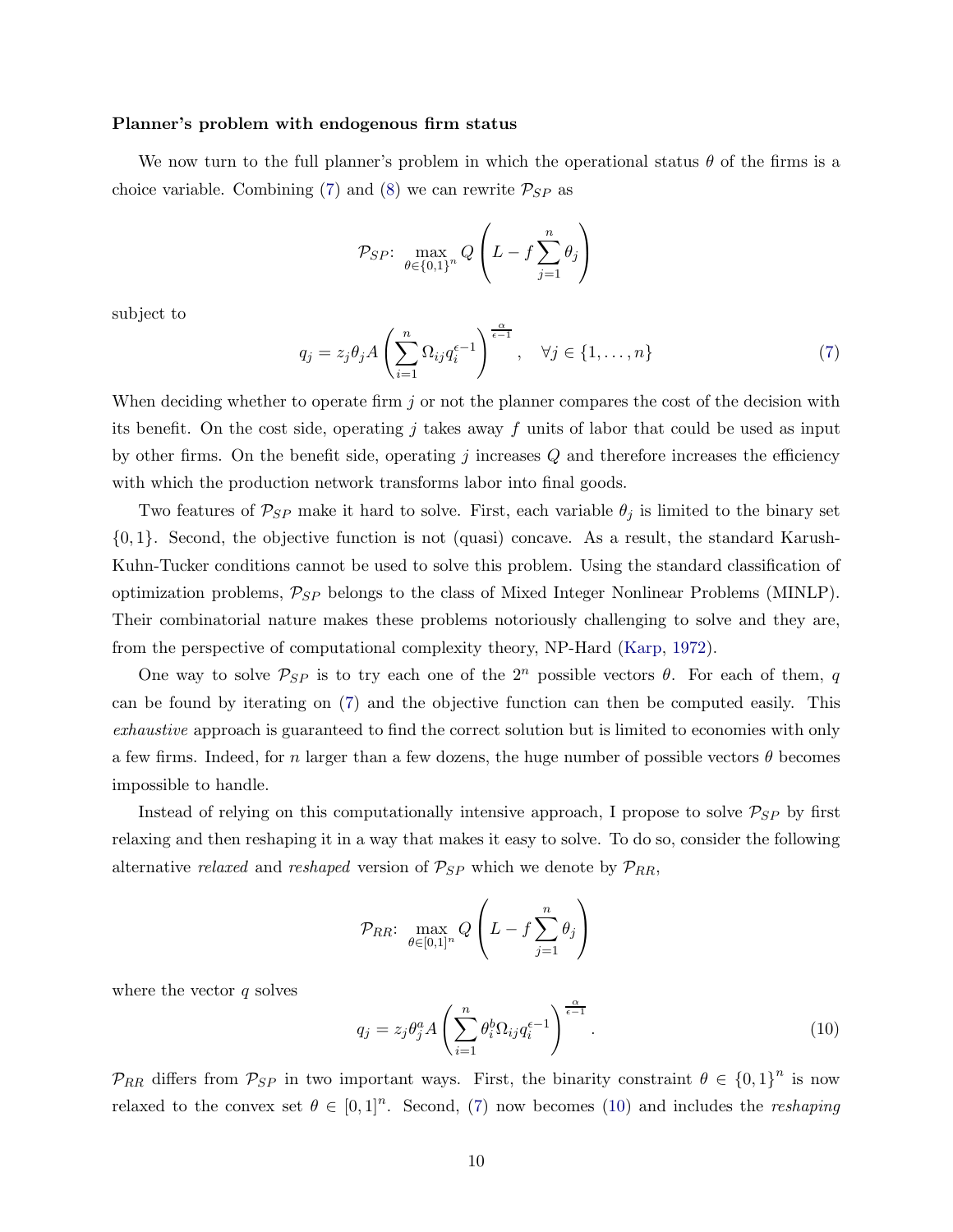parameters  $a > 0$  and  $b \ge 0$ . These parameters modify the shape of the objective function, but only away from potential solutions of  $P_{SP}$ . To see this, remember that any solution of  $P_{SP}$  is such that  $\theta_j \in \{0,1\}$  for all j, so that  $\theta_j^a = \theta_j$ . Similarly, for the b parameter, if  $\theta_i = 0$  then  $q_i = 0$ , and if  $\theta_i^b = 1$  then  $\theta_i^b q_i^{e-1} = q_i^{e-1}$ , such that [\(7\)](#page-7-3) and [\(10\)](#page-9-0), and therefore the objective functions of  $\mathcal{P}_{SP}$ and  $\mathcal{P}_{RR}$ , coincide over the set  $\theta \in \{0,1\}^n$ .

The relaxed and reshaped problem  $\mathcal{P}_{RR}$  is only useful if it satisfies two properties. First, and unlike  $P_{SP}$ , it should be easy to solve. Second, a solution to  $P_{RR}$  should also be a solution to  $P_{SP}$ — the problem we are actually interested in solving. It turns out that both of these properties can be satisfied when the reshaping parameters take on the values

<span id="page-10-3"></span>
$$
a = \frac{1}{\sigma - 1} \quad \text{and} \quad b = 1 - \frac{\epsilon - 1}{\sigma - 1}.\tag{(*)}
$$

The following proposition establishes that  $\mathcal{P}_{RR}$  is easy to solve when  $\Omega$  belongs to a particular family of networks.

<span id="page-10-0"></span>**Proposition 2.** If the network of potential connections is such that  $\Omega_{ij} = c_i d_j$  for some vectors c and d then the Karush-Kuhn-Tucker conditions are necessary and sufficient to characterize a solution to  $\mathcal{P}_{RR}$ .

For more general networks, a similar result can be established as long as the network is sufficiently connected.

<span id="page-10-1"></span>**Proposition 3.** Let  $\sigma = \epsilon$  and suppose that the fixed cost  $f > 0$  and the dispersion in productivities  $\overline{z} - \underline{z} > 0$  are not too big. If the network  $\Omega$  is large enough and sufficiently connected with  $\Omega_{ii} = 0$ for all i, then the Karush-Kuhn-Tucker conditions are necessary and sufficient to characterize a solution to  $\mathcal{P}_{RR}$ .

Propositions [2](#page-10-0) and [3](#page-10-1) both show that, under certain conditions, any feasible point  $\theta^*$  that satisfies the first-order conditions and the complementary slackness conditions is a global maximum of the objective function and therefore solves  $\mathcal{P}_{RR}$ . As a result, standard numerical algorithms, such as gradient ascent, can be used to easily find the solution to  $\mathcal{P}_{RR}$ . It is also important to note that Propositions [2](#page-10-0) and [3](#page-10-1) only provide sufficient conditions for the result. In particular, section [2.3](#page-14-0) below shows that, in practice, the relaxation and reshaping approach finds the correct solution to the planner's problem even in economies with sparse networks.

While Propositions [2](#page-10-0) and [3](#page-10-1) show that it is easy to solve  $\mathcal{P}_{RR}$ , the following proposition shows how to use the solution to  $\mathcal{P}_{RR}$  to solve  $\mathcal{P}_{SP}$ .

<span id="page-10-2"></span>**Proposition 4.** If  $\theta^*$  solves  $\mathcal{P}_{RR}$  and that  $\theta_j^* \in \{0,1\}$  for all j, then  $\theta^*$  also solves  $\mathcal{P}_{SP}$ .

The result follows directly from the fact that the feasible set of  $\mathcal{P}_{RR}$  contains the feasible set of  $\mathcal{P}_{SP}$  and that both of their objective functions coincide when  $\theta_j \in \{0,1\}$  for all j.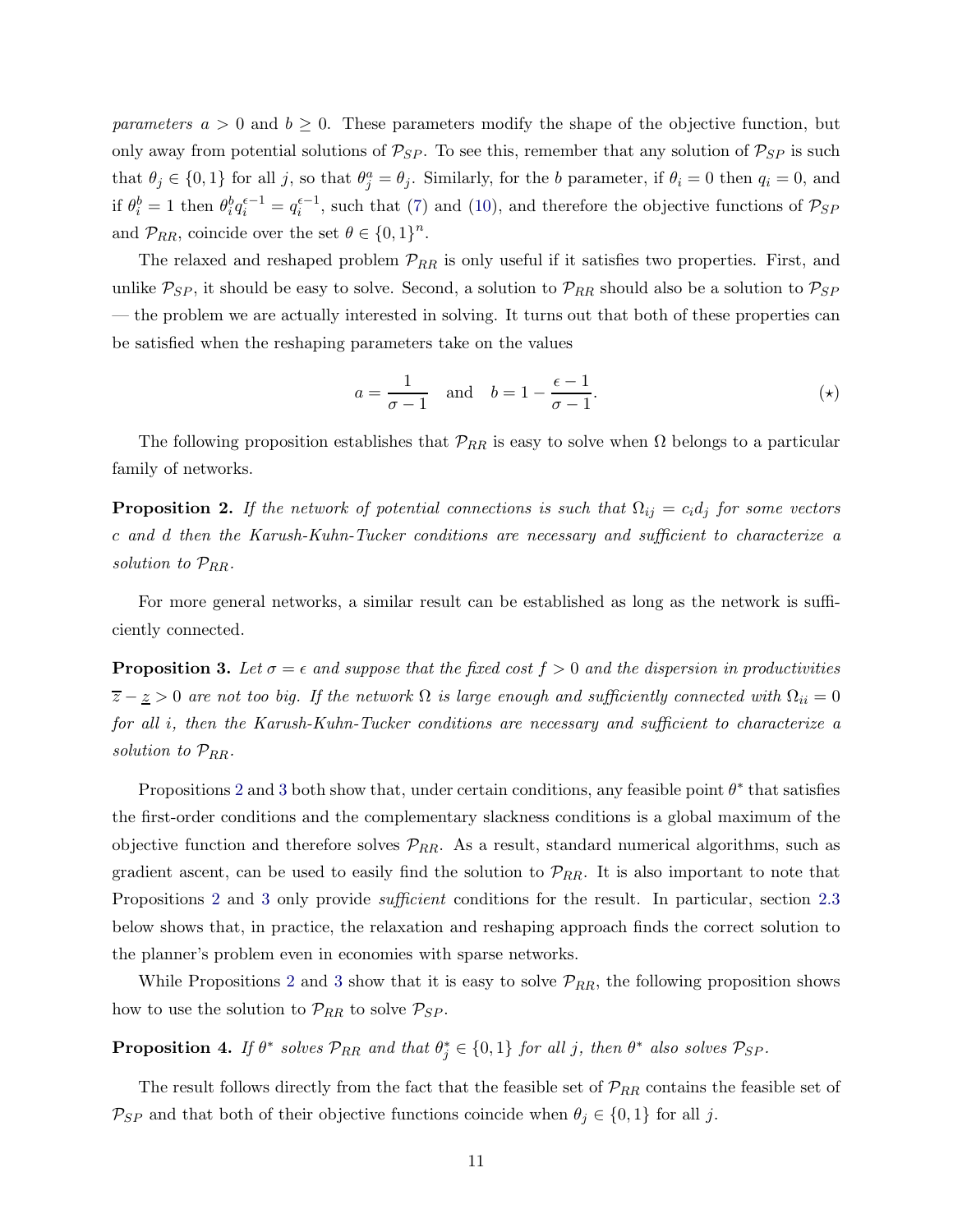Together, Propositions [2,](#page-10-0) [3](#page-10-1) and [4o](#page-10-2)ffer a convenient way to solve  $P_{SP}$ . One can simply solve the relaxed and reshaped problem  $\mathcal{P}_{RR}$  and look at the solution  $\theta^*$ . If  $\theta^*$  is such that, for all j,  $\theta_j^*$  hits either 0 or 1, then  $\theta^*$  also solves  $\mathcal{P}_{SP}$ . If not, then  $\theta^*$  does not solve  $\mathcal{P}_{SP}$ . It is therefore important for the approach to work that the solutions to  $\mathcal{P}_{RR}$  are such that  $\theta^* \in \{0,1\}^n$ . Fortunately, this can be achieved in large connected networks when the  $(\star)$  condition is satisfied.

To see why, it is convenient to consider the first-order conditions of the equivalent problem  $\mathcal{P}_{RR}'$ in which [\(10\)](#page-9-0) is treated as an inequality constraint

$$
\mathcal{P}_{RR}^{\prime} : \max_{\theta \in [0,1]^{n}, q} \left( \sum_{j=1}^{n} q_j^{\sigma - 1} \right)^{\frac{1}{\sigma - 1}} \left( L - f \sum_{j=1}^{n} \theta_j \right)
$$

$$
q_j \leq Az_j \theta_j^a B_j^{\alpha}
$$

where  $B_j = \left(\sum_{i=1}^n \theta_i^b \Omega_{ij} q_i^{\epsilon-1}\right)^{\frac{1}{\epsilon-1}}$  is the composite input used by firm  $j$ .<sup>10</sup>

The first-order conditions yield

<span id="page-11-0"></span>
$$
\frac{\partial q_k}{\partial \theta_k} \frac{\partial Q}{\partial q_k} \left( L - f \sum_{j=1}^n \theta_j \right) - f Q + \sum_{j=1}^n \beta_j \left( \frac{\partial q_k}{\partial \theta_k} \frac{\partial B_j}{\partial q_k} + \frac{\partial B_j}{\partial \theta_k} \right) \frac{\partial q_j}{\partial B_j} = \overline{\mu}_k - \underline{\mu}_k \tag{11}
$$

where  $\beta_j$  is the Lagrange multiplier on the *j*th inequality constraint and where  $\mu_k$  and  $\bar{\mu}_k$  are the Lagrange multipliers on  $\theta_k \geq 0$  and  $\theta_k \leq 1$ .<sup>11</sup> We see from the equation that  $\theta_k$  influences the objective function through its direct and its indirect impact on the objective function. The direct impact captures the increase in productivity of firm  $q_k$  which leads to an increase in aggregate productivity Q (first term in [11\)](#page-11-0). Increasing  $\theta_k$  also lead to higher costs of operation (second term in [11\)](#page-11-0). The indirect impact of  $\theta_k$  operates through its action on the other firms. First, its impact on  $q_k$  leads to an increase in the labor productivity of all of k's customers (first term in the summed parenthesis). Second, increasing  $\theta_k$  also increases the composite input of all of k's customers through the reshaping term  $\theta_k^b$  (second term in the summed parenthesis).

Equation [11](#page-11-0) determines the operational status  $\theta_k$  of firm k. By the complementary slackness condition, if its left-hand side is larger than 0 the firm is active  $(\theta_k = 1)$  and, similarly, if it is smaller than 0 the firm is inactive  $(\theta_k = 0)$ . The key to the reshaping approach is to make the left-hand side of [\(11\)](#page-11-0) independent of any firm-specific endogenous variables. The following lemma shows how this can be done.

 ${}^{10}P'_{RR}$  is equivalent to  $\mathcal{P}_{RR}$  since the inequality constraint always binds at the optimum.

<sup>&</sup>lt;sup>11</sup>The partial derivatives of  $q_j$  are to be understood for the binding inequality constraint, i.e. such that  $\frac{\partial q_j}{\partial \theta_j}$  $Az_j a \theta_j^{a-1} AB_j^{\alpha}$  and  $\frac{\partial q_j}{\partial B_j} = Az_j \theta_j^a A \alpha B_j^{\alpha-1}$ .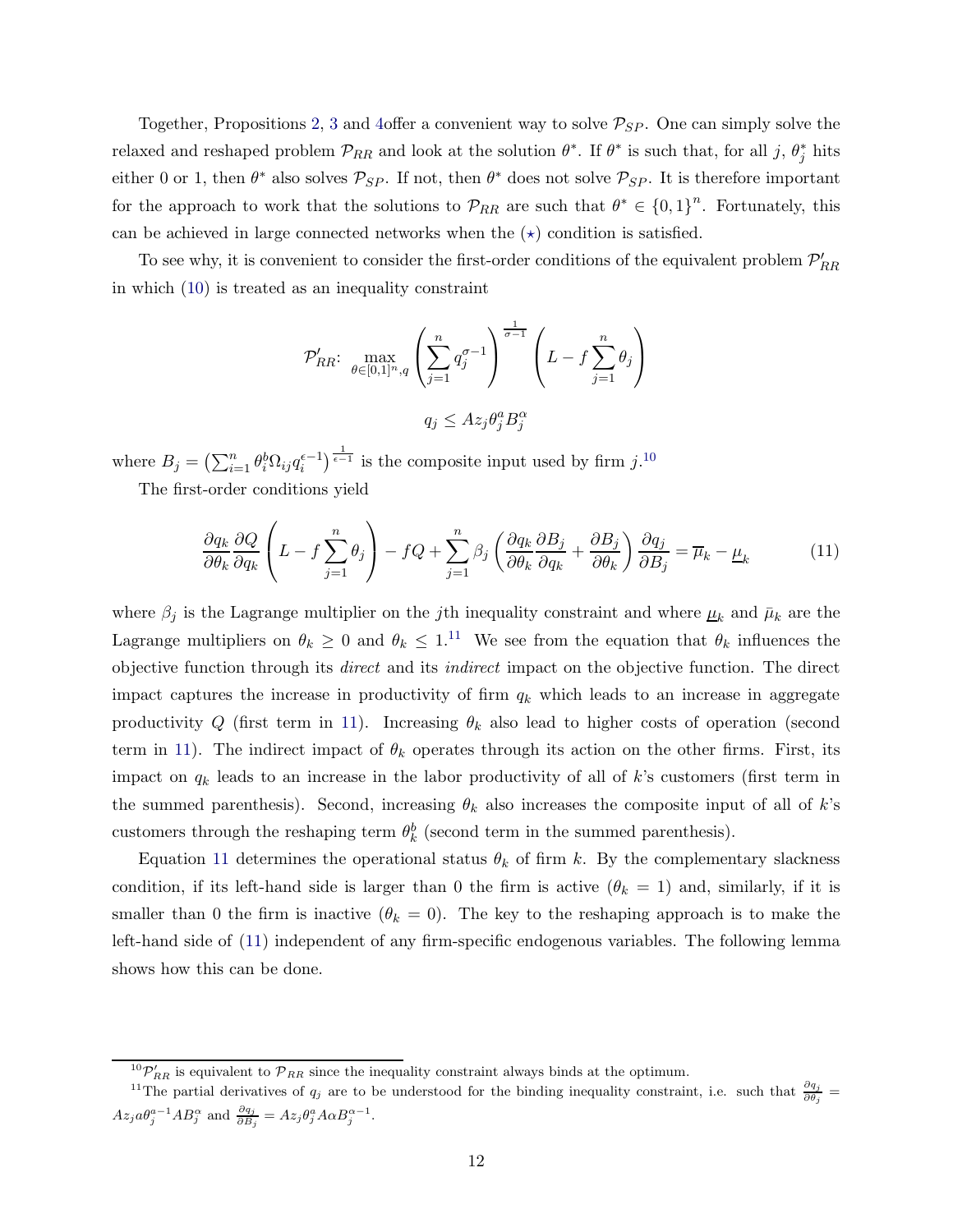<span id="page-12-1"></span>**Lemma 2.** The first-order condition [\(11\)](#page-11-0) can be written as

<span id="page-12-0"></span>
$$
z_k^{\sigma-1}\theta_k^{a(\sigma-1)-1}F_1(Q, B_k)\left(L-f\sum_{j=1}^n\theta_j\right)-fQ+z_k^{\epsilon-1}\theta_k^{b-1+a(\epsilon-1)}\sum_{j=1}^n\beta_j\Omega_{kj}F_2(B_k, B_j)\frac{\partial q_j}{\partial B_j}=\overline{\mu}_k-\underline{\mu}_k\tag{12}
$$

where  $F_1$  and  $F_2$  are functions that only depend on the aggregates B's and Q.

To understand how the reshaping approach operates, notice that under the reshaping parameters ( $\star$ ), the  $\theta_k$ 's cancel out from the first-order condition [\(12\)](#page-12-0). The only remaining impact of  $\theta_k$  on the equation is through the variables  $B$ 's and  $Q$ . But these variables are aggregate, in the sense that they are summations over a large number of firms. Therefore, as the number of firms increases, and the network becomes increasingly connected, they become increasingly independent of  $\theta_k$  and, with them, so does equation [\(12\)](#page-12-0). In the limit, the marginal benefit of increasing  $\theta_k$ , the left-hand side of [\(12\)](#page-12-0), is therefore independent of  $\theta_k$  itself and depends only on the aggregate state of the network and on the firm  $k$ 's exogenous characteristics. If this marginal benefit is positive, the planner increases  $\theta_k$  until it reaches 1. If it is negative, the planner decreases  $\theta_k$  until it reaches 0. The solution to  $\mathcal{P}_{RR}$  is therefore such that  $\theta_k \in \{0,1\}$  for all k. Using Proposition [4](#page-10-2) we can then conclude that the solution to  $\mathcal{P}_{RR}$  also solves  $\mathcal{P}_{SP}$ .

#### Example with  $n = 2$

To better understand how the reshaping approach operates, it is useful to consider a simple economy with two firms and a complete set of potential connections  $\Omega$  between them. Consider first the relaxed problem without any reshaping  $(a = 1, b = 0)$ . The contour plot of its objective function  $V_R(\theta)$  is shown in Figure [2a.](#page-13-0) We see that  $V_R$  is shaped like a saddle with local maxima at  $(1,0)$  and  $(0,1)$  and local minima at  $(0,0)$  and  $(1,1)$ . The planner therefore prefers to have a single firm operating than to have both, or neither, firms operating. The global maximum is at  $\theta = (1, 0).$ 

Since  $V_R$  is not concave, attempts at finding the global maximum will encounter two related problems. First, since the first-order conditions are not sufficient to characterize the optimum, finding a solution to the FOCs does not guarantee that this solution is the global maximum. Second, this problem cannot be solved reliably with standard numerical algorithms. Starting from an initial point, these algorithms generally operate by following the steepest slope, which can easily lead to the local minimum at  $(0, 1)$ .

Consider instead the objective function  $V_{RR}$  of the same optimization problem but reshaped with the parameters  $\star$ . Figure [2b](#page-13-1) shows the contour plot of  $V_{RR}$ . Notice first that the reshaping has not changed the value of the objective function in the corners  $\theta \in \{0,1\}^2$ . As a result, the corner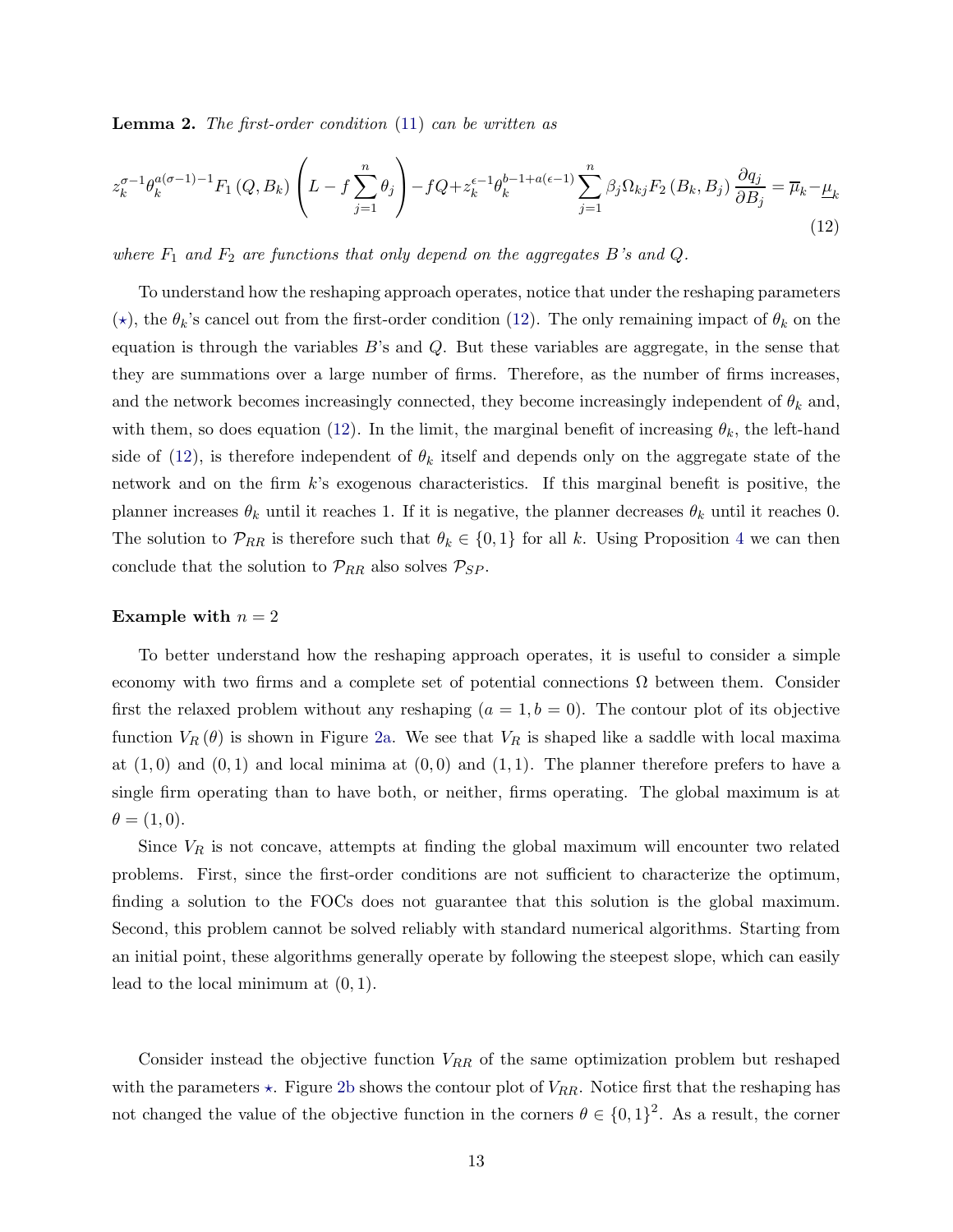<span id="page-13-2"></span><span id="page-13-0"></span>

(a) The objective function  $V_R(\theta)$  of the relaxed problem is not concave

<span id="page-13-1"></span>(b) The objective function  $V_{RR}(\theta)$  of the relaxed and reshaped problem is concave

Figure 2: Example: reshaping the objective function

with the highest utility according to  $V_{RR}$  is also the corner with the highest utility according to  $V_{R}$ . Second, we see that the reshaping basically stretched the objective function between the corners so as to transform the non-concave function  $V_R$  into the concave function  $V_{RR}$ . The first-order conditions are now sufficient to characterize a solution and, starting from any point  $(\theta_1, \theta_2) \in [0, 1]^2$ , a simple numerical algorithm like gradient ascent will converge to the global maximum at  $(0, 1)$ . Since the reshaping preserves the ranking of the corners,  $(0, 1)$  is also the global maximum of  $V_R$ and therefore of  $\mathcal{P}_{SP}$ .

From the example of Figure [2,](#page-13-2) one can get some intuition about how the reshaping approach makes the problem easier to solve. Let us first consider the role played by the parameter a. Suppose that we begin the optimization at the local maximum  $\theta = (1,0)$  in Figure [2a](#page-13-0) and are now looking for alternative allocations in its neighborhood to improve the objective function. Moving towards the global maximum at  $\theta = (1, 1)$  incurs a marginal cost proportional to  $fQ$ . The marginal benefit of this move is, however, proportional to  $\partial Q/\partial \theta_2 \propto \theta_2^{\sigma-2}$  without the deformation. As a result, for  $\theta_2$  small, the marginal benefit is close to 0 and it declines with the elasticity  $\sigma$  — operating a new firm provides little benefit if the goods are highly substitutable. Increasing  $\theta_2$  is thus not *locally* advantageous and the optimization converges erroneously to the local maximum. Including the reshaping parameter a changes the incentives to increase  $\theta_2$  around  $\theta_2$ . In particular, the marginal benefit is now proportional to  $\partial Q/\partial \theta_2 \propto \theta_k^{a(\sigma-1)-1}$  $\binom{a}{k}$ . Under the parameter values ( $\star$ ), this benefit is constant and of the same order of magnitude as the cost  $fQ$ , which helps the optimization algorithm to move towards the global maximum. A similar intuition applies for the reshaping parameter  $b$ , but the argument involves the addition of an inputs into the production of intermediate goods.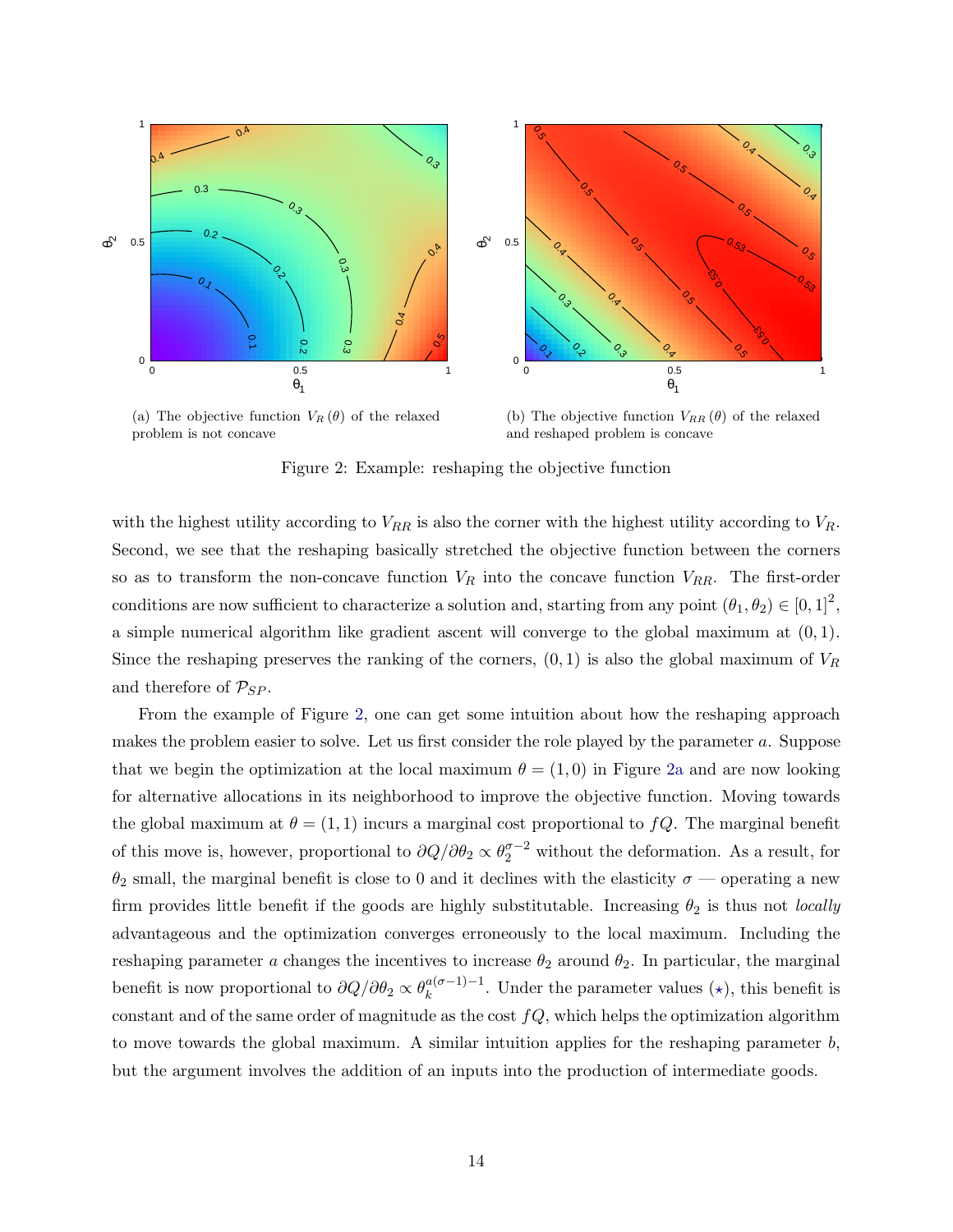#### <span id="page-14-0"></span>2.3 Testing the Solution Approach

The theoretical results of the last section show that the reshaping approach finds the correct solution to  $P_{SP}$  when the number of firms is large and the network is sufficiently connected. To verify that it also works well when these assumptions are relaxed, I randomly generate a large set of networks with various parameters. I then compare the allocation found by the reshaping approach to the correct solution given by exhaustively evaluating the utility provided by the  $2^n$ possible networks. As explained earlier, this exhaustive search becomes impossible to conduct for  $n$ large so that the comparisons are limited to relatively small networks.<sup>12</sup> Nevertheless, since small and sparse networks are the ones for which we expect the reshaping approach to fail, the exercise provides a useful test of its performance.

The results are presented in Table [1.](#page-14-1) We see that the relaxing and reshaping approach works remarkably well even for small and sparsely connected network. The algorithm attributes the correct operational status to more than 99.8% of the firms. The approach also finds output values that are, on average, within 0.002% of the correct value. In contrast, attempting to solve for the efficient allocation by only relaxing the problem yields more than 15% of the firms with the wrong operational status and the average error in output can be close to 1%, a large number when considering business cycle fluctuations.<sup>13</sup>

<span id="page-14-1"></span>

|                               | Number of firms $n$ |                                                 |       |       |
|-------------------------------|---------------------|-------------------------------------------------|-------|-------|
|                               | 8                   | 10                                              | 12    | 14    |
| A. With reshaping             |                     |                                                 |       |       |
| Firms with correct $\theta_i$ | 99.9%               | 99.9%                                           | 99.9% | 99.8% |
| Error in output $Y$           |                     | $0.00039\%$ $0.00081\%$ $0.00174\%$ $0.00171\%$ |       |       |
| B. Without reshaping          |                     |                                                 |       |       |
| Firms with correct $\theta_i$ | 84.3%               | 83.2%                                           | 82.3% | 81.3% |
| Error in output $Y$           | $0.84\%$            | 0.89%                                           | 0.93% | 0.98% |

Notes: I construct networks with parameters  $f \in \{0.05/n, 0.1/n, 0.15/n\}$ ,  $\sigma_z \in \{0.34, 0.39, 0.44\}$ ,  $\alpha \in \{0.45, 0.5, 0.55\}$ ,  $\sigma \in$  $\{4, 6, 8\}$  and  $\epsilon \in \{4, 6, 8\}$ . For each possible combination of the parameters, 1000 different economies are created. For each economy, productivity is drawn from  $log(z_k) \sim lid \mathcal{N}(0, \sigma_z)$  and Ω is drawn randomly such that a firm has on average five possible incoming connections. As a result, the networks  $\Omega$  have different degrees of sparsity. All draws are independent. The network is redrawn until it is strongly connected. Appendix [C.1](#page-44-0) describes the algorithm used to create Ω. A network is kept in the sample only if the first-order conditions converge to a solution for which  $\theta$  hits the bounds.

Table 1: Testing the reshaping approach on small networks

It is also possible to test the relaxing and reshaping approach on large network. While the true solution to the planner's problem is unknown in this case, we can verify whether there exist benefits from deviating from the allocation given by the reshaping approach. In particular, I verify whether changing the status of a single firm improves the utility of the planner. I keep repeating

<sup>&</sup>lt;sup>12</sup>Appendix [C.2](#page-44-1) describes the algorithms used to solved for the efficient allocation.

<sup>&</sup>lt;sup>13</sup>Since the problem is solved numerically, any algorithm would be expected to converge on the wrong solution from time to time. For instance, the algorithm might converge to a point that is not a solution but for which the first-order conditions are satisfied within numerical tolerance.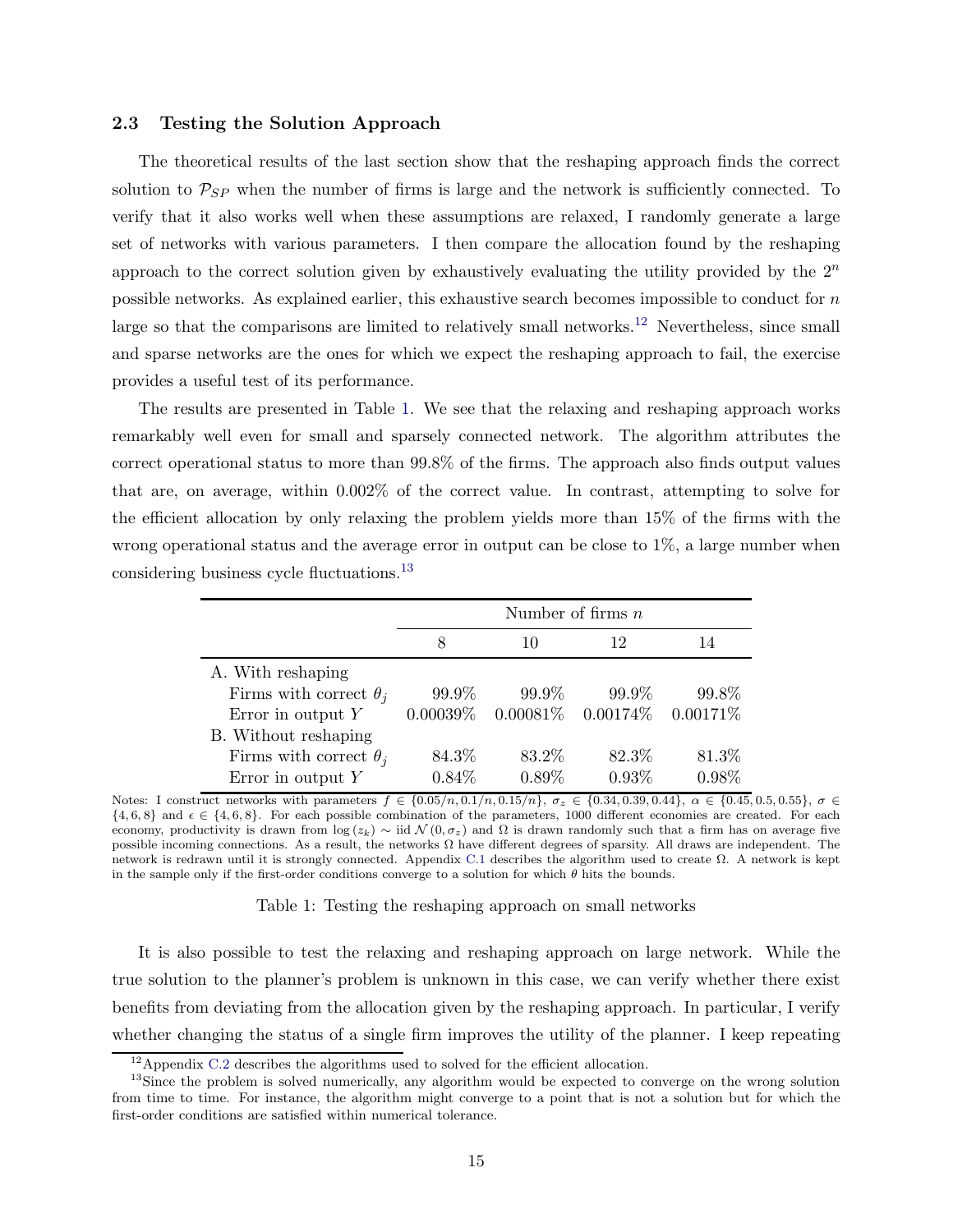this procedure as long as there are deviations to be found and then compare this deviation-free solution to the original one given by the reshaping approach.

Since this procedure is computationally costly, I consider only large economies that satisfy the calibration presented in Section [4.2](#page-19-0). The results are presented in Table [2.](#page-15-0) Again, the reshaping approach performs very well. After all the possible deviations are accounted for, 99.8% of the firms have kept their status and aggregate output has changed by a negligible amount. In contrast, without reshaping the planner's objective function, the deviations reveal that almost 28% of the firms were assigned the wrong operational status and the error in aggregate output amounts to about 0.7%. While this test does not guarantee that the reshaping approach finds the correct efficient allocation, it provides a good indication that there are no obvious mistakes in its solution.

|                               |             | With reshaping Without reshaping |
|-------------------------------|-------------|----------------------------------|
| Firms with correct $\theta_i$ | 99.8%       | $72.1\%$                         |
| Error in output $Y$           | $0.00028\%$ | $0.69647\%$                      |

<span id="page-15-0"></span>Notes: I simulate 200 different networks Ω and productivity vectors z that satisfy the properties of the calibrated economy (see Section [4.2\)](#page-19-0). I run the procedure described in the text on each of them and report average results.

|  | Table 2: Testing the reshaping approach on large networks |  |  |
|--|-----------------------------------------------------------|--|--|
|  |                                                           |  |  |

### 3 Economic Forces at Work

We now explore how the economic forces at work in the model shape the network structure of production and how this shaping, in turns, interacts with firm-level outcomes.

#### 3.1 Selection of firms

The problem  $P_{SP}$  highlights the two main forces that push the planner to operate a firm. First, from the expression for aggregate output [\(8\)](#page-8-2), we see that the planner is likely to operate high-q firms. Doing so contributes directly to aggregate output and therefore to the welfare of the household. Second, from the recursive expression determining  $q(7)$  $q(7)$ , we see that the planner is likely to operate a firm if doing so increases the  $q$ 's of other firms, thereby indirectly increasing the household's utility. Because of these two motives, the planner tends to operate firms with high total factor productivity z. Not only do these firms produce high-q goods for the production of the final good, they also provide valuable inputs to their customers, which in turn increases these firms' contribution to aggregate output and benefits their own customers, and their customers' customers and so on.

In addition, the planner also operates firms that are advantageously positioned in the network. For instance, operating a firm with many *outgoing* active connections benefits a large number of other firms and these firms customers, etc. Similarly, we know from [\(7\)](#page-7-3) that a firm with many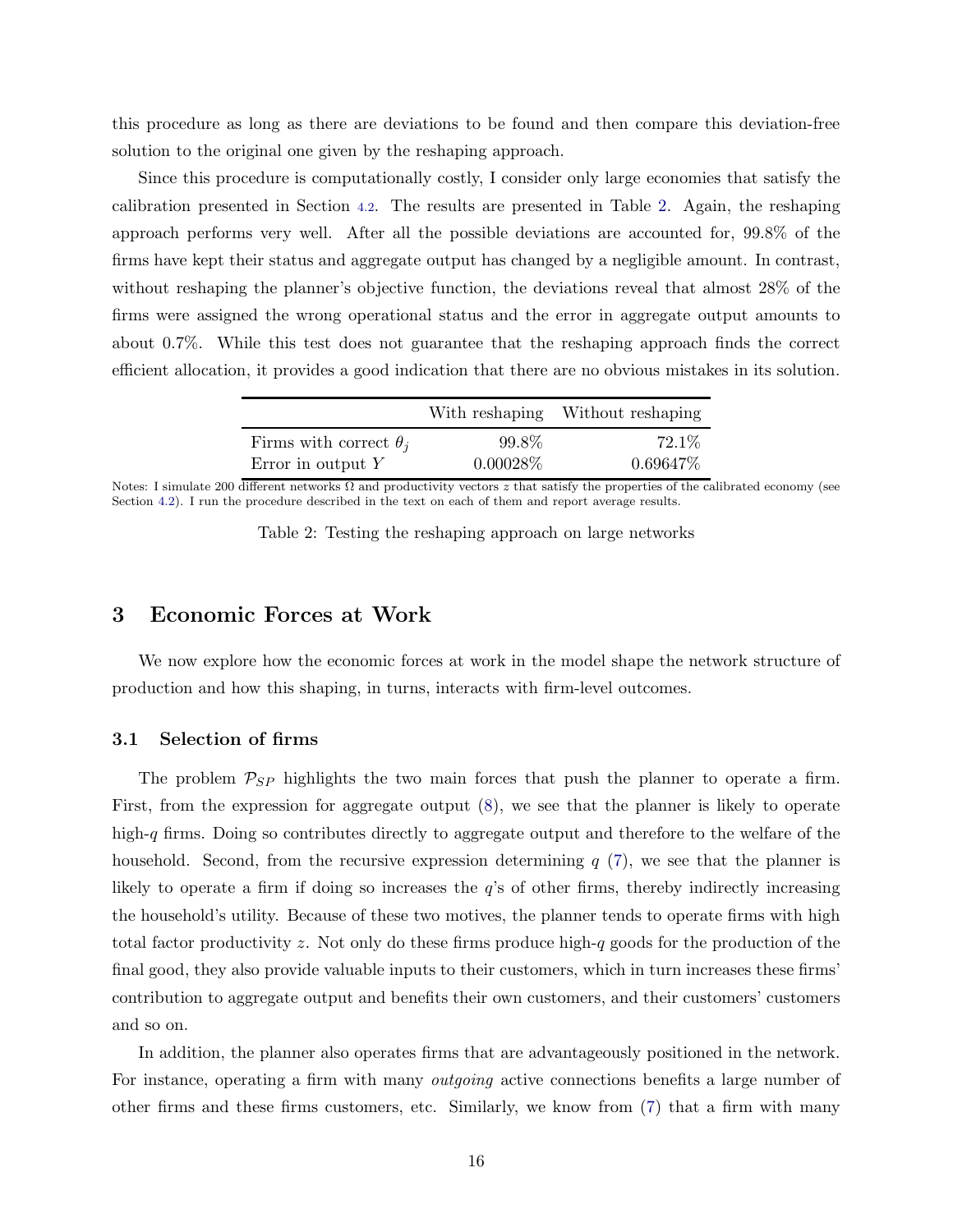incoming connections is likely to have a high  $q$ , making it attractive to operate. As a result of these two channels, the planner is likely to operate firms that are well-connected, either in terms of suppliers or customers, even if their total factor productivity z is low.

#### 3.2 Complementarities and clustering of activity

Since the benefit of operating a firm is larger if it is well-connected, the economy features complementarities in operation decisions between nearby firms. To maximize the benefit from these complementarities, the planner tends to organize economic activity in tightly connected clusters of operating firms. In this configuration, each firm  $j$  benefits from the presence of operating neighbors that, in turn, benefit from a more productive firm  $j$ . This recursive process reinforces the labor productivity q of all the members of the cluster and makes this way of organizing production very efficient.

A simple example is useful to understand the economic forces that make clustering more or less desirable. Suppose that the planner wants to operate  $n$  firms and can decide to do so by operating clusters of m fully-connected firms, where each producer supplies to the  $m-1$  other firms.<sup>14</sup> Which amount of clustering  $m$  is preferred? We can easily compute the productivity  $q$  of each firm in an m-cluster. Assuming that firms share the same  $z = 1$  for simplicity, symmetry imposes that all firms have the same q. From [\(7\)](#page-7-3), we find that  $q = (m-1)^{\frac{\alpha}{1-\alpha}} \frac{1}{\epsilon-1}$  and from [\(8\)](#page-8-2) we can compute total output

$$
Y = n^{\frac{1}{\sigma - 1}} (m - 1)^{\frac{\alpha}{1 - \alpha}} \frac{1}{\epsilon - 1} (L - fn).
$$

Since this expression is increasing in  $m$ , the planner prefers to operate a unique tightly connected group of firms instead of a large number of connected pairs of firms. This preference for clustering is also more important when the share  $\alpha$  of intermediate inputs in production is large and when the elasticity of substitution  $\epsilon$  between these inputs is low. Under these conditions, the planner values additional connections more, which leads to a heighten desire for clustering.

When we introduce shocks to  $z$ , the optimal network tends to cluster economic activity around the most productive firms. Doing so allows the planner to magnify the impact of high-z firms. Figure [3](#page-17-0) presents an example of this process in an economy in which the network  $\Omega$  consists of two groups of highly connected firms linked together by a pair of connections. The figure shows the same economy under four different total factor productivity vectors z. We see that, as the previous example showed, economic activity is concentrated in either the top or the bottom group of firms, the one with the highest- $z$  firm, while its leaves the other group inactive.

<sup>&</sup>lt;sup>14</sup>For simplicity, let us assume that n is large enough and that it is divisible by m. While the current example might seem abstract it fits in the framework outlined in the last section. The whole economy would be formed of groups of  $n$  firms which various degree of clustering. The exercise would then be about which of these groups the planner would prefer to operate.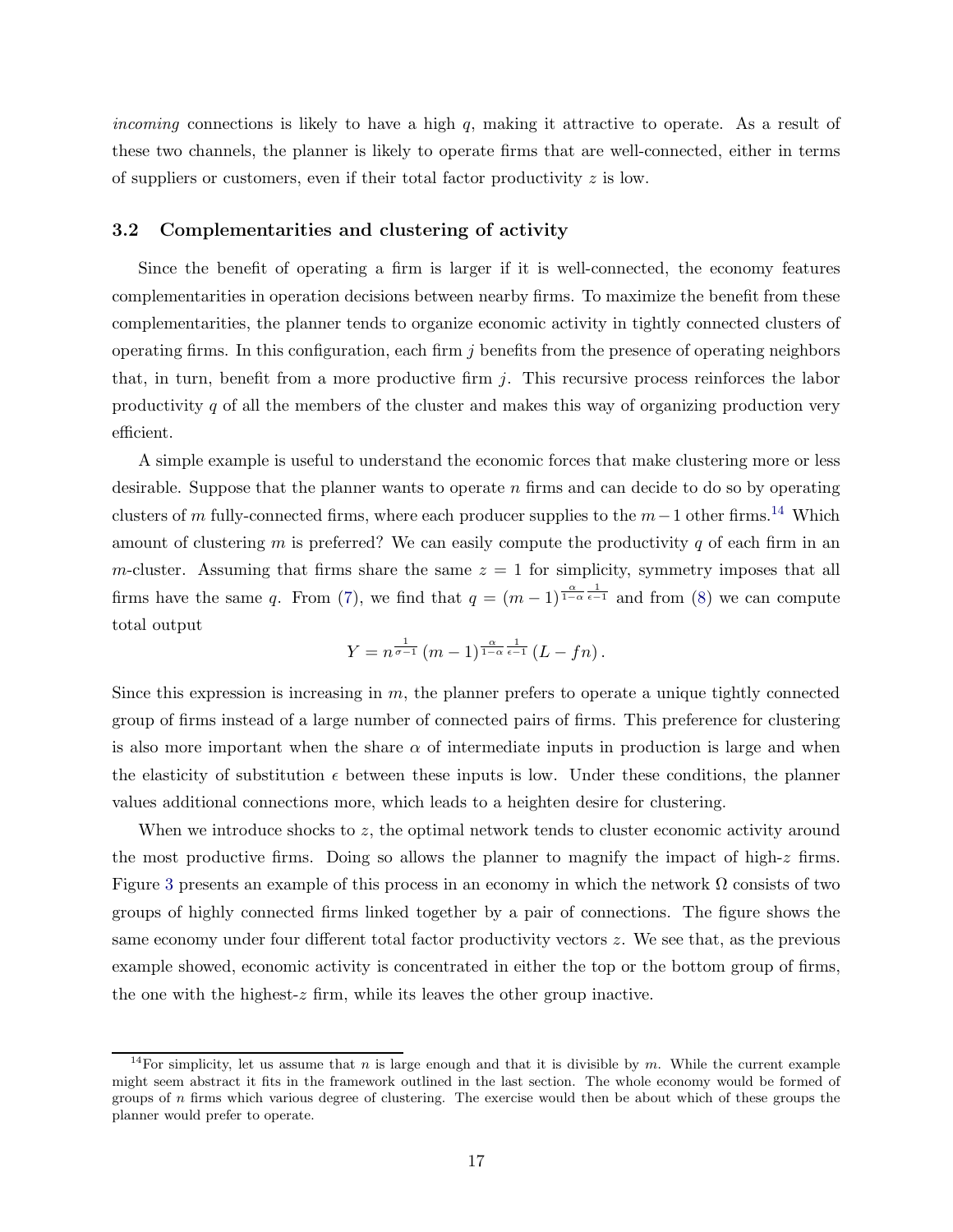<span id="page-17-0"></span>

Figure 3: The optimal network features clusters of economic activity

#### 3.3 Small shock and large reorganization

In the efficient allocation, a small variation in the environment can lead to a large reorganization of the network. This unusual feature arises because of the non-convex nature of the planner's problem. To determine the optimal allocation, the planner essentially compares the  $2^n$  potential network configurations and selects the one providing the highest utility. As the environment changes, say a firm's  $z$  increases, a previously optimal configuration is replaced by a new one that can be substantially different.

Figure [4](#page-18-0) shows an example of this mechanism. The primitives of the two networks are identical except that in the economy on the left the central node is slightly more productive than in the economy on the right. While the drop in productivity from left to right is negligible, it triggers a large reorganization of the network structure of production. On the left, the planner prefers to make goods transit through the productive central firm while on the right it creates a loop of active firms to avoid the slightly less productive central firm.

While the shape of the network changes substantially, aggregate output is barely affected by the drop in productivity. Indeed, the planner reorganizes the network precisely so that the impact of the bad shock is as small as possible. Even though it leaves output mostly unaffected, the reorganization of the network can have a large impact on the distributions of firm-level variables. In this example, for instance, the dispersion in labor productivity, output and employment collapses after the shock. A negligible shock can therefore have a large impact on cross-producer distributions.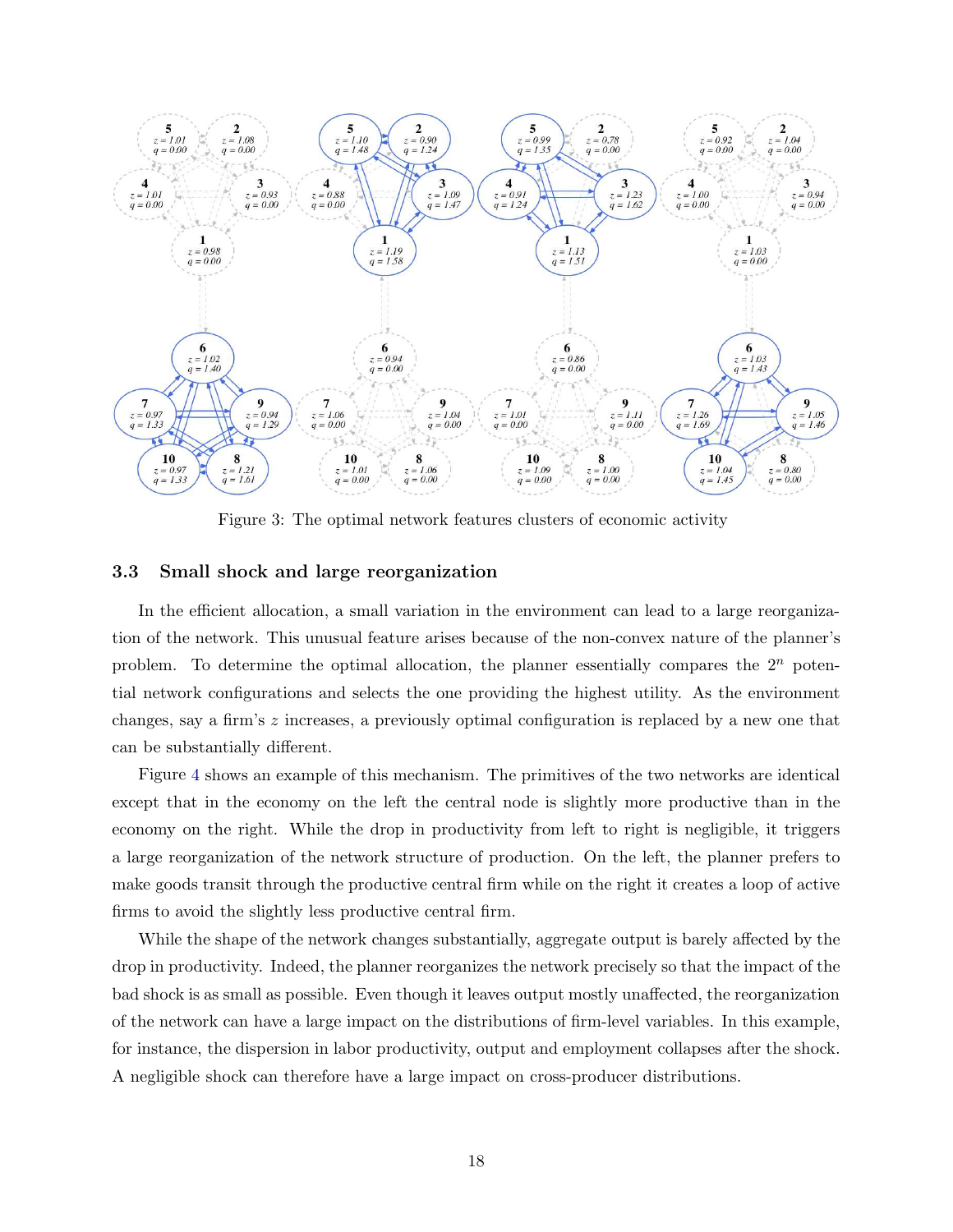<span id="page-18-0"></span>

Figure 4: A small shock triggers a large reorganization of the economy

## 4 Quantitative Exploration

To further investigate the mechanisms at work in the economy, I calibrate the model to the United States. I then characterize the shape of the production network and explain how its shape is influenced by various economic forces. I then consider how the optimal design of the production network affects firm-level outcomes, and how large cascades of firm shutdowns can arise after a severe shock to an important producer. Finally, I investigate how the optimal adjustment of the network in response to shocks influence aggregate fluctuations.

#### 4.1 Network data

Bringing the model to the data requires taking a stand on what constitutes a unit of production in this economy. While a natural interpretation is that a producer corresponds to a plant, I am unaware of readily available data about input-output linkages at the plant level in the U.S. There is however firm-level data available through the Compustat Segment database. These data were built from public firms' financial disclosures and span the period 1979-2014. They contain firms' own reports of their major customers.<sup>15</sup> [Cohen and Frazzini](#page-31-8) [\(2008\)](#page-31-8) and [Atalay et al.](#page-30-3) [\(2011](#page-30-3)) use these data to construct the network structure of production in the U.S.<sup>16</sup> I use the outcome of their analyses to calibrate the model and verify some predictions of the theory.

Information about the network structure of production is also available for Japan. The mar-

 $15$ Firms report these customers in accordance with Financial Accounting Standards No. 131. A major customer is defined as a firm responsible for purchasing at least 10% of the seller's revenue. Some firms sometimes report smaller customers.

<sup>&</sup>lt;sup>16</sup>I thank the authors for sharing their data. Their samples cover the periods 1980 to 2004 and 1976 to 2009, respectively. Since the customer information reported by the firms contains many typos and various abbreviations, both papers use a combination of automatic algorithms and manual matching to create the production networks. As these approaches are imperfect, I use both datasets to verify the predictions of the theory. The Compustat Segment data is also used by [Kelly et al.](#page-32-6) [\(2013](#page-32-6)) and [Wu](#page-32-7) [\(2016](#page-32-7)) among others.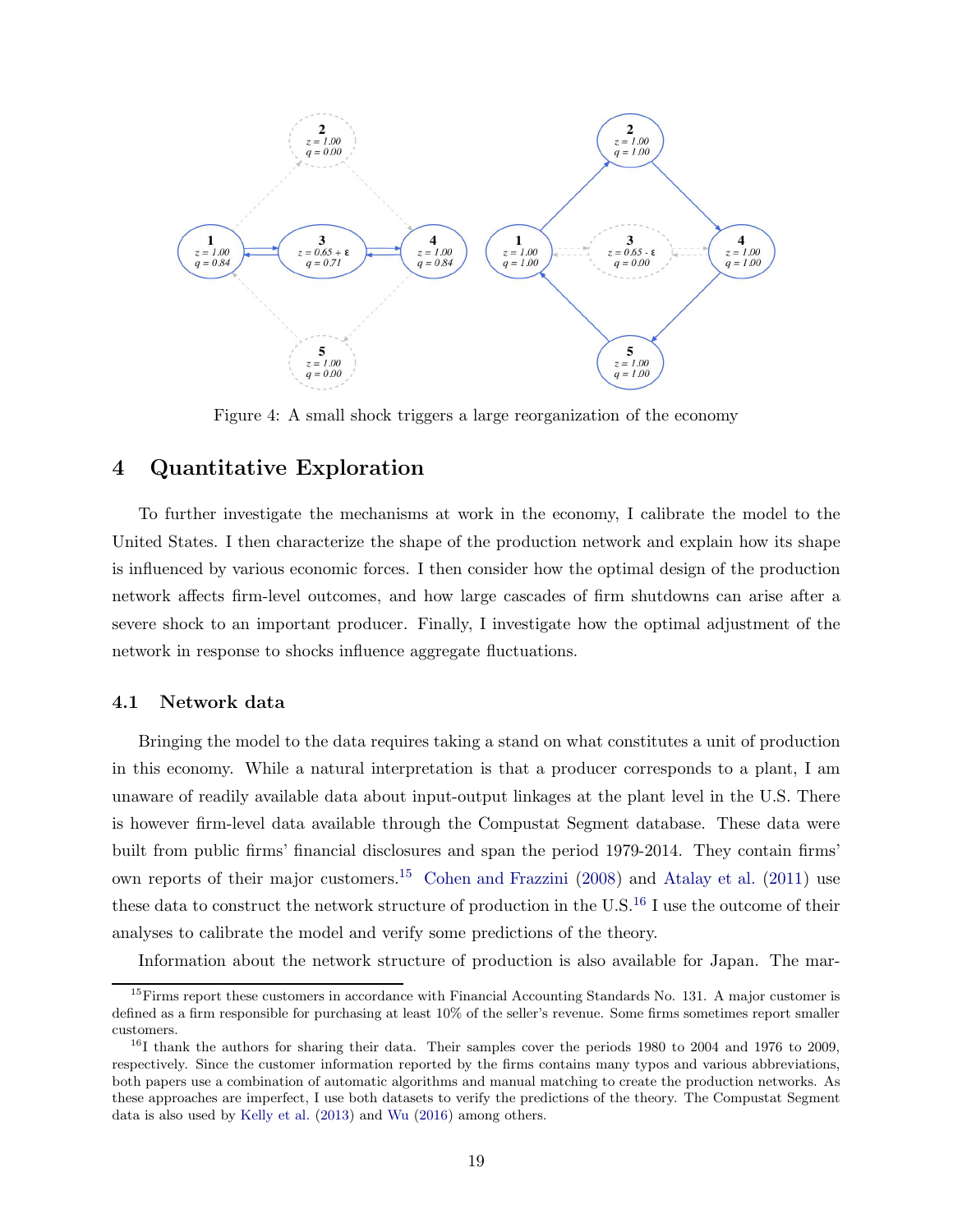keting firm Tokyo Shoko Research has built a large dataset containing supplier-customer linkages for almost all Japanese firms with more than 4 employees. I also refer to some properties of this network, as reported by [Saito et al.](#page-32-8) [\(2007\)](#page-32-8) and [Bernard et al.](#page-30-11) [\(2015](#page-30-11)).

#### <span id="page-19-0"></span>4.2 Parametrization

I normalize  $A = 1$  and  $L = 1$ . For the share of intermediate goods in the production function, I follow [Jorgenson et al.](#page-32-9) [\(1987](#page-32-9)) and sets  $\alpha = 0.5$ . [Jones](#page-31-9) [\(2011](#page-31-9)) surveys the literature on the share of intermediate goods in different countries and also suggests  $\alpha = 0.5$  as a good benchmark.

[Broda and Weinstein](#page-30-12) [\(2006](#page-30-12)) uses disaggregated trade data for the U.S. to estimate the elasticity of substitution  $\sigma$  between product varieties. Their estimates vary greatly across sectors, levels of aggregation as well as time periods. At the highest level of disaggregation (10-digit level), the mean estimate for the 1990-2001 period is 12.6 while the median is 3.1. At the 5-digit level, the mean estimate is 6.6 while the median is 2.7. I set  $\sigma = 6$  as an average of these estimates. The empirical literature provides little guidance about the elasticity of substitution between intermediate inputs at the firm level. I therefore set  $\epsilon = \sigma$  as default and provide robustness analysis along the way.<sup>17</sup>

I assume that the log of the productivities  $z_{it}$  are drawn in an i.i.d. way from a normal distribution with mean zero and standard deviation  $\sigma_z$ . Many studies document a very large dispersion in producer productivity. For instance, [Bartelsman et al.](#page-30-13) [\(2013\)](#page-30-13) measure the dispersion in firm-level physical productivity in a number of countries and find  $\sigma_z = 0.39$  for the U.S. I adopt this number for the calibration. Importantly for our purpose, their estimation technique controls for the usage of intermediate inputs.

There is no consensus in the literature about the value of overhead labor  $f$ . Since employment in management occupations account for about 5% of total employment in the U.S., I set  $f$  so that  $f \times n = 5\%.$ <sup>18</sup>

We are left with the *unobserved* set of potential links  $\Omega$  to parametrize. So that the results shown below do not rest on one specific network, the simulations involve multiple networks  $\Omega$ . They are all drawn randomly so that the distribution of the number of potential suppliers follows a power law with a shape parameter of  $\alpha_{\Omega} = 1$  — the celebrated Zipf's law.<sup>19</sup> By parametrizing  $\Omega$ in this way, the observed in-degree distribution (the number of suppliers) in the efficient allocation is close to a power law with a shape parameter that is near the one observed in the data, as we

<sup>&</sup>lt;sup>17</sup>While no estimate is available at the firm level, [Atalay](#page-30-1) [\(2015](#page-30-1)) finds that the elasticity of substitution between inputs at the sector level is likely smaller than one so that inputs are complement. This elasticity is too extreme for the current model — losing a single supplier would lead to no production at all. Nonetheless I consider an economy with a low elasticity  $\epsilon$  as a robustness exercise.

<sup>&</sup>lt;sup>18</sup>These fixed costs have often been estimated using models of firm turnover. For instance, [Bartelsman et al.](#page-30-13) [\(2013](#page-30-13)) estimate a model of firm entry and exit on the manufacturing sector and estimate that overhead labor accounts for 14% of total employment in the industry. This number is likely to be lower for firms outside of manufacturing. Higher fixed costs do not affect the conclusions of this section significantly but require solving economies with more firms, which is numerically costly.

 $19$ The results of this section are similar if the network is built with the approach of [Atalay et al.](#page-30-3) [\(2011\)](#page-30-3) instead.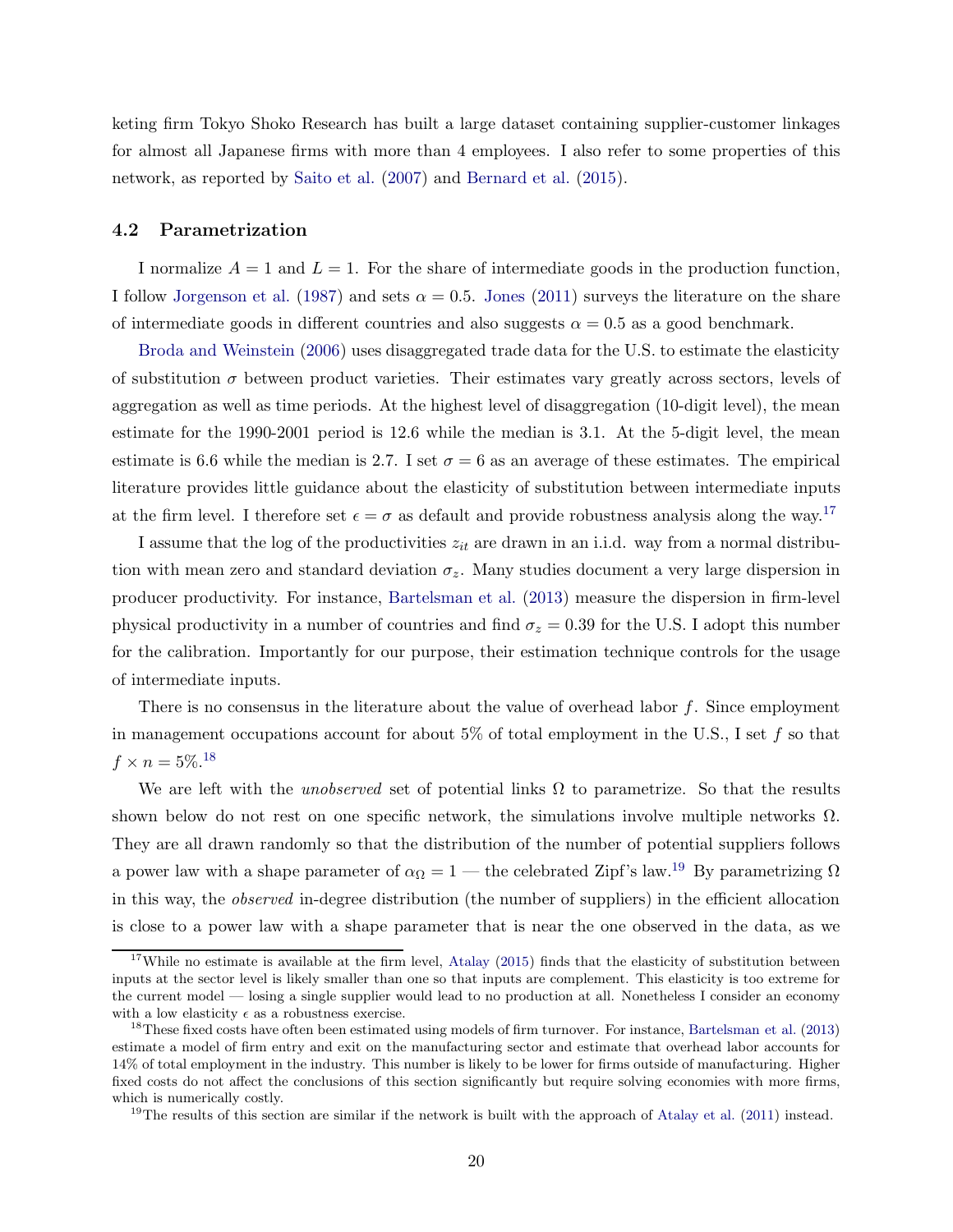will see below. In addition, Zipf's law arises from a wide variety of processes. For instance, in the network literature, it emerges as a limiting case of the Simon model [\(Simon,](#page-32-10) [1955](#page-32-10)) and the Price model [\(de Solla Price,](#page-31-10) [1965](#page-31-10)).<sup>20</sup> For these reasons, Zipf's law seems to be a natural choice for the shape of  $\Omega^{21}$  Finally, I set  $n = 3000$  to roughly match the average number of firms in a year in the [Atalay et al.](#page-30-3) [\(2011\)](#page-30-3) dataset.

<span id="page-20-0"></span>Table [3](#page-20-0) displays the parameters of the calibrated economy. Using this parameterization, I create 32 matrices  $\Omega^{22}$  For each of them, I then draw 400 productivity vectors z and solve for the efficient allocation in each case. The next sections describe various features of these simulated economies.<sup>23</sup>

| Parameter                                         | Value             |
|---------------------------------------------------|-------------------|
| Average productivity                              | $A=1$             |
| Labor supply                                      | $L=1$             |
| Size of the network                               | $n = 3000$        |
| Share of intermediate goods                       | $\alpha=0.5$      |
| Elasticity of substitution for final goods        | $\sigma = 6$      |
| Elasticity of substitution for intermediate goods | $\epsilon = 6$    |
| Standard deviation of individual productivities   | $\sigma_z = 0.39$ |
| Fixed cost of operation                           | $f = 0.05/n$      |
| Set of possible connections                       | $\Omega$ see text |

Table 3: Parameters of the calibrated economy

#### 4.3 The shape of the network

We now consider the shape of the network of active connections in the efficient allocation. Figure [5](#page-21-0) shows the distributions of the number of suppliers (in-degree) and the number of costumers (out-degree) in the benchmark economy (blue circles).<sup>24</sup> To properly highlight the shape of these distributions, the figure uses a log-log scale and plots the complementary cumulative distributions

<sup>&</sup>lt;sup>20</sup>More generally, Zipf's law also arises from proportional random growth [\(Gabaix](#page-31-11), [2009\)](#page-31-11) and in assignment models with complementarities [\(Geerolf](#page-31-12), [2016\)](#page-31-12).

 $^{21}$ In addition to the connections drawn from Zipf's law, I also add three potential connections to all firms. I do this for two reasons. First, it greatly helps the first-order conditions to converge, making the efficient allocation faster to solve and therefore allowing for a larger number of simulations. Second, empirical evidence from [Bernard et al.](#page-30-11) [\(2015](#page-30-11)) finds that firms with few connections are more abundant than the power law would predict. Since these additional connections have a minimal impact on the highly-connected firms of the economy, those that are important for aggregate fluctuations, removing them has a minimal impact on the simulations.

<sup>&</sup>lt;sup>22</sup>See Appendix [C.1](#page-44-0) for a description of the algorithm used to create  $\Omega$ .

 $^{23}$ I discard and redraw simulations for which iterating on the first-order conditions does not converge to a point θ such that θ<sup>j</sup> ∈ {0, 1} for all j. All moments in the next sections are computed on each network Ω first and then averaged across networks.

 $^{24}$ Another measure often used in the network literature is that of the centrality of a node. I computed the centrality vector in this economy using the same measure as [Carvalho](#page-31-0) [\(2014](#page-31-0)). The distribution of centrality is close to a power law with shape parameter 1.39. [Carvalho](#page-31-0) [\(2014](#page-31-0)) estimates this parameter in the U.S. data at the sector level and finds a value of 1.4. This centrality measure plays a role very similar to the out-degree variable and is therefore omitted from the analysis.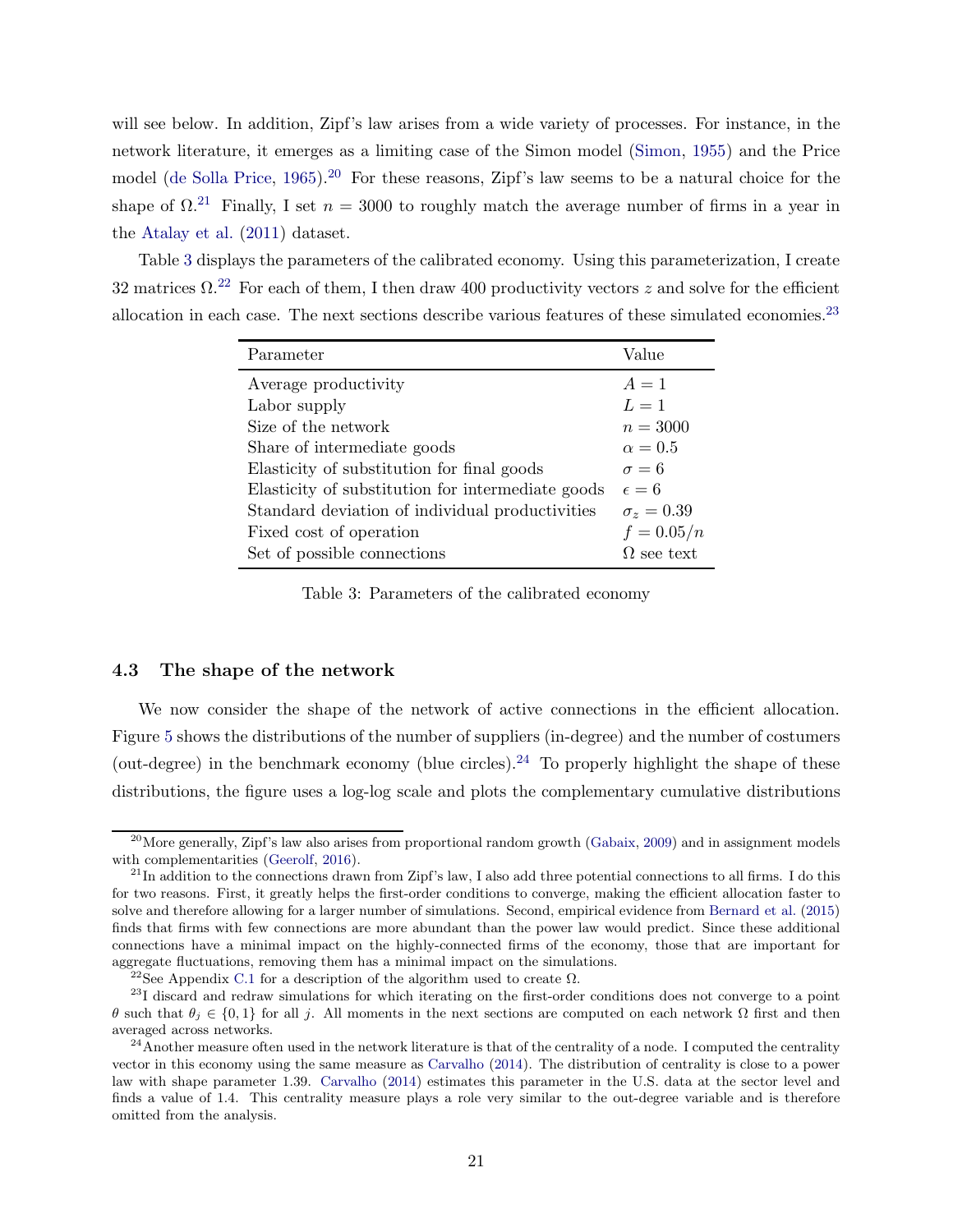(CCDF) on the vertical axis. We see that the distributions are roughly linear in that space, suggesting that they are close to power laws.

In-degree and out-degree distributions have also been found to roughly follow power laws in the data. [Atalay et al.](#page-30-3) [\(2011](#page-30-3)) and [Saito et al.](#page-32-8) [\(2007](#page-32-8)) find that the empirical in-degree distributions for U.S. and Japanese firms are also well approximated by power laws with shape parameters 1.37 and  $1.3^{25}$  The corresponding number in the benchmark economy is  $1.43^{26}$  The efficient allocation is therefore able to replicate this important property of empirical networks of production.

To see how the in-degree and out-degree distributions are affected by features of the environment, Panels (a) and (b) also show an economy with lower elasticity of substitution between goods  $\epsilon$  (red squares). In this case, the value of an extra input to a firm is higher and the planner naturally creates a more densely connected network. From the figure, we see that all firms are essentially gaining customers and suppliers so that both the in-degree and out-degree distributions roughly shift to the right. The number of active firms also increases substantially.<sup>27</sup>

<span id="page-21-0"></span>

Figure 5: Distribution of the number of suppliers and the number of customers

 $^{25}$ [Atalay et al.](#page-30-3) [\(2011](#page-30-3)) reports that the mean of the number of suppliers in their sample is 3.67 which amounts to a shape parameter of 1.37. They also document a departure from the power law for firms with many suppliers. They provide an explanation that relies on firms exit and links reattachment. This departure is less visible in the Japanese data [\(Bernard et al.,](#page-30-11) [2015\)](#page-30-11).

<sup>&</sup>lt;sup>26</sup>All shape parameters of power law distributions are estimated using the approach of [Gabaix and Ibragimov](#page-31-13) [\(2011\)](#page-31-13). To properly capture the shape of the right tail of the distributions, I exclude observations with less than three connections from the sample.

<sup>&</sup>lt;sup>27</sup>When, instead, the share of intermediate inputs  $\alpha$  is larger, inputs matter more for production and the planner connects the high-q firms with more customers. This mechanism is also at work in [Oberfield](#page-32-3)  $(2013)$  $(2013)$ .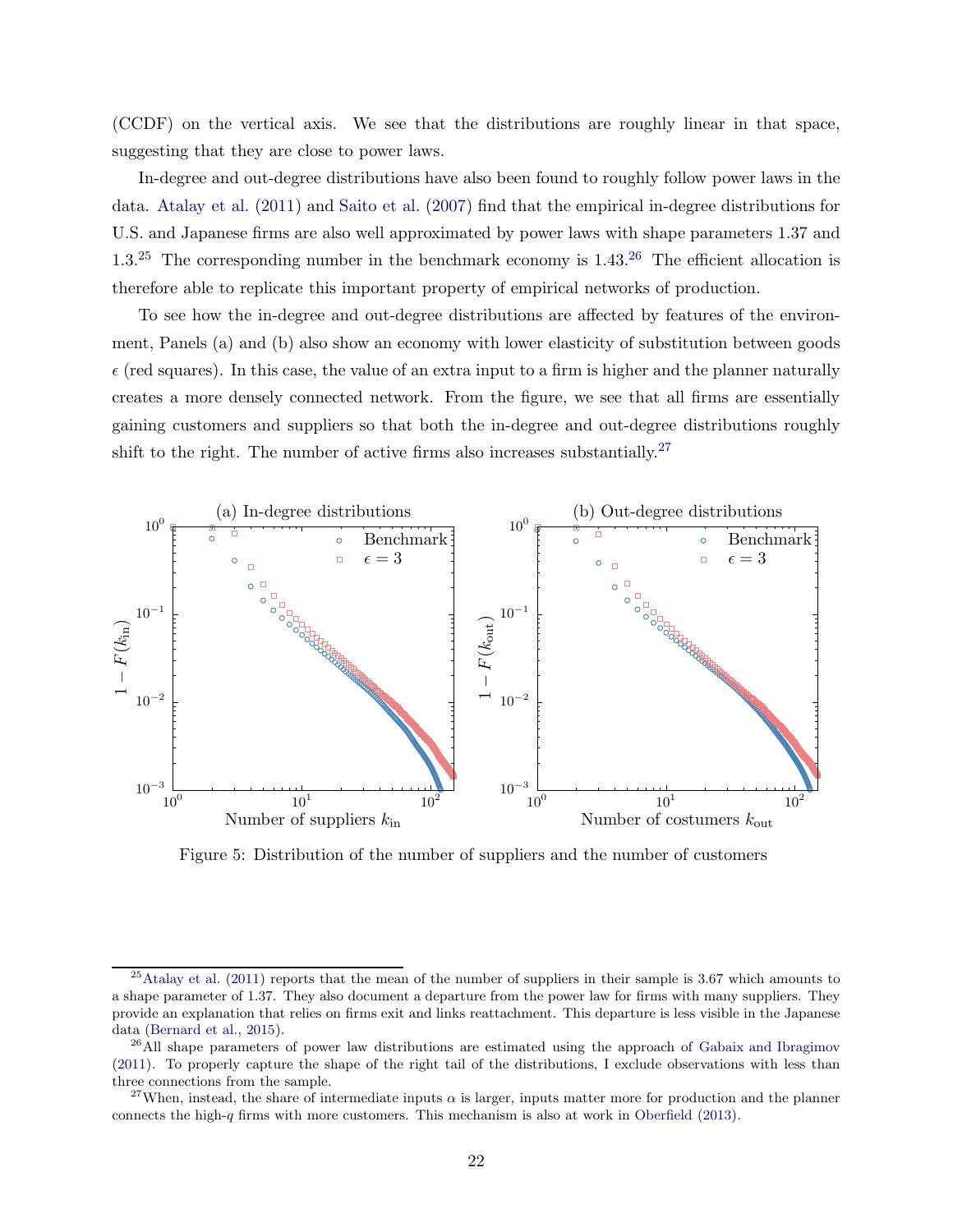Comparison with a random network. To understand what features of a network are more desirable for efficiency, it is useful to compare the optimal network, the one that arises in the efficient allocation, to a completely *random* one.<sup>28</sup> Table [4](#page-22-0) shows the shape parameters of the in-degree and out-degree distributions for the benchmark economy in this random network as well as in the optimal one. Since its in-degree and out-degree distributions possess fatter tails (smaller shape parameters), the optimal network features a larger fraction of highly connected suppliers and highly connected customers than the random network. These shifts in the distributions occur because high in-degree firms and high out-degree firms are particularly valuable. The former, because of their many suppliers, have high productivity  $q$  which the planner values. The latter provide valuable inputs to many customers thereby increasing these firms' productivity  $q$ . As a result, when designing the network optimally, the planner tends to operate these influential firms more than their poorly-connected counterparts.

<span id="page-22-0"></span>

|                            |       | Optimal network Random network |
|----------------------------|-------|--------------------------------|
| A. Pareto shape parameters |       |                                |
| In-degree                  | 1.43  | 1.48                           |
| Out-degree                 | 1.37  | 1.48                           |
| B. Clustering coefficient  | 0.027 | 0.018                          |

Notes: The distances and the clustering coefficients are computed in the undirected graphs to avoid the many infinite distances that arise in the directed graphs. Infinite distances (arising from unconnected parts of the network) are excluded.

Table 4: Shape of the optimal and random networks

The optimal and the random networks also feature different degrees of clustering between firms. To quantify this difference, I use the standard global clustering coefficient commonly used in the network literature. This measure considers triplets of connected nodes, and compares the total number of such triplets that are fully connected with the number of triplets that are not. As Table [4](#page-22-0) shows, this clustering coefficient is 47% larger in the optimal network than in the random one, indicating that designing the network optimally involves creating more tightly connected clustered firms, as the theory suggested.<sup>29</sup>

Another distinctive feature of the optimal network is the correlation between the in-degree and out-degree of a firm. In the random network, these those quantities are uncorrelated by construction. In the optimal network, however, the correlation is positive. The planner constructs the network in this way for two reasons. First, increasing the number of suppliers of a firm with high out-degree increases the productivity q of its many customers, which directly leads to higher output. Second, since firms with many suppliers are more productive, the planner seeks to benefit

<sup>&</sup>lt;sup>28</sup>The random network is built by drawing a random set of active firms  $\theta$  for each network  $\Omega$ . I redraw  $\theta$  until the random network has as many active firms as the optimal one. Except for  $\theta$ , all the other quantities in the random network economy are chosen optimally.

 $^{29}$ A consequence of this increased clustering is that firms are closer to one another: the average distance between two firms, in terms of number of connections, is 15% smaller in the optimal network.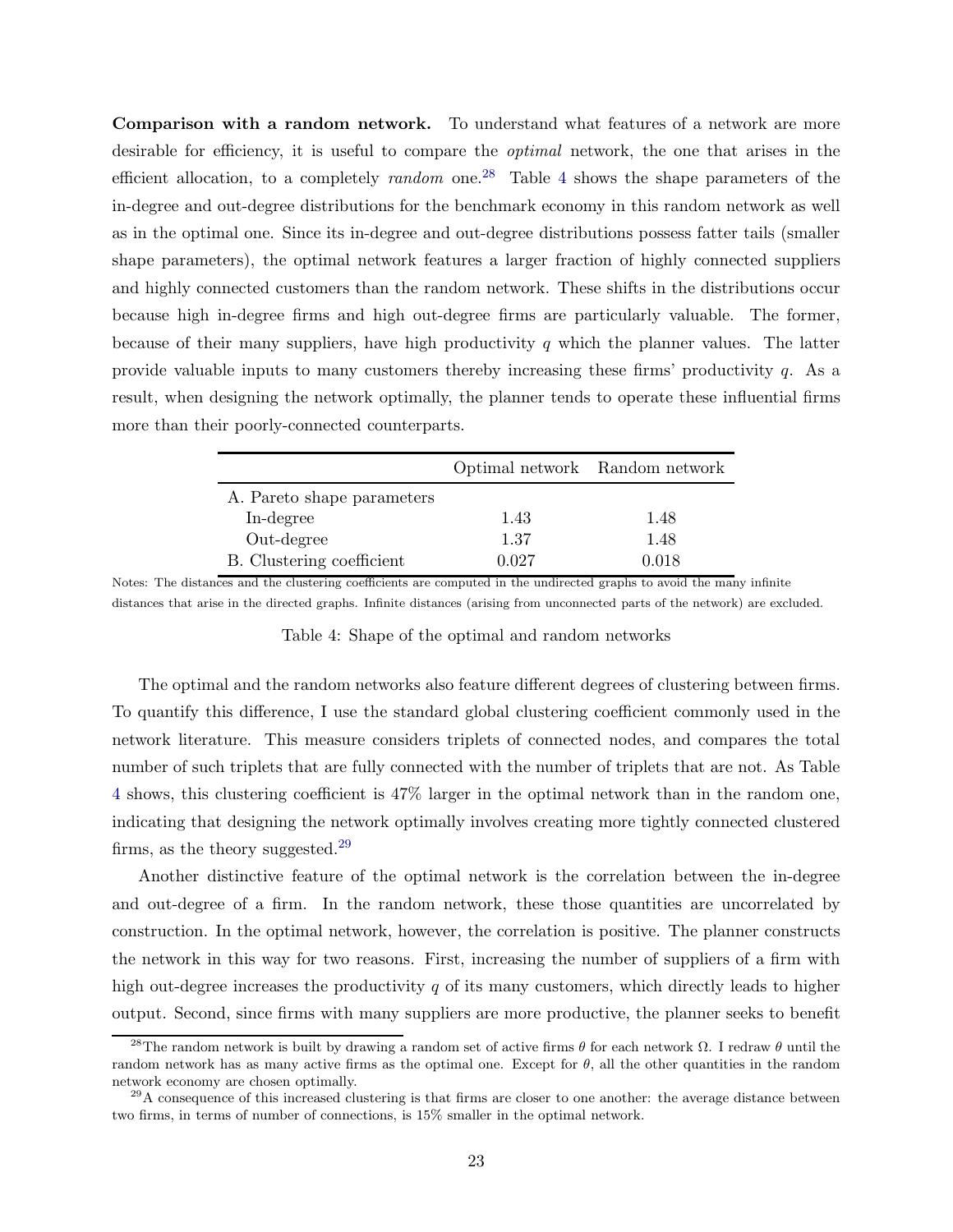as much as possible from this high  $q$  by increasing their number of customers. Together, these two forces work to create the positive correlation observed in the simulated data.

#### 4.4 Firm-level outcomes

We now consider the implications of the endogenous formation of the network for firm-level outcomes. Table [5](#page-24-0) shows the ordinary least-square coefficients from regressing the labor productivity q and the employment l of firms on their number of suppliers and customers.

The regressions find that firms with more suppliers and more customers also employ more workers. Again, this finding is not surprising in view of equation [9.](#page-8-1) Firms with many suppliers are high-q firms and the planner therefore allocates a lot of labor to them (ratio  $q/Q$  in the equation). High out-degree firms also receive more labor for them to supply to their many customers (term Γ in the equation). The allocation therefore features a similar correlation between the number of neighbors and output. [Saito et al.](#page-32-8) [\(2007](#page-32-8)) and [Bernard et al.](#page-30-11) [\(2015](#page-30-11)) find that firms with many suppliers and many customers are also larger in terms of sales in the Japanese data.

The role of a firm's in-degree and out-degree on its productivity  $q$  is less clear. In the first two columns of Table [5,](#page-24-0) the regressions show a positive relationship between in-degree and q but a negative relationship between out-degree and  $q$ . The first result is not surprising. Because of the production function, firms with many suppliers have higher  $q$ . The second result, however, emerges because of the positive selection of high out-degree firms. Since they are important providers of goods in the network, the planner tends to operate them even if they have low productivity. In contrast, low productivity firms with few customers do not operate. This selection process is responsible for the negative correlation observed in the simulated data.

The last two columns of the table confirm this conclusion. They show the same ordinary least-square coefficients as the first two columns but with the addition of firms fixed effects in the regressions. The coefficients therefore capture how changes in a firm's in- and out-degrees are related to its employment  $l$  and its labor productivity  $q$ . All coefficients are now positive. In particular, firms with many suppliers are now associated with a larger  $q$ . To understand why, consider a firm that is subject to a positive shock z, the source of variation in this regression. Because of the shock, this firm has a larger q than usual. To maximize the benefit of this q the planner tends to operate producers that are downstream from the firm, thereby increasing its out-degree, thereby creating this positive correlation.

The results of Table [5](#page-24-0) highlight a two-way interaction between the shape of the network and firm-level outcomes. On the one hand, the shape of the network affects firm-level variables; for instance, firms with many suppliers have larger  $q$ 's. On the other hand, firm-level variables affect the shape of the network itself; for instance, the planner increases the number of customers of productive firms. Table [5](#page-24-0) shows how this interaction creates correlations at the firm level.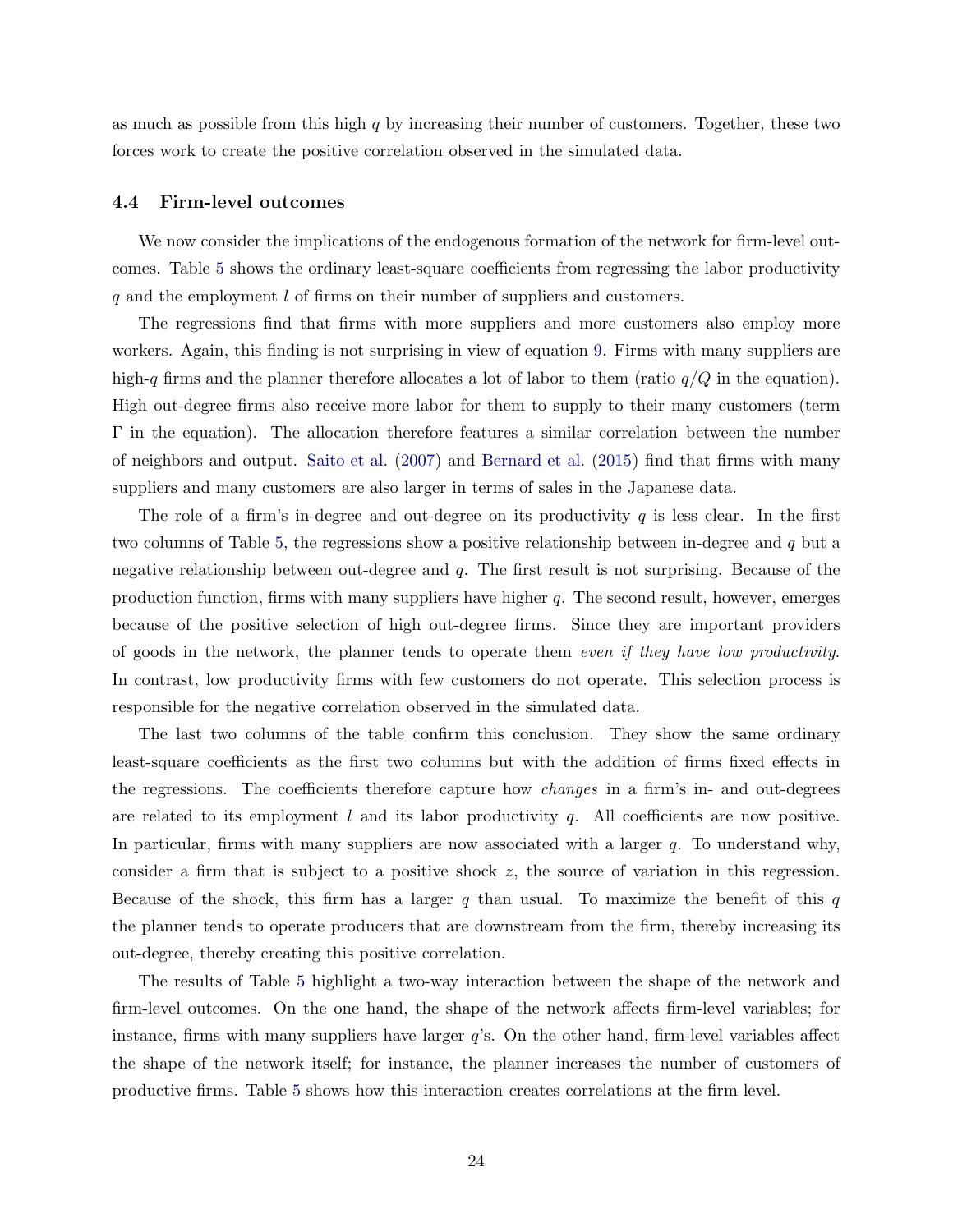<span id="page-24-0"></span>

| Dependent variable Employment $l$ Labor prod. $q$ Employment $l$ Labor prod. $q$ |      |         |      |      |
|----------------------------------------------------------------------------------|------|---------|------|------|
| In-degree                                                                        | 0.36 | 0.08    | 0.75 | 0.15 |
| Out-degree                                                                       | 0.44 | $-0.05$ | 0.64 | 0.03 |
| Firm fixed effects                                                               | no   | no      | ves  | yes  |

Notes: Ordinary least-square regressions. Standard errors are negligible. All variables are in logs. Labor productivity is  $q$  and employment is l. Firm fixed effects are included to control for firm positions in the network of potential connections  $Ω$ .

Table 5: Suppliers, customers and firm-level outcomes

The same interaction also has important implications for the distributions of firm-level outcomes. One way to understand the role it plays is to once again compare the optimal network and the random network economies. To do so, Table [6](#page-24-1) shows moments of the cross-sectional distributions of labor productivity q and employment  $l$  in both economies. Consider skewness first. The table shows that the distributions in the optimal network economy are substantially skewed to the right. In contrast, the same distributions are essentially symmetrical in the random network economy. The endogenous adjustment of the network in response to shocks is responsible for this difference through two channels. First, the planner tends to shutdown firms with low productivity. This selection mechanism makes the left tails of the distributions thinner. Second, the planner reorganizes the network to *magnify* the impact of high-z firms by also operating their suppliers. Doing do increases these firms' labor productivity  $q$  and, through the optimal allocation of labor, their employment. Doing so pushes these firms, already in the right tails of the distributions, even further to the right. Organizing the network efficiently therefore implies a thicker right tail in the firm-level distributions and the positive skewnesses.

<span id="page-24-1"></span>These selection and magnification mechanisms also compete to influence the standard deviations of the distributions. In the calibrated economy, the selection dominates and the optimal network economy features more concentrated distributions. Figure [6](#page-25-0) shows the effects of these forces on the distributions of labor productivity q.

|                            |         | Labor prod. $q$ Employment l |
|----------------------------|---------|------------------------------|
| A. Optimal network economy |         |                              |
| Standard deviation         | 0.29    | 1.24                         |
| <b>Skewness</b>            | 0.39    | 0.85                         |
| B. Random network economy  |         |                              |
| Standard deviation         | 0.44    | 2.21                         |
| <b>Skewness</b>            | $-0.03$ | $-0.05$                      |

Notes: All variables are in logs.

Table 6: Moments of firm-level outcomes in the optimal and random network economies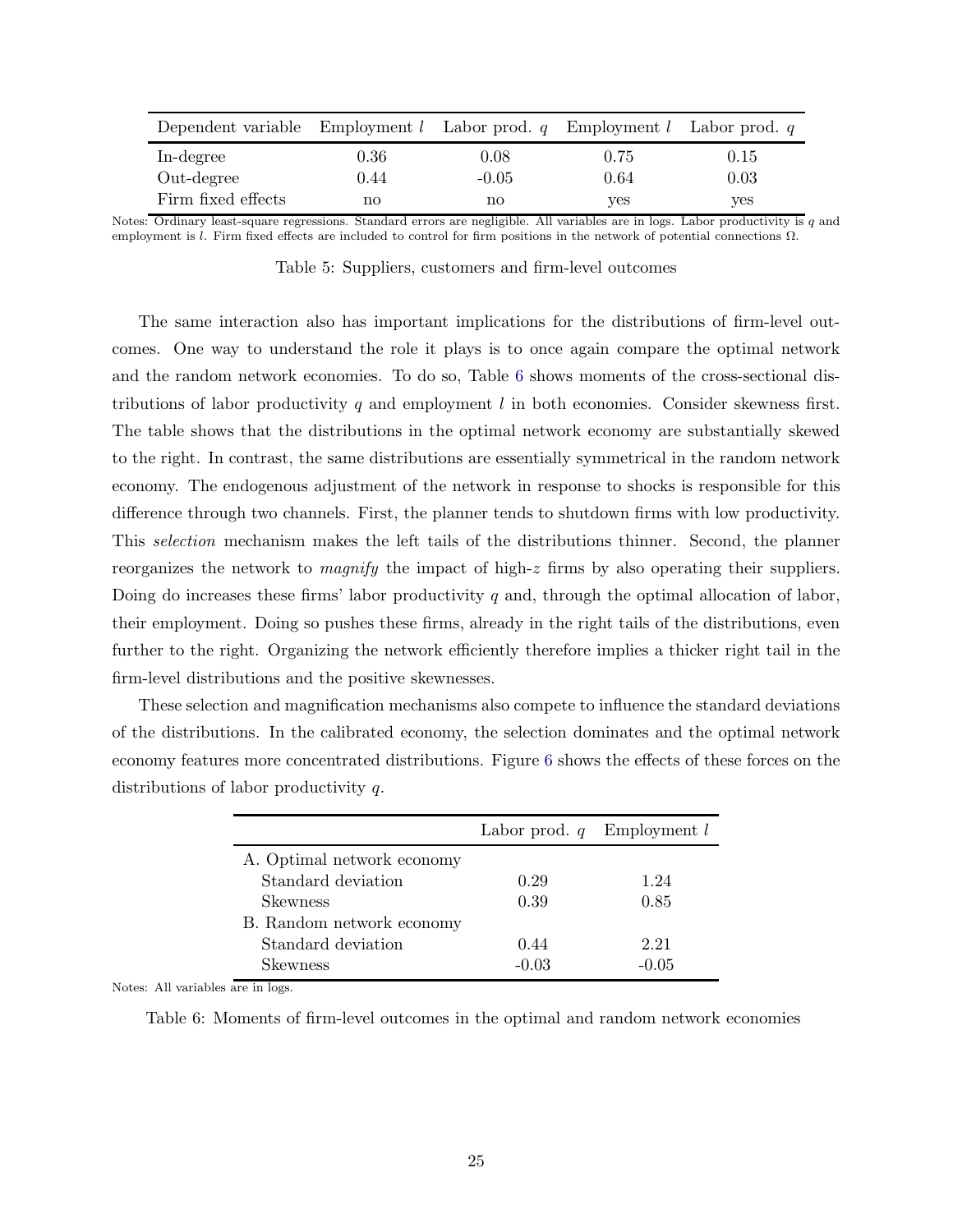<span id="page-25-0"></span>

Figure 6: Distributions of the log of labor productivity  $q$ 

#### <span id="page-25-1"></span>4.5 Cascades of firm shutdowns

A severe productivity shock to an important firm in the network can trigger a cascade of firm shutdowns. Indeed, if the productivity of the targeted firm falls too much, the planner prefers to shut it down and to reallocate the labor from the fixed cost to more productive parts of the network. The neighbors of the targeted firms than lose a customer or a supplier, which lowers their contribution to aggregate output, and might lead to them shutting down as well. The same reasoning applies to the targeted firm's second neighbors and so on. As this cascade of shutdowns propagates through the network it can affect a large fraction of the firms in the economy.

To evaluate the importance of these cascades, I simulate a large number of economies in which a randomly selected producer is forced to shutdown by a sufficiently large negative  $z$  shock. Figure [7](#page-26-0) shows the impact of the shuttered firm's exit on its neighbors. The plot in Panel (a) represents the cumulative number of downstream producers shutting down as we move further away from the targeted firm. Similarly, Panel (b) shows how upstream firms are affected. As we can see from the figure, a severe shock to an average firm (solid blue curves), is likely to lead to the shutdown of about three firms in the whole economy. While firms that are close to the shock are disproportionately affected in terms of their probability of shutting down (there are few firms there), the bulk of the shutdowns happen for firms that are far from the initial shock (where many firms are).

The situation is different if we consider only shocks to the largest suppliers in the network: firms in the 99th percentile of the out-degree distributions (dashed red curves). These shocks trigger the shutdown of many producers close to the distressed firm. Comparing Panels (a) and (b), we see that their impact propagates downstream, through the firms' customers, whose labor productivity q is directly affected by the shutdown of their supplier. The figure also shows shocks to the largest customers in the network: firms in the 99<sup>th</sup> percentile of the in-degree distribution (dashed green curves). While these shocks primarily trigger the shutdown of the suppliers of the targeted firm, their overall impact on the economy is not very different from a shock to an average firm.

Two key parameters, the elasticity of substitution between inputs  $\epsilon$  and the share of inputs into the production function  $\alpha$ , have a large impact on the magnitude of the cascades and how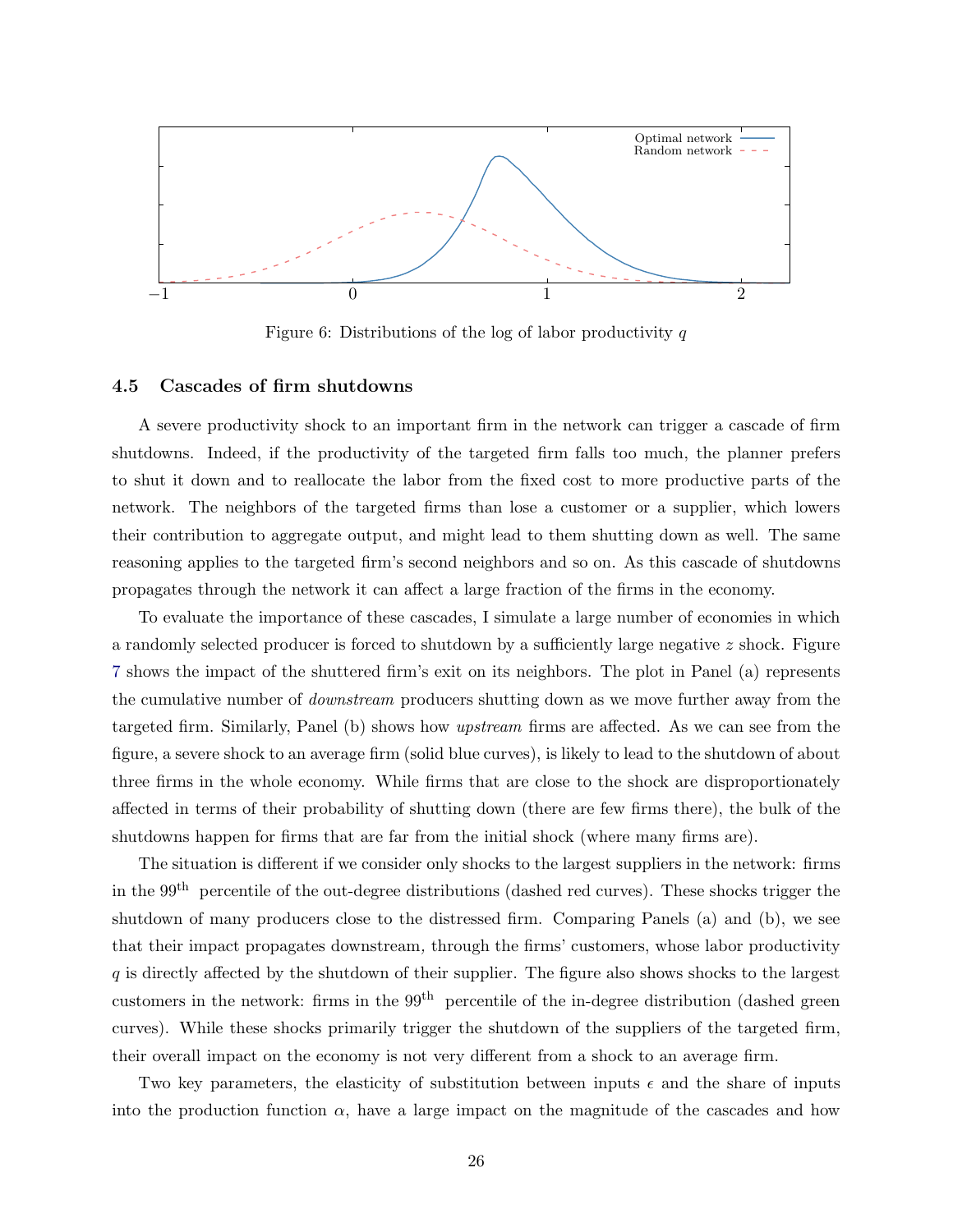<span id="page-26-0"></span>

Notes: The distance d measures the shortest path, in terms of numbers of connections, from the targeted firm. "High in-degree firms" refers to the 99th percentile of the in-degree distribution and similarly for out-degree firms.

Figure 7: Cascades of firm shutdowns in the benchmark calibration

they propagate. For instance, a higher  $\alpha$  increases the importance of the network in determining output. Shocks therefore lead to a larger reorganization of the network and, as a result, the cascades are more important. Lowering the elasticity of substitution  $\epsilon$  also affects the cascades in important ways. In particular, shocks to the largest customers can now trigger important cascades of shutdowns that propagates upstream, from supplier to supplier. This stark difference from the benchmark simulations can be explained by understanding why the planner operates small firms in this economy. Since  $\epsilon$  is small compared to  $\sigma$  the planner derives utility from them mostly as the providers of intermediate input to the high- $q$  firms and not so much for their direct contribution to final goods production. As a result, if one of the largest customers (a high-q firm) shuts down, the planner is likely to shut its small suppliers down as well, thereby triggering an upstream cascade. In contrast, in the benchmark economy where  $\epsilon = \sigma$  the planner values the direct contribution to the final good from these small providers similarly to their contribution to the productivity of the high-q firms. They are therefore more likely to remain if one of their large customer shuts down. Appendix [A](#page-33-0) provides additional details and figures for cascades in these alternative economies.

In order to trigger a cascade, a firm must be hit by a shock strong enough to shut it down. Some firms are however much more resilient to shocks then others. To see this, Table [7](#page-27-0) provides the probability that a one standard deviation  $z$  shock shuts down the firm  $\sim$  a measure of its resilience. Unsurprisingly, the largest customers and suppliers in the economy are much more likely to survive a bad shock than the average firm. Since these firms are important contributors to output, either directly or through their contributions to other firms, the planner keeps them active even when they are facing very low z's. Together, Figure [7](#page-26-0) and Table [7](#page-27-0) highlight a tradeoff between the resilience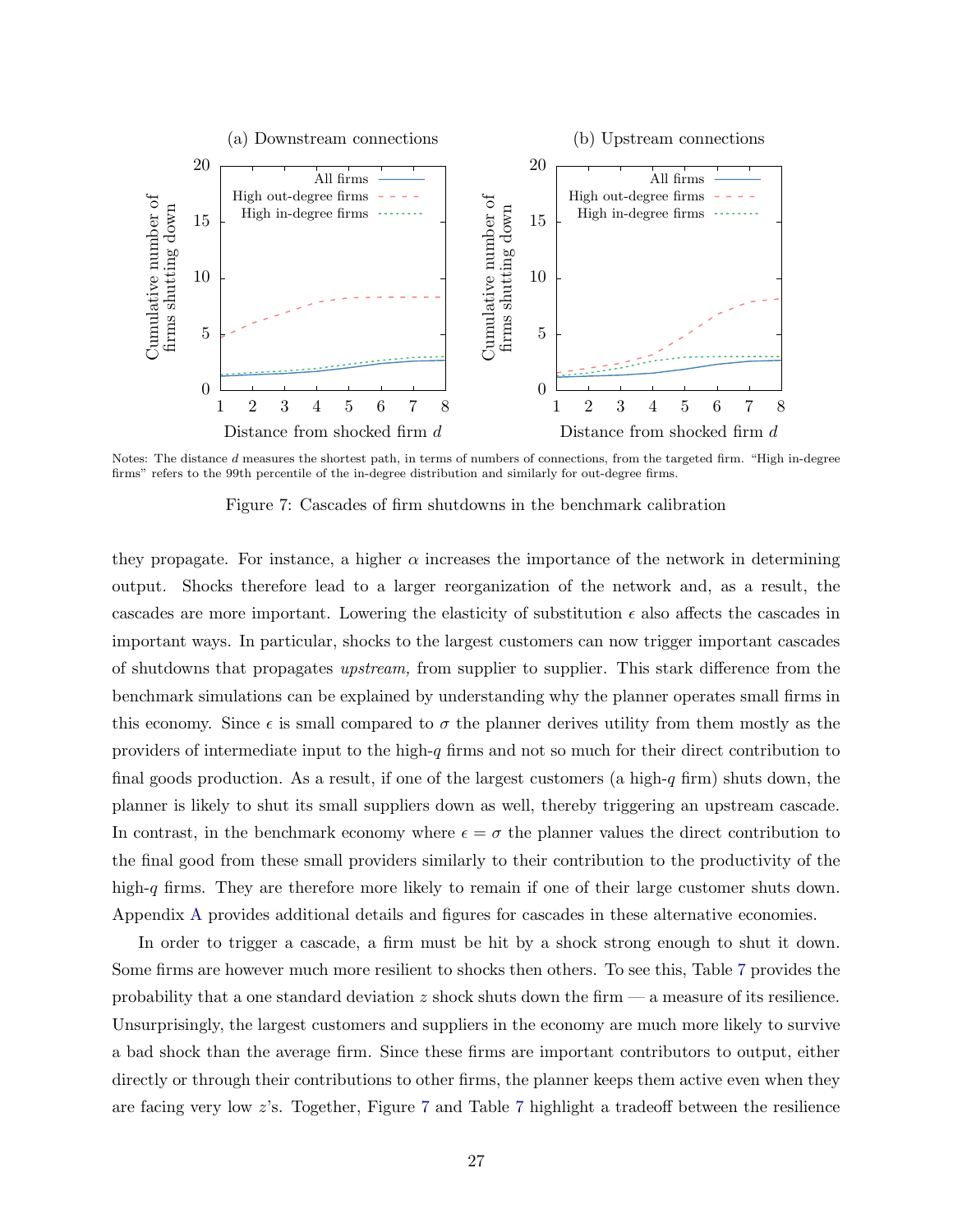|                       | Probability of firm shut down |
|-----------------------|-------------------------------|
| All firms             | $92\%$                        |
| High out-degree firms | 20%                           |
| High in-degree firms  | $56\%$                        |

<span id="page-27-0"></span>of a firm and its impact on the network upon failure: well-connected firms resist well to shocks but trigger the shutdown of many of their neighbors when they stop production.<sup>30</sup>

Notes: "High in-degree firms" refers the 99th percentile of the in-degree distribution and similarly for out-degree firms. Firms are subject to a 1 standard deviation z shock.

Table 7: Resilience of targeted firms to shock

These cascades are efficient and are simply the manifestation of the optimal reorganization of the network in response to shocks. One way to estimate their importance in that regard is to consider how much more output would have fallen if the network was unable to reorganize itself after a shock. In order to do so, I compute the distribution of the ratio between the drop in output in an alternative rigid network to the one in the original flexible network. At the median point, the drop in output is 35% more severe in the rigid network, which suggests that allowing the network to reorganize itself in response to shocks is a powerful mechanism to prevent deep output losses.<sup>31</sup>

#### 4.6 Aggregate fluctuations

We now consider how the optimal design of the network influences aggregate fluctuations. To do so, it is useful to first examine how the shape of the network varies with aggregate output. Table [8](#page-28-0) provides the standard deviation of various measure of the shape of the network in the optimal allocation and their correlation with output. We see that, in booms, the tails of the indegree and out-degree distributions become thicker, indicating that the economy features more highly-connected firms during expansions than during recessions. The clustering coefficient is also positively correlated with output. The network structure of production is therefore more tightly connected when output is high.

To understand why the planner adjusts the network in this way, consider the origin of fluctuations in this economy. Since the model does not feature aggregate shocks, expansions are mostly driven by positive shocks to influential firms in the network — those in the right tail of the indegree and out-degree distributions — and by the ability of the planner to cluster production tightly around them. Recessions are therefore periods in which these influential firms suffer from bad shocks and are shut down, bringing with them the cluster that was built around them. This mechanism generates the correlations in the first column of Table [8.](#page-28-0)

The last two columns of Table [8](#page-28-0) show that these correlations between the shape of the net-

<sup>&</sup>lt;sup>30</sup>[A](#page-33-0)ppendix A shows that firms in the  $\alpha = 0.75$  and  $\epsilon = 3$  economies are much more resilient to shocks.

<sup>&</sup>lt;sup>31</sup>In contrast, [Baqaee](#page-30-5) [\(2016](#page-30-5)) proposes a model where, because of external effects, cascades can be inefficient.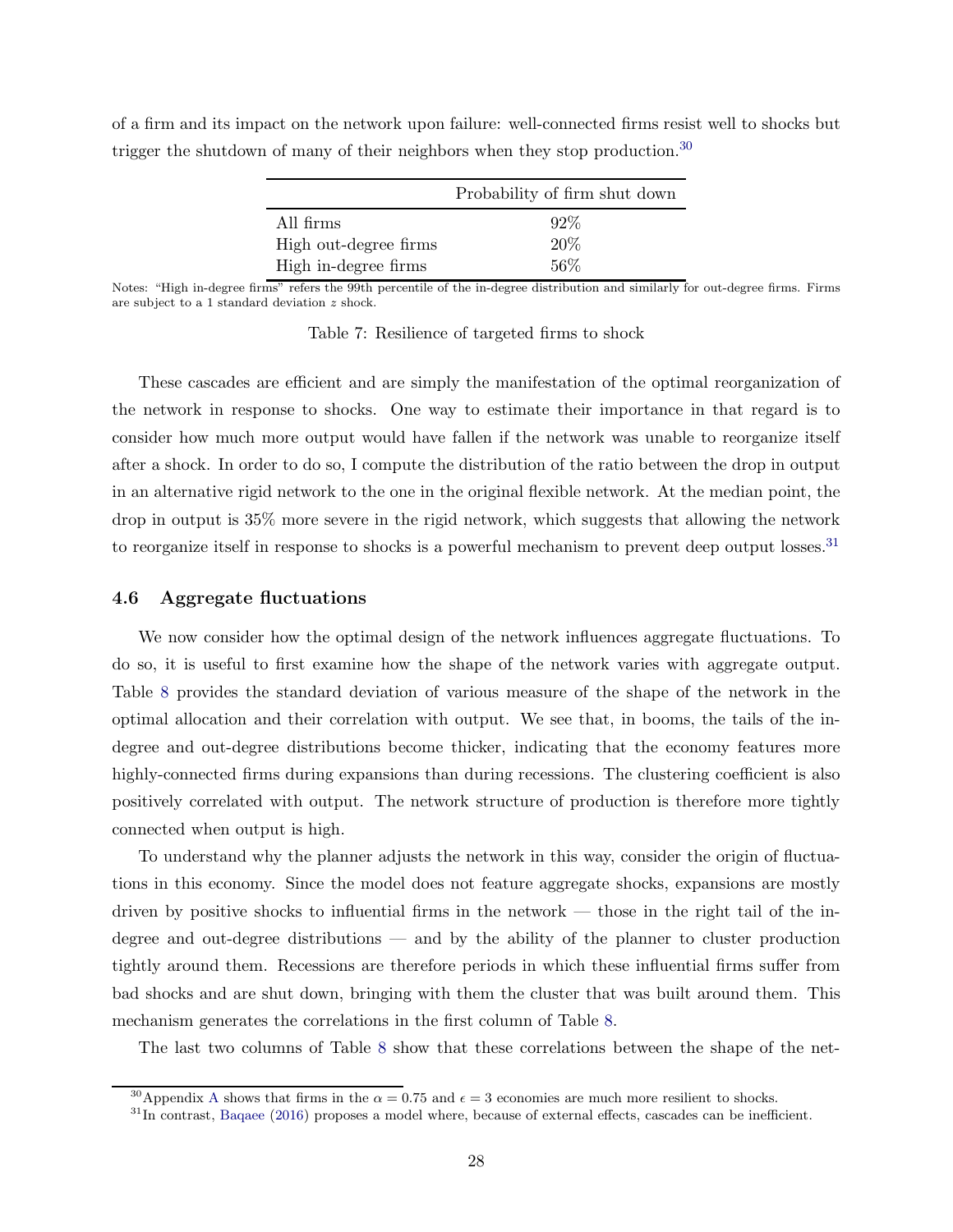work and output are also present in the two datasets on the U.S. production network constructed by [Cohen and Frazzini](#page-31-8) [\(2008](#page-31-8)) and [Atalay et al.](#page-30-3) [\(2011\)](#page-30-3). As we can see from the table, the U.S. production network is more clustered and features more highly-connected firms during expansions than during recessions. These findings confirm that the predictions of the theory have support in the data.

<span id="page-28-0"></span>

|                               |         | Correlation with output |             |  |
|-------------------------------|---------|-------------------------|-------------|--|
|                               | Model   | Data.                   |             |  |
|                               |         | CF(2008)                | AHRS (2011) |  |
| A. Power law shape parameters |         |                         |             |  |
| In-degree                     | $-0.10$ | $-0.10$                 | $-0.21$     |  |
| Out-degree                    | $-0.31$ | $-0.24$                 | $-0.13$     |  |
| B. Clustering coefficient     | 0.47    | 0.70                    | 0.15        |  |

Notes: All time series are in logs and linearly detrended. The clustering coefficients are computed on the undirected graphs. Data output is annual real gross domestic product over the same time period as the network sample.

Table 8: Aggregate fluctuations and the shape of the network

To quantify the impact of the optimal network on fluctuations, Table [9](#page-29-1) shows the standard deviation of output Y, labor productivity Q and productive labor  $L - f \sum_j \theta_j$  in the optimal and random network economies. We see that allowing the shape of the network to adapt optimally to the z shocks leads to a substantial decline in aggregate fluctuations: the standard deviation of output is 1.5 percentage point larger in the economy with a random network.<sup>32</sup> The table also shows that this decline can be attributed almost entirely to lower fluctuations in Q and, therefore, to changes in the shape of the network.

The intuition behind this decline in fluctuations is as follows. In the random network allocation, the shape of the network is fixed at a given  $\theta^{\text{rand}}$  such that all fluctuations are coming from productivity z. The network  $\theta^{\text{rand}}$  might turn out to be close to what the optimal network would be for some z. In these cases, output will reach a relatively large value. For many other  $z$ 's, however,  $\theta^{\text{rand}}$  is far from the optimal network such that output is then low. As a result, the standard deviation of output is quite large in the economy with a random network. In contrast, in the optimal network allocation, the planner compares all the  $2^n$  possible networks  $\theta$  and selects the one that provides the maximum output for each particular vector z. This selection process provides substantial smoothing on fluctuations.33,<sup>34</sup>

 $32$ Unsurprisingly, the planner can also reach a higher level of output by adjusting the shape of the network in response to shocks. The average difference between the optimal network and the random network is about 31%.

<sup>&</sup>lt;sup>33</sup>This intuition is made formal by extreme value theory. For instance, the variance of the maximum  $Y_m$  of a large number m of independent standard normal random variables decreases at a rate of  $\ln m$  for m large.

<sup>&</sup>lt;sup>34</sup>The decline in fluctuations generated by the optimal organization of the network depends on various features of the economy. For instance, in an economy with lower elasticity of substitution between inputs  $\epsilon$ , the value of a connection is larger and the planner therefore creates a tightly connected network of firms that changes little in response to productivity shocks. The change in the standard deviation of output between the optimal and random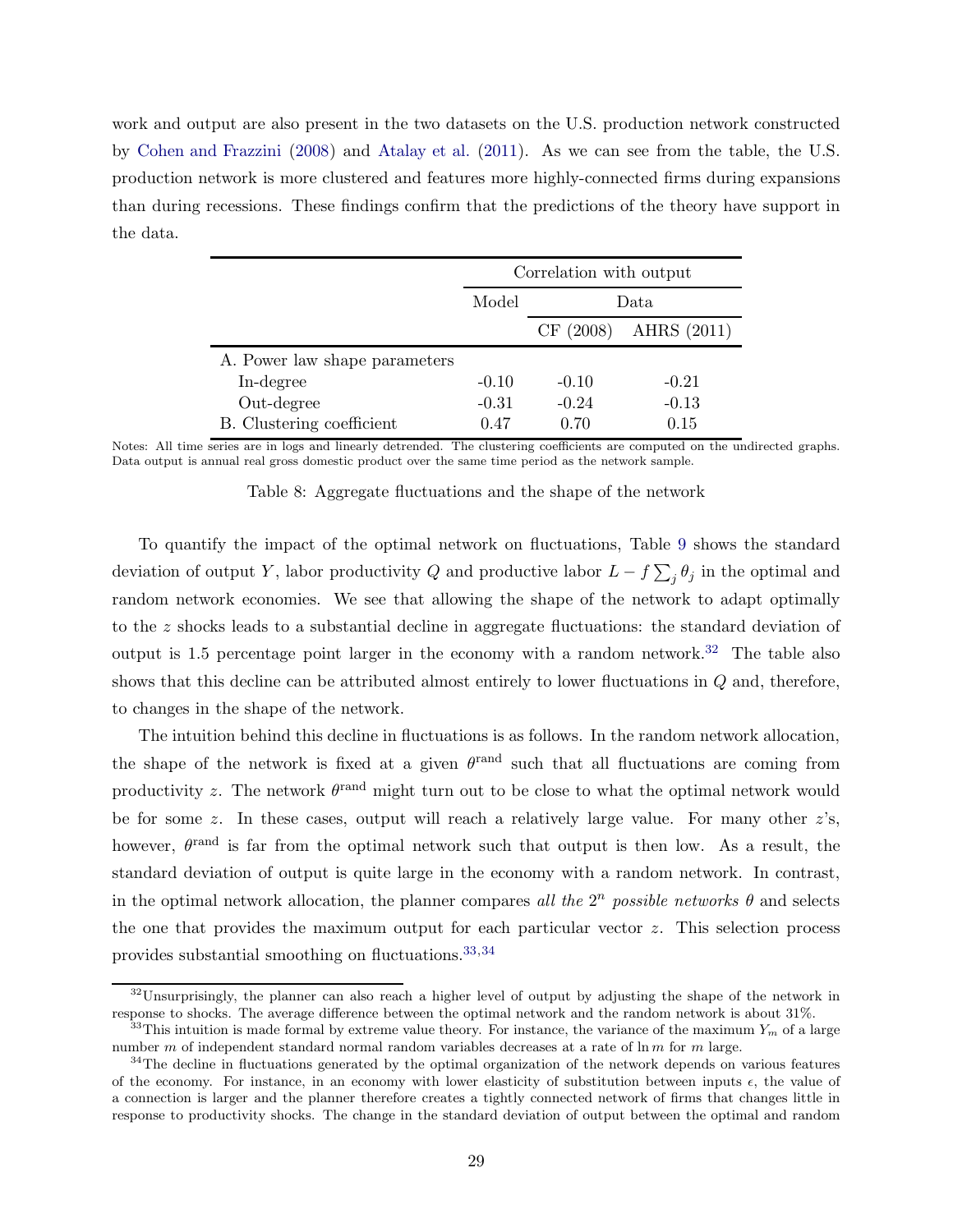|                                         |       | Output Labor Prod. Prod. labor<br>$\omega$ | $L-f\sum_i\theta_j$ |
|-----------------------------------------|-------|--------------------------------------------|---------------------|
| Optimal network<br>Random network 0.054 | 0.039 | 0.039<br>0.054                             | 0.0014              |

<span id="page-29-1"></span>Notes: All variables are in log. In the random network economy, the standard deviation of productive labor is 0 by construction.

Table 9: Standard deviation of aggregates in the optimal and random network economies

# 5 Conclusion

This paper proposes a theory of endogenous network formation and aggregate fluctuations. Because of a complementarity between firms' operating decisions, production tends to be organized in tightly connected clusters of producers centered around the most productive firms. Long cascades of firm shutdowns can be triggered by a severe shock to an important producer. The theory also predicts how the shape of the network evolves with aggregate output. In particular, expansions feature more clustering among firms as well more highly connected producers. I find that these correlations are also present in the U.S. data. Finally, the theory predicts that the optimal reorganization of the network in response to shocks is responsible for a substantial decline in the size of aggregate fluctuations. These findings highlight the importance of considering the evolution of the production network to further understand the origin of aggregate fluctuations.

The paper also provides a novel reshaping approach to solve optimization problems with discrete adjustment margins and complementarities. Using this approach, it is possible to quickly find the optimal allocation in economies that were previously impossible to solve. The approach could potentially be useful in a broad range of economic environments, including models with menu costs, or fixed costs in investment or in hiring.

For the sake of clarity and tractability, the mechanisms of the model were exposited in a simple framework but several extensions may be worth investigating. In particular, it would be interesting to understand how requiring the payment of a fixed cost to change the operating status of a firm would affect the main mechanism of the model. In addition, a modified version of the model in which firms are financial institutions and links in the network are financial contracts might shed some light on the formation of financial networks and the propagation of financial distress.

# References

<span id="page-29-0"></span>Acemoglu, D., V. M. Carvalho, A. Ozdaglar, and A. Tahbaz-Salehi (2012): "The Network Origins of Aggregate Fluctuations," *Econometrica*, 80, 1977–2016.

network is therefore less important. Alternatively, an increase in the share of intermediate inputs into production  $\alpha$ increases the importance of the network in driving fluctuations and therefore yields a higher gap between the standard deviations of output in the two economies.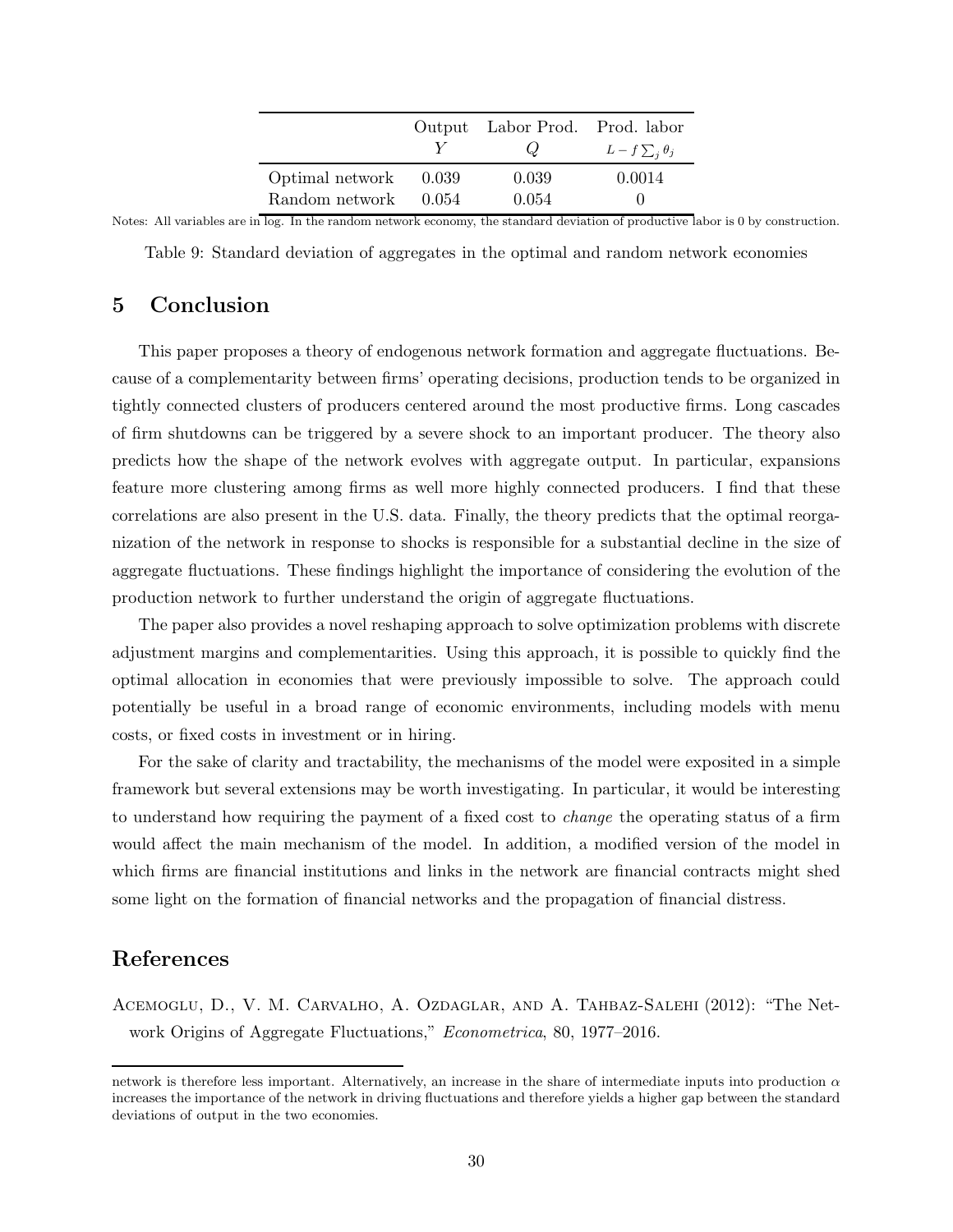- <span id="page-30-2"></span>Acemoglu, D., A. Ozdaglar, and A. Tahbaz-Salehi (2015a): "Microeconomic Origins of Macroeconomic Tail Risks," Working Paper 20865, National Bureau of Economic Research.
- <span id="page-30-6"></span>(2015b): "Systemic Risk and Stability in Financial Networks," American Economic Review, 105, 564–608.
- <span id="page-30-1"></span>Atalay, E. (2015): "How Important Are Sectoral Shocks," Working paper.
- <span id="page-30-3"></span>ATALAY, E., A. HORTAÇSU, J. ROBERTS, AND C. SYVERSON (2011): "Network structure of production," Proceedings of the National Academy of Sciences, 108, 5199–5202.
- <span id="page-30-7"></span>BAK, P., K. CHEN, M. WOODFORD, AND J. SCHEINKMAN (1993): "Aggregate Fluctuations from Independent Sectoral Shocks: Self-Organized Criticality in a Model of Production and Inventory Dynamics," Ricerche Economiche, 47, 3–30.
- <span id="page-30-5"></span>Baqaee, D. R. (2016): "Cascading Failures in Production Networks," working paper.
- <span id="page-30-13"></span>Bartelsman, E., J. Haltiwanger, and S. Scarpetta (2013): "Cross-Country Differences in Productivity: The Role of Allocation and Selection," American Economic Review, 103, 305–34.
- <span id="page-30-11"></span>BERNARD, A. B., A. MOXNES, AND Y. U. SAITO (2015): "Production Networks, Geography and Firm Performance," Working Paper 21082, National Bureau of Economic Research.
- <span id="page-30-4"></span>Bigio, S. and J. La'O (2016): "Financial Frictions in Production Networks," Working Paper 22212, National Bureau of Economic Research.
- <span id="page-30-8"></span>Blume, L., D. Easley, J. Kleinberg, R. Kleinberg, and E. Tardos (2011a): "Network formation in the presence of contagious risk," in Proceedings of the 12th ACM conference on Electronic commerce, ACM, 1–10.
- <span id="page-30-9"></span>BLUME, L., D. EASLEY, J. KLEINBERG, R. KLEINBERG, AND É. TARDOS (2011b): "Which networks are least susceptible to cascading failures?" in Foundations of Computer Science (FOCS), 2011 IEEE 52nd Annual Symposium on, IEEE, 393–402.
- <span id="page-30-10"></span>BRESNAHAN, T. F. AND V. A. RAMEY (1994): "Output Fluctuations at the Plant Level," The Quarterly Journal of Economics, 593–624.
- <span id="page-30-12"></span>BRODA, C. AND D. E. WEINSTEIN (2006): "Globalization and the Gains From Variety," The Quarterly Journal of Economics, 121, 541–585.
- <span id="page-30-0"></span>Carvalho, V. M., , M. Nirei, and Y. Saito (2014): "Supply Chain Disruptions: Evidence from the Great East Japan Earthquake," Working Paper 14-E-035, The Research Institute of Economy, Trade and Industry.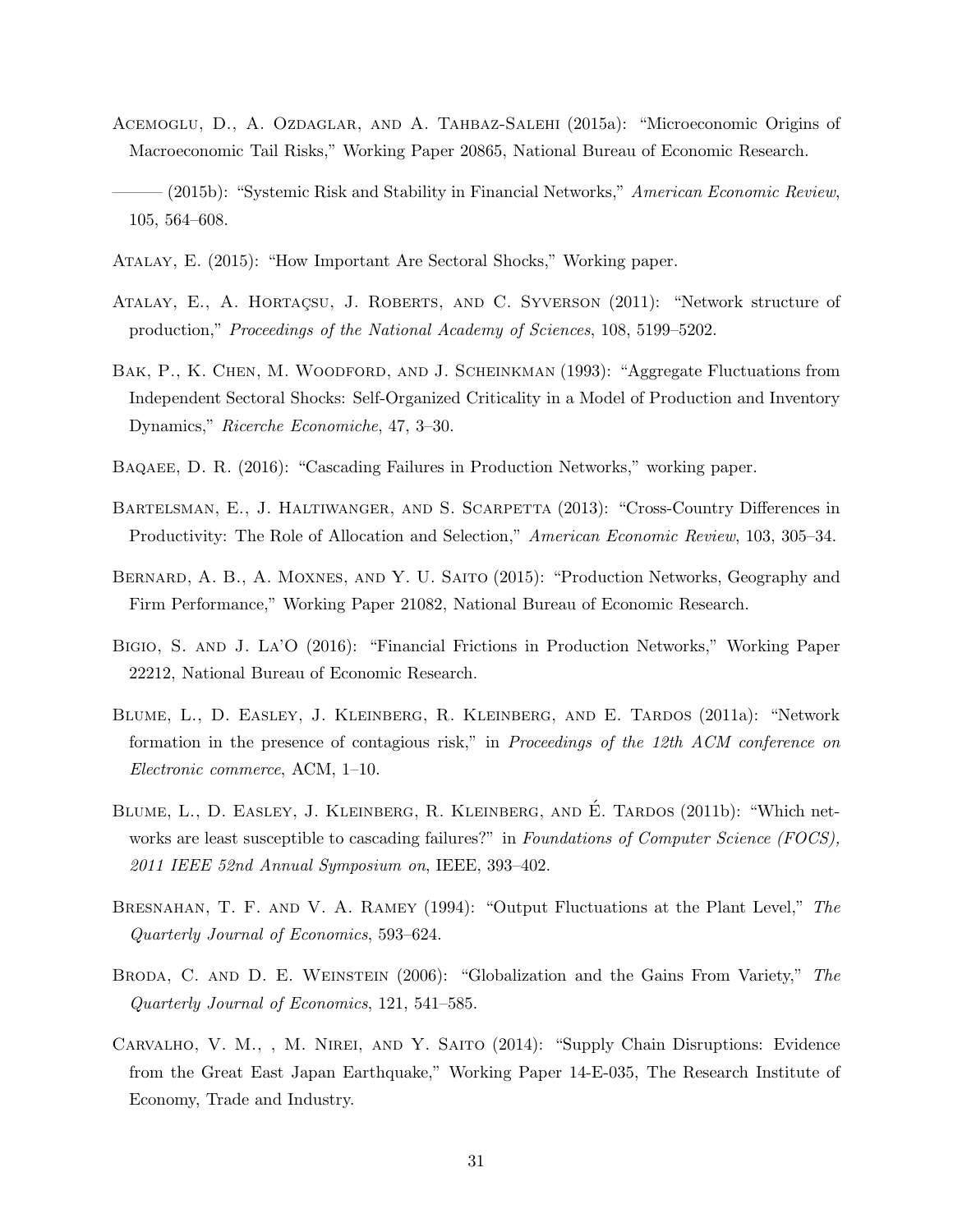- <span id="page-31-0"></span>Carvalho, V. M. (2014): "From Micro to Macro via Production Networks," Journal of Economic Perspectives, 28, 23–48.
- <span id="page-31-5"></span>CARVALHO, V. M. AND N. VOIGTLÄNDER (2014): "Input Diffusion and the Evolution of Production Networks," Working Paper 20025, National Bureau of Economic Research.
- <span id="page-31-14"></span>CATANZARO, M., M. BOGUÑÁ, AND R. PASTOR-SATORRAS (2005): "Generation of uncorrelated random scale-free networks," Phys. Rev. E, 71, 027103.
- <span id="page-31-8"></span>Cohen, L. and A. Frazzini (2008): "Economic Links and Predictable Returns," The Journal of Finance, 63, 1977–2011.
- <span id="page-31-10"></span>de Solla Price, D. J. (1965): "Networks of Scientific Papers," Science, 149, 510–515.
- <span id="page-31-4"></span>DUPOR, B. (1999): "Aggregation and irrelevance in multi-sector models," Journal of Monetary  $Economics, 43, 391 - 409.$
- <span id="page-31-6"></span>ELLIOTT, M., B. GOLUB, AND M. O. JACKSON (2014): "Financial Networks and Contagion," American Economic Review, 104, 3115–53.
- <span id="page-31-11"></span>Gabaix, X. (2009): "Power Laws in Economics and Finance," Annual Review of Economics, 1, 255–294.
- <span id="page-31-13"></span>Gabaix, X. and R. Ibragimov (2011): "Rank - 1/2: A Simple Way to Improve the OLS Estimation of Tail Exponents," Journal of Business & Economic Statistics, 29, 24–39.
- <span id="page-31-1"></span>GAREY, M. R. AND D. S. JOHNSON (1990): Computers and Intractability; A Guide to the Theory of NP-Completeness, New York, NY, USA: W. H. Freeman & Co.
- <span id="page-31-12"></span>Geerolf, F. (2016): "A Theory of Pareto Distributions," working paper.
- <span id="page-31-7"></span>HALL, G. J. (2000): "Non-convex costs and capital utilization: A study of production scheduling at automobile assembly plants," Journal of Monetary Economics, 45, 681–716.
- <span id="page-31-2"></span>HENDRICKS, K. B. AND V. R. SINGHAL (2005): "An Empirical Analysis of the Effect of Supply Chain Disruptions on Long-Run Stock Price Performance and Equity Risk of the Firm," Production and Operations Management, 14, 35–52.
- <span id="page-31-3"></span>Horvath, M. (1998): "Cyclicality and Sectoral Linkages: Aggregate Fluctuations from Independent Sectoral Shocks," Review of Economic Dynamics, 1, 781 – 808.
- <span id="page-31-9"></span>Jones, C. I. (2011): "Intermediate Goods and Weak Links in the Theory of Economic Development," American Economic Journal: Macroeconomics, 3, 1–28.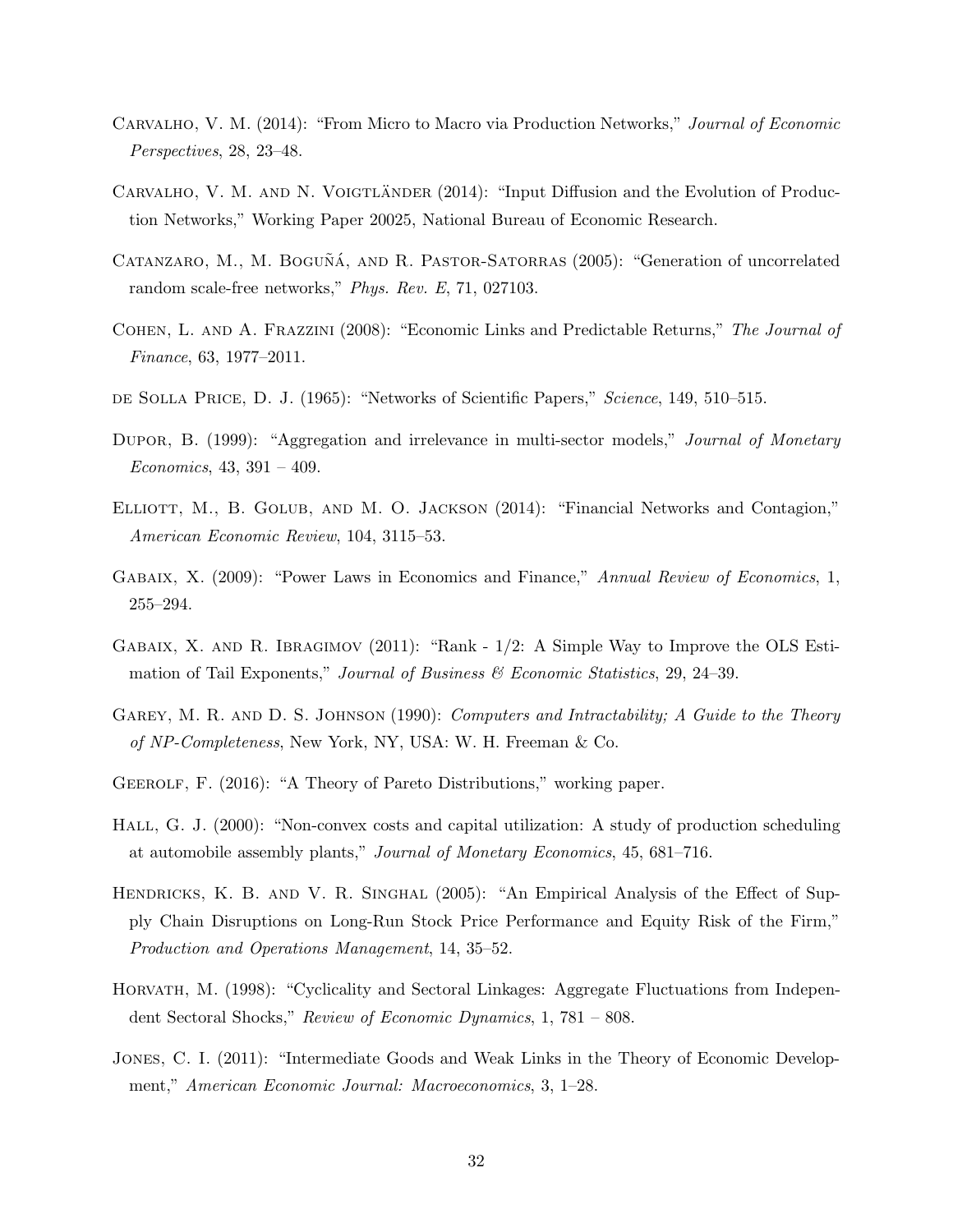- <span id="page-32-9"></span>JORGENSON, D. W., F. GOLLOP, AND B. FRAUMENI (1987): Productivity and U.S. Economic Growth, Harvard University Press, reprinted- Universe, 1999.
- <span id="page-32-5"></span>Karp, R. M. (1972): Reducibility among Combinatorial Problems, Boston, MA: Springer US, 85–103.
- <span id="page-32-6"></span>KELLY, B., H. LUSTIG, AND S. V. NIEUWERBURGH (2013): "Firm Volatility in Granular Networks," working paper.
- <span id="page-32-11"></span>KENNAN, J. (2001): "Uniqueness of Positive Fixed Points for Increasing Concave Functions on  $R^n$ : An Elementary Result," Review of Economic Dynamics, 4, 893 – 899.
- <span id="page-32-4"></span>Lim, K. (2016): "Firm-to-firm Trade in Sticky Production Networks," working paper.
- <span id="page-32-2"></span>LONG, J. B. AND C. I. PLOSSER (1983): "Real Business Cycles," Journal of Political Economy, 91, 39–69.
- <span id="page-32-3"></span>OBERFIELD, E. (2013): "Business Networks, Production Chains, and Productivity: A Theory of Input-Output Architecture," Working Paper.
- <span id="page-32-8"></span>SAITO, Y. U., T. WATANABE, AND M. IWAMURA (2007): "Do larger firms have more interfirm relationships?" Physica A: Statistical Mechanics and its Applications,  $383, 158 - 163$ .
- <span id="page-32-10"></span>Simon, H. A. (1955): "On a Class of Skew Distribution Functions," Biometrika, 42, 425–440.
- <span id="page-32-0"></span>Wagner, S. M. and C. Bode (2008): "AN EMPIRICAL EXAMINATION OF SUPPLY CHAIN PERFORMANCE ALONG SEVERAL DIMENSIONS OF RISK," Journal of Business Logistics, 29, 307–325.
- <span id="page-32-7"></span>Wu, D. A. (2016): "Shock Spillover and Financial Response in Supply Chain Networks: Evidence from Firm-Level Data," working paper.
- <span id="page-32-1"></span>ZURICH INSURANCE GROUP (2015): "Potential business impact of loss of the main supplier for small and medium enterprises (SMEs) in 2015," .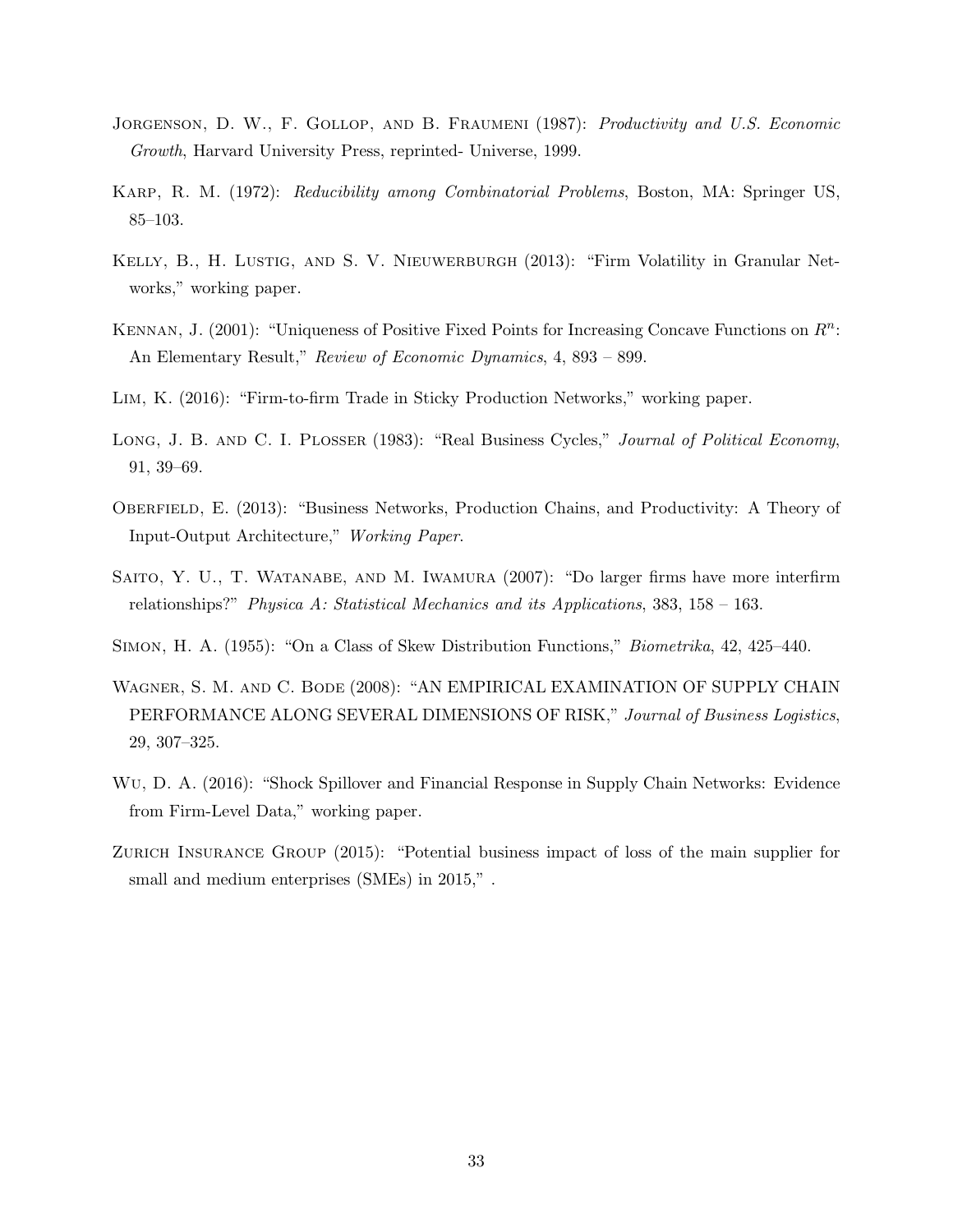# <span id="page-33-0"></span>A Cascades under different parameters

This appendix provides additional figures and tables to understand how cascades propagate in economies with different parameters. See [4.5](#page-25-1) for a discussion.

|                       | Probability of firm shutdown |      |                |  |
|-----------------------|------------------------------|------|----------------|--|
|                       | Benchmark $\alpha = 0.75$    |      | $\epsilon = 3$ |  |
| All firms             | $92\%$                       | 82\% | $32\%$         |  |
| High out-degree firms | 20%                          | 8%   | $0\%$          |  |
| High in-degree firms  | 56%                          | 19%  | 15%            |  |

Notes: "High in-degree firms" refers to the 99th percentile of the in-degree distribution and similarly for out-degree firms. Firms are subject to a 1 standard deviation z shock.

Table 10: Resilience of targeted firms to shock with alternative parameter values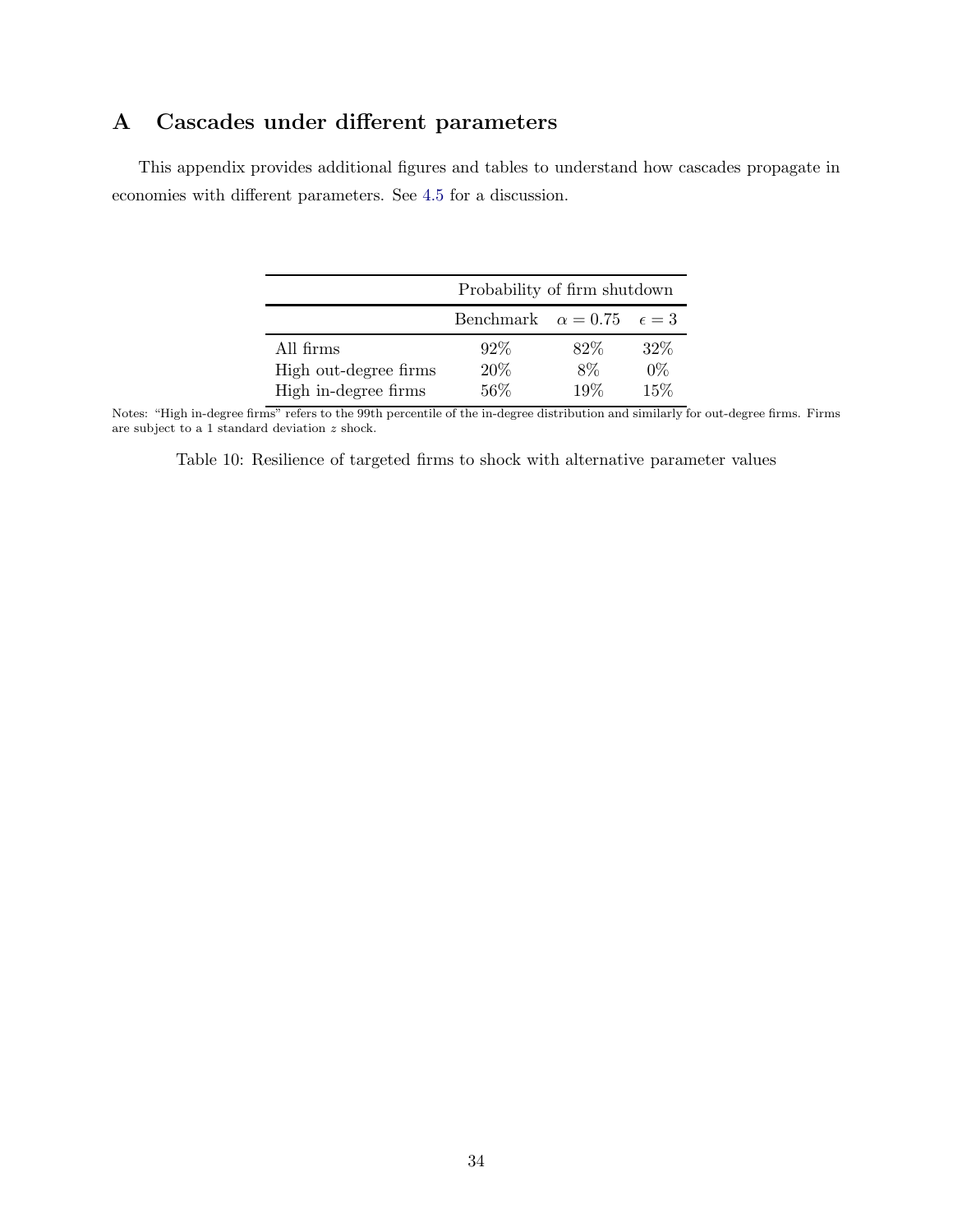

(b)  $\alpha = 0.75$ 

Notes: The distance d measures the shortest path, in terms of numbers of connections, from the targeted firm. "High in-degree firms" refers to the 99th percentile of the in-degree distribution and similarly for out-degree firms.

Figure 8: Cascades of firm shutdowns with alternative parameter values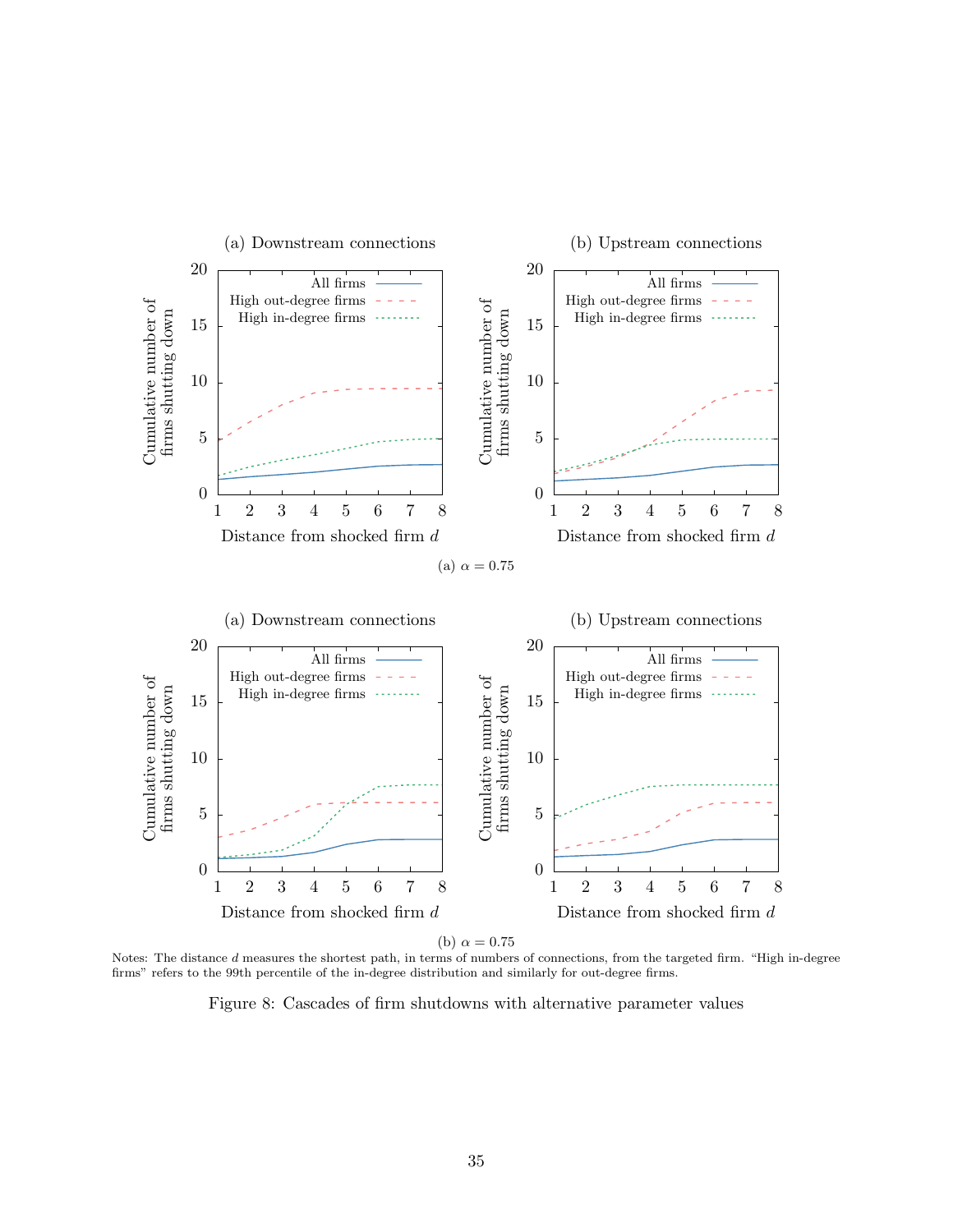# B Proofs

This section contains the proofs of the lemmas and propositions stated in the main text of the paper.

#### **B.1** Determination and Uniqueness of  $q$

An intermediate step in the proof of the uniqueness of q uses the following definition of Rconcavity.

**Definition.** [\(Kennan,](#page-32-11) [2001](#page-32-11)) A function  $g : \mathbb{R}^n \to \mathbb{R}^n$  is radially quasiconcave ("R-concave") if  $g(x) = 0$  and  $x > 0$  and  $0 \le \lambda \le 1$  implies  $g(\lambda x) \ge 0$ . If (in addition)  $0 < \lambda < 1$  implies  $g(\lambda x) > 0$ , then  $g$  is strictly R-concave.

In addition, we also need the concept of a quasi-increasing function.

**Definition.** [\(Kennan](#page-32-11), [2001](#page-32-11)) A function  $g : \mathbb{R}^n \to \mathbb{R}^n$  is quasi-increasing if  $y_i = x_i$  and  $y_j \ge x_j$  for all j implies  $g_i(y) \ge g_i(x)$ .

<span id="page-35-0"></span>The following Lemma is used as an intermediate step to prove the uniqueness of the vector q. **Lemma 3.** Consider the mapping  $g : \mathbb{R}^n \to \mathbb{R}^n$  defined as

$$
g_j(p) = (z_j A)^{\epsilon} \left( \sum_{i=1}^n \Omega_{ij} p_i^{\frac{\epsilon-1}{\epsilon}} \right)^{\alpha \frac{\epsilon}{\epsilon-1}} - p_j.
$$

Then f is strictly R-concave.

*Proof.* Suppose that there exists a  $p^* > 0$  such that  $g(p^*) = 0$ . Then, for  $0 \leq \lambda \leq 1$ ,

$$
g_j(\lambda p^*) = (z_j A)^{\epsilon} \lambda^{\alpha} \left( \sum_{i=1}^n \Omega_{ij} (p_i^*)^{\frac{\epsilon-1}{\epsilon}} \right)^{\alpha} \frac{\epsilon}{\epsilon-1}} - \lambda p_j^*
$$
  
\n
$$
\ge (z_j A)^{\epsilon} \lambda \left( \sum_{i=1}^n \Omega_{ij} (p_i^*)^{\frac{\epsilon-1}{\epsilon}} \right)^{\alpha} \frac{\epsilon}{\epsilon-1}} - \lambda p_j^*
$$
  
\n
$$
\ge \lambda g_j (p^*)
$$
  
\n
$$
\ge 0
$$

with strict inequality for  $0 < \lambda < 1$  since  $0 < \alpha < 1$  and  $\sum_{i=1}^{n} \Omega_{ij} \geq 1$ , which completes the  $\Box$ proof.

**Proposition [1.](#page-7-4)** The Lagrange multipliers associated with the efficient allocation satisfy

$$
q_j = z_j \theta_j A \left( \sum_{i=1}^n \Omega_{ij} q_i^{\epsilon-1} \right)^{\frac{\alpha}{\epsilon-1}}, \quad \forall j \in \{1, \dots, n\}
$$
 (7)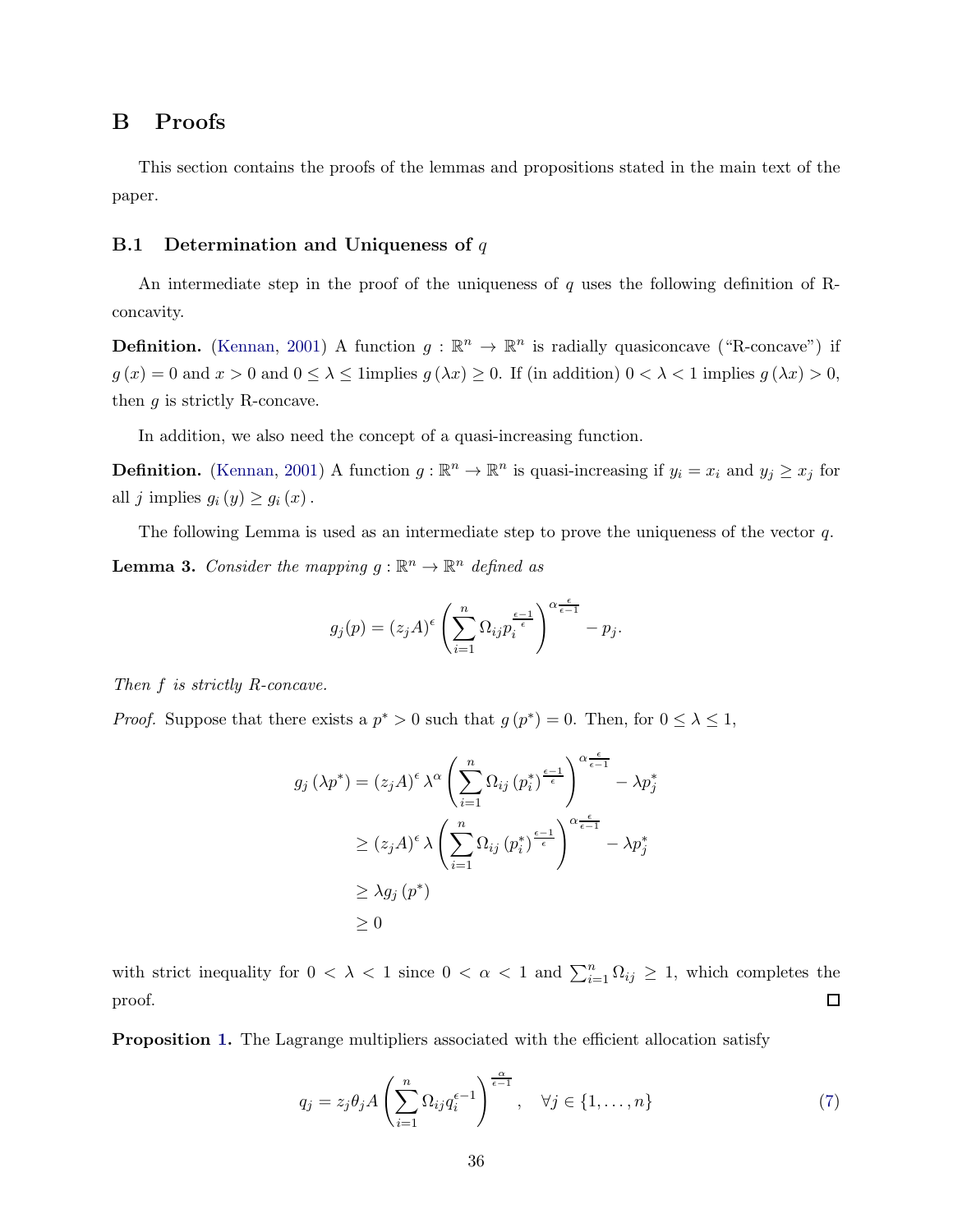where  $q_j = w/\lambda_j$ . Furthermore, there is a unique vector q that satisfies [\(7\)](#page-7-3) such that  $q_j > 0$  if firm  $j$  is active and part of a strongly connected set of active firms.

*Proof.* The first-order conditions with respect to  $l_j$  and  $x_{ij}$  are

$$
\lambda_j (1 - \alpha) y_j = w l_j
$$
\n
$$
\lambda_j \alpha \theta_j \frac{A z_j}{\alpha^{\alpha} (1 - \alpha)^{1 - \alpha}} \left( \sum_{j=1}^n (\Omega_{ij} x_{ij})^{\frac{\epsilon - 1}{\epsilon}} \right)^{\alpha \frac{\epsilon}{\epsilon - 1} - 1} l_j^{1 - \alpha} \Omega_{ij} x_{ij}^{\frac{\epsilon - 1}{\epsilon}} = \lambda_i x_{ij}.
$$
\n(13)

Combining these first-order conditions with the production function yields

<span id="page-36-2"></span><span id="page-36-1"></span>
$$
x_{ij}\lambda_i^{\epsilon} = \lambda_j^{\epsilon}\alpha \left(z_j\theta_j A\left(\frac{\lambda_j}{w}\right)^{1-\alpha}\right)^{\frac{\epsilon-1}{\alpha}} y_j.
$$
 (14)

Plugging this equation and the first-order condition for  $l_j$  back into the production function yields  $(7).$  $(7).$ 

To prove the uniqueness of  $q$ , I rely on a result by [Kennan](#page-32-11)  $(2001)$  $(2001)$ . Consider the change of variable  $p_j = q_j^{\epsilon}$  and, since  $q_j = 0$  if  $\theta_j = 0$ , let us only consider the j's such that  $\theta_j > 0$ . The recursive equation becomes

<span id="page-36-0"></span>
$$
p_j = (z_j A)^{\epsilon} \left(\sum_{i=1}^n \Omega_{ij} p_i^{\frac{\epsilon-1}{\epsilon}}\right)^{\alpha \frac{\epsilon}{\epsilon-1}}.
$$
\n(15)

Denote the right-hand side of that equation by  $f_j(p)$  and define the function  $g: \mathbb{R}^n \to \mathbb{R}^n$  as  $g(p) = f(p) - p$ . Then, from Lemma [3,](#page-35-0) we now that g is strictly R-concave. Note also that g is quasi-increasing.

Consider the mapping  $h : \mathbb{R} \to \mathbb{R}^n$  defined as  $h(s) = f(\mathbb{1}s)$  where  $\mathbb{1}$  is a vector full of 1. Then  $h(s)$  is strictly concave, strictly increasing and differentiable with  $h(0) = 0$ ,  $\lim_{s\to 0} h'(s) = \infty$  and  $\lim_{s\to\infty} h'(s) = 0$ . As a result, there exist  $b > a > 0$  such that  $h(a) > a$  and  $h(b) < b$ . Then Theorem 3.1 and Theorem 3.2 of [Kennan](#page-32-11) [\(2001](#page-32-11)) apply and [15](#page-36-0) has a unique positive fixed point  $p^*$ . There is therefore a unique positive  $q^*$  that satisfies [\(7\)](#page-7-3). It is such that  $q_j^* = (p_j^*)^{\frac{1}{\epsilon}}$  for  $\theta_j > 0$  and j is part of a strongly connected set,<sup>35</sup> and  $q_j^* = 0$  otherwise. Note that the proof goes through if we include the reshaping constant in [\(7\)](#page-7-3).  $\Box$ 

<sup>&</sup>lt;sup>35</sup>This assumption is necessary to be sure that the firm has access to at least one input.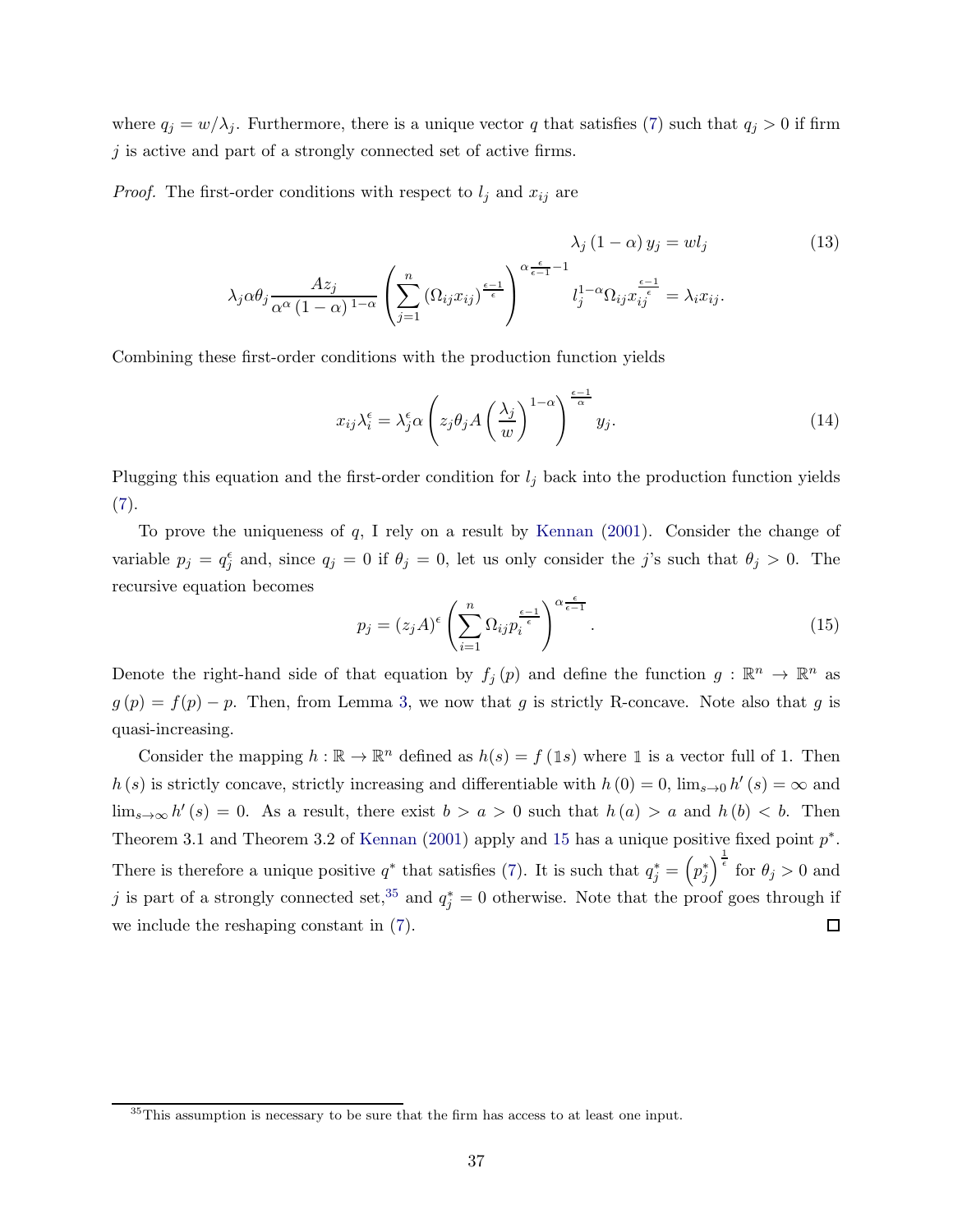### B.2 Efficient Allocation with Exogenous Firm Status

Lemma [1.](#page-8-0) Aggregate output in the optimal allocation is given by

$$
Y = Q\left(L - f \sum_{j=1}^{n} \theta_j\right).
$$
\n(8)

where  $Q \equiv \left(\sum_{j=1}^n q_j^{\sigma-1}\right)^{\frac{1}{\sigma-1}}$ .

*Proof.* The first-order condition on  $y_j^0$  yields

$$
y_j^0 = \left(\frac{q_j}{w}\right)^{\sigma} Y.
$$

Raising both side of this equation to the power  $\frac{\sigma-1}{\sigma}$  and summing across firm we find that  $w = Q$ , so that the aggregate labor productivity is equal to the shadow value of labor. Using the first-order conditions  $(13)$  and  $(14)$  into the resource constraints  $(2)$ , we find

$$
y_j^0 + \sum_{k=1}^n x_{jk} - y_j \le 0
$$
  

$$
y_j^0 + \sum_{k=1}^n \Omega_{jk} \left(\frac{q_j}{q_k}\right)^{\epsilon} \alpha \left(z_k \theta_k A \left(\frac{1}{q_k}\right)^{1-\alpha}\right)^{\frac{\epsilon-1}{\alpha}} \frac{q_k l_k}{1-\alpha} - \frac{q_j l_j}{1-\alpha} \le 0
$$
  

$$
y_j^0 + \sum_{k=1}^n \Omega_{jk} q_j^{\epsilon} \frac{\alpha}{1-\alpha} \left(\frac{z_k A \theta_k}{q_k}\right)^{\frac{\epsilon-1}{\alpha}} l_k - \frac{q_j}{1-\alpha} l_j \le 0
$$

which, taking the other variables as fixed, is a linear equation in l. Combining with the first-order condition on  $y_j^0$  we find

<span id="page-37-0"></span>
$$
\left(\frac{q_j}{Q}\right)^{\sigma-1} \frac{Y}{Q} = \frac{1}{1-\alpha} \left[ l_j - \sum_{k=1}^n \Omega_{jk} q_j^{\epsilon-1} \alpha \left(\frac{z_k A \theta_k}{q_k}\right)^{\frac{\epsilon-1}{\alpha}} l_k \right].
$$
\n(16)

Define the  $n \times n$  matrix  $\Gamma$  with elements

$$
\Gamma_{jk} = \Omega_{jk} q_j^{\epsilon - 1} \left( \frac{z_k A \theta_k}{q_k} \right)^{\frac{\epsilon - 1}{\alpha}}.
$$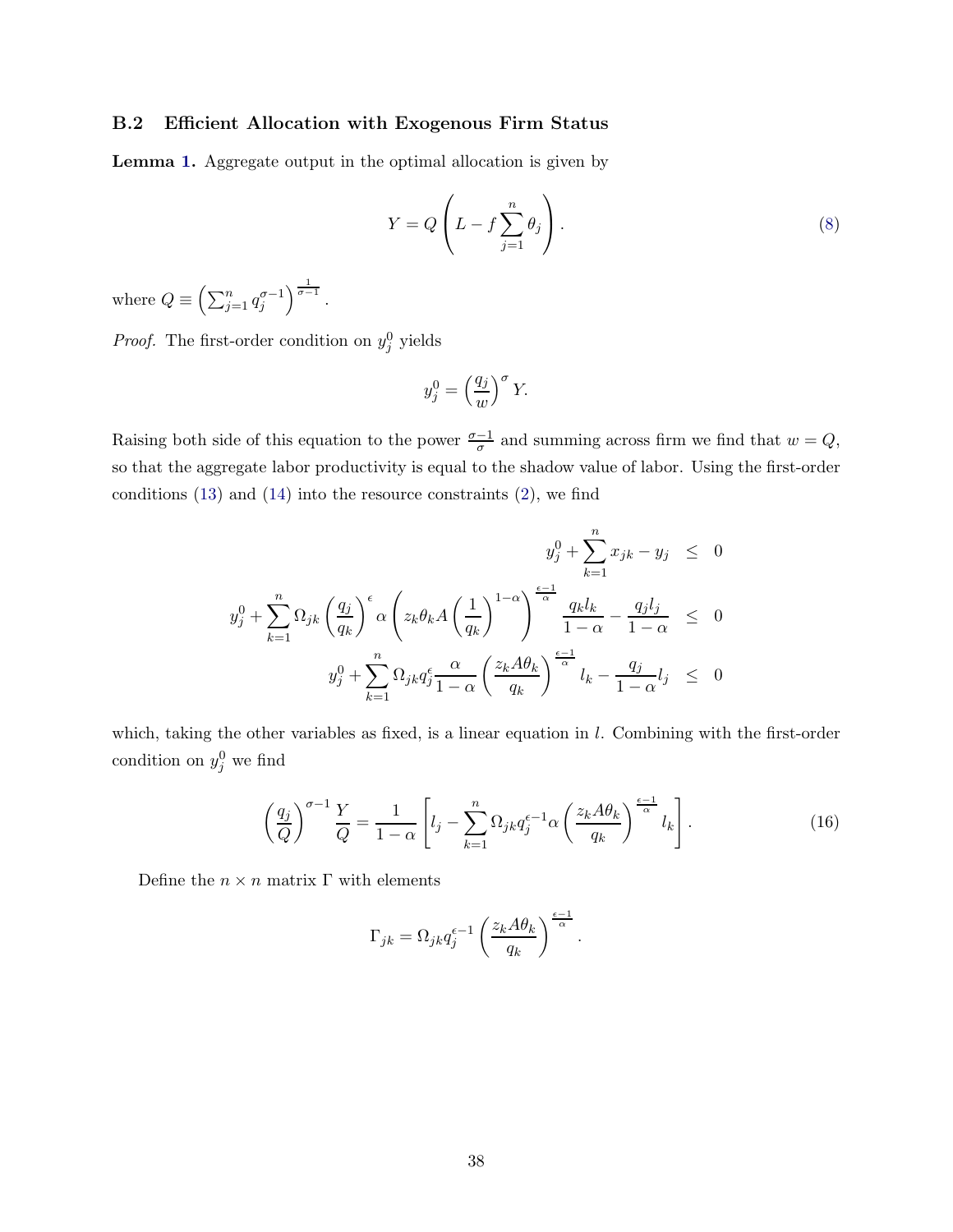Using [\(7\)](#page-7-3) we can write  $\Gamma_{jk}$  as

$$
\Gamma_{jk} = \Omega_{jk} (q_j)^{\epsilon - 1} \left( \frac{z_k A \theta_k}{\theta_k A z_k \left( \sum_{i=1}^n \Omega_{ik} q_i^{\epsilon - 1} \right)^{\frac{\alpha}{\epsilon - 1}}} \right)^{\frac{\epsilon - 1}{\alpha}}
$$
\n
$$
= \frac{\Omega_{jk} q_j^{\epsilon - 1}}{\sum_{i=1}^n \Omega_{ik} q_i^{\epsilon - 1}}.
$$

Summing [\(16\)](#page-37-0) across firms, we get

$$
\frac{Y}{Q} = \frac{1}{1-\alpha} \left[ \left( L - f \sum_{j=1}^{n} \theta_j \right) - \alpha \sum_{k=1}^{n} \frac{\sum_{j=1}^{n} \Omega_{jk} q_j^{\epsilon-1}}{\sum_{i=1}^{n} \Omega_{ik} q_i^{\epsilon-1}} l_k \right]
$$

$$
= \left( L - f \sum_{j=1}^{n} \theta_j \right).
$$

where I used the resource constraint on labor, which completes the proof.

We can derive all the relevant quantities in the allocation by using  $(16)$ . Beginning by rewriting the equation in matrix form

$$
\left(\frac{q}{Q}\right)^{\circ(\sigma-1)}\frac{Y}{Q} = \frac{1}{1-\alpha}\left[I_n - \alpha\Gamma\right]l.
$$

Inverting this equation<sup>36</sup>, we find the labor allocation

$$
l = (1 - \alpha) \frac{Y}{Q} [I_n - \alpha \Gamma]^{-1} \left(\frac{q}{Q}\right)^{o(\sigma - 1)}.
$$

Returning to the first-order condition on labor we can find the output of each firm

$$
y_j = \frac{1}{1 - \alpha} l_j q_j
$$
  
= 
$$
\frac{1}{1 - \alpha} (1 - \alpha) Y [I_n - \alpha \Gamma]^{-1} \left(\frac{q}{Q}\right)^{\infty}.
$$

and [\(14\)](#page-36-2) we find the amount of goods transiting between any two firms

$$
x_{ij} = \left(\frac{q_i}{q_j}\right)^{\epsilon} \alpha \left(z_j \theta_j A\left(\frac{1}{q_j}\right)^{1-\alpha}\right)^{\frac{\epsilon-1}{\alpha}} y_j.
$$

<sup>&</sup>lt;sup>36</sup>If no self-connection are allowed,  $\Omega_{jj} = 0$  for all j, then  $[I_n - \alpha \Gamma]^T$  is strictly diagonally dominant (since the columns of Γ sum to 1 and  $0 < \alpha < 1$ ) and it is therefore invertible. Since the transpose of an invertible matrix is invertible,  $[I_n - \alpha \Gamma]$  is also invertible. In the numerical exercises,  $I_n - \alpha \Gamma$  is always invertible.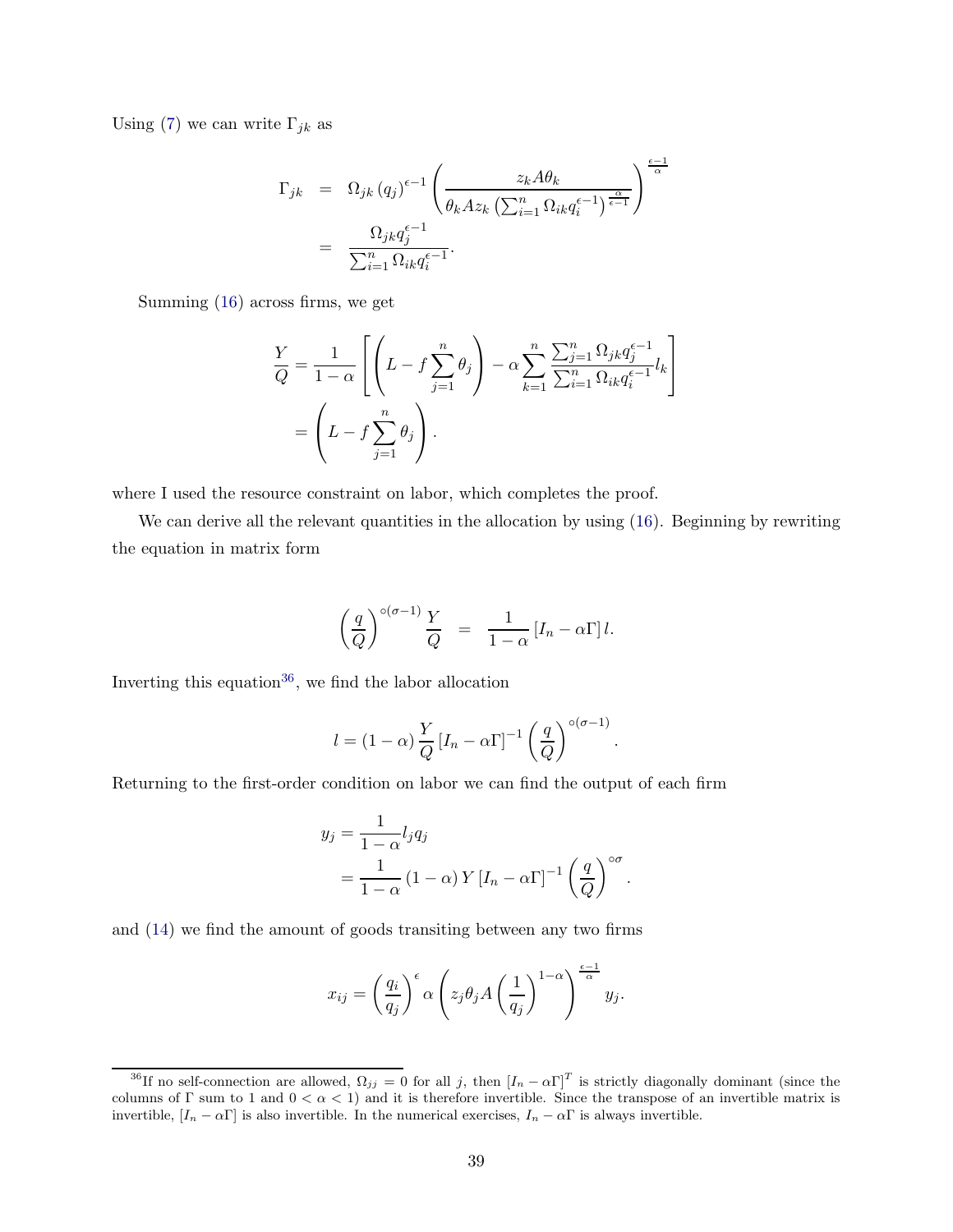### B.3 Reshaping approach

#### Preliminary results

The second concavity proof uses the following lemmas.

<span id="page-39-0"></span>**Lemma 4.** Let  $F = A - \varepsilon B$  where  $\epsilon > 0$ , A is the  $n \times n$  matrix with every elements equal to 1 and B is an  $n \times n$  matrix with coefficients  $b_{ij} \geq 0$ . Let P denote an orthogonal projection onto the subspace  $S: \sum_{i=1}^n x_i = 0$ . If B is negative definite on H then F is positive semi-definite for  $\varepsilon > 0$ small enough.

*Proof.* By the Min-Max theorem, the negative definiteness of B on H implies that  $x'Bx \leq -d||x||^2$ for  $x \in H$  and some  $d > 0$ . Take a vector  $z = x + y$  where  $x \in S$  and  $y \perp S$ . Then, for  $\varepsilon$  small enough,

$$
z'(A - \varepsilon B) z = z'Az - \varepsilon z' B z = n ||y||^2 - \varepsilon x' B x - \varepsilon y' B y - 2\varepsilon y' B x
$$
  
\n
$$
\ge (n - 1/2) ||y||^2 + d\varepsilon ||x||^2 - 2\varepsilon ||B|| ||x|| ||y||
$$
  
\n
$$
\ge 0.
$$

which is the result.

<span id="page-39-1"></span>**Lemma 5.** Let  $X \subset \mathbb{R}^n$  be a nonempty convex set such that  $int(X)$  is also nonempty and let  $f: X \to \mathbb{R}$  be a continuous function. If f is convex on  $int(X)$  then f is convex on X.

*Proof.* Since int  $(X) \neq \emptyset$ , then cl (int  $(X)$ ) = cl  $(X)$ . Therefore, for all  $x \in X$  there exists a sequence  $x_n \to x$  with  $x_n \in \text{int}(X)$ . Take two points  $x, y \in X$  and  $x_n \to x$ ,  $y_n \to y$  with  $x_n \in \text{int}(X)$  and  $y_n \in \text{int}(X)$ . For any  $\lambda \in [0,1]$ , by the convexity of f on  $\text{int}(X)$  we have

$$
f(\lambda x_n + (1 - \lambda) y_n) \leq \lambda f(x_n) + (1 - \lambda) f(y_n).
$$

Therefore, by continuity of  $f$  on  $X$ ,

$$
f(\lambda x + (1 - \lambda) y) = \lim_{n \to \infty} f(\lambda x_n + (1 - \lambda) y_n)
$$
  
\$\leq\$ 
$$
\lim_{n \to \infty} \lambda f(x_n) + (1 - \lambda) f(y_n) = \lambda f(x) + (1 - \lambda) f(y)
$$

so that  $f$  is convex on  $X$ .

 $\Box$ 

 $\Box$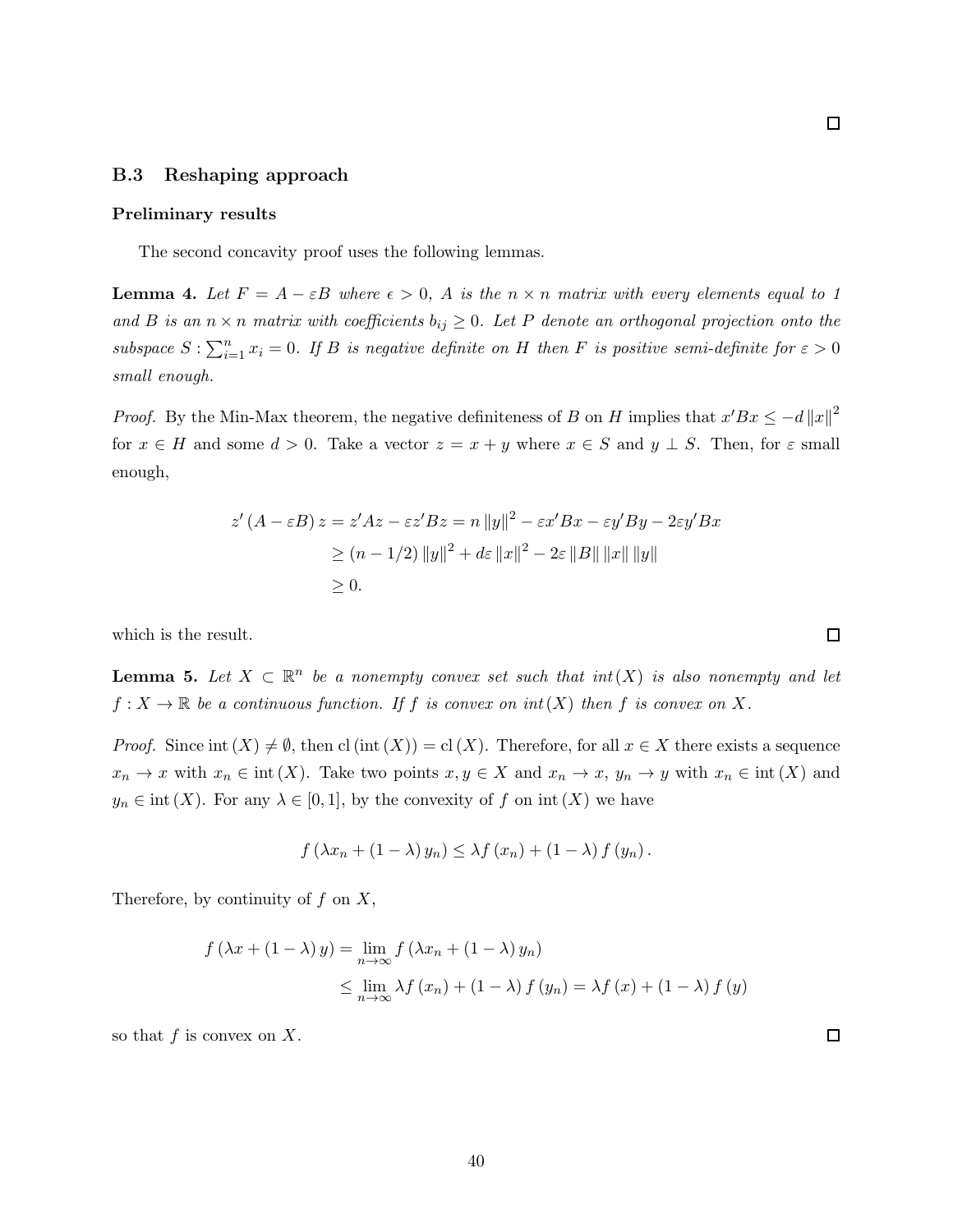#### Proofs of concavity

**Proposition [2.](#page-10-0)** If the network of potential connections is such that  $\Omega_{ij} = c_i d_j$  for some vectors  $c, d \in \mathbb{R}^n$ , then the Karush-Kuhn-Tucker conditions are necessary and sufficient to characterize a solution to  $\mathcal{P}_{RR}$ .

*Proof.* The proof first finds conditions under which  $V_{RR}$  is log-concave. Raising both sides of [\(21\)](#page-43-0) to the power  $\epsilon - 1$ , multiplying them by  $c_j \theta_j^b$  and summing across firms we find that

$$
\sum_{j=1}^{n} c_j \theta_j^b (q_j(\theta)) \epsilon^{-1} = \left( \sum_{j=1}^{n} c_j d_j^{\alpha} (Az_j)^{\epsilon-1} \theta_j^{a(\epsilon-1)+b} \right)^{\frac{1}{1-\alpha}}
$$

so that

$$
q_j(\theta) = z_j \theta_j^a A d_j^{\alpha} \left( \sum_{i=1}^n c_i d_i^{\alpha} (Az_i)^{\epsilon-1} \theta_i^{a(\epsilon-1)+b} \right)^{\frac{\alpha}{1-\alpha} \frac{1}{\epsilon-1}}
$$

.

Using the expression for  $V_{RR}(\theta)$ , we find that

$$
\log (V_{RR}(\theta)) = \frac{1}{\sigma - 1} \log \left( \left( \sum_{j=1}^{n} \left( z_j \theta_j^a A d_j^{\alpha} \right)^{\sigma - 1} \right) \left( \sum_{i=1}^{n} c_i d_i^{\alpha} (A z_i)^{\epsilon - 1} \theta_i^{a(\epsilon - 1) + b} \right)^{\frac{\alpha}{1 - \alpha} \frac{\sigma - 1}{\epsilon - 1}} \right)
$$
  
+ 
$$
\log \left( L - f \sum_{j=1}^{n} \theta_j \right)
$$
  
= 
$$
\frac{1}{\sigma - 1} \log \left( \sum_{j=1}^{n} \left( z_j \theta_j^a A d_j^{\alpha} \right)^{\sigma - 1} \right) + \frac{1}{\epsilon - 1} \frac{\alpha}{1 - \alpha} \log \left( \sum_{i=1}^{n} c_i d_i^{\alpha} (A z_i)^{\epsilon - 1} \theta_i^{a(\epsilon - 1) + b} \right)
$$
  
+ 
$$
\log \left( L - f \sum_{j=1}^{n} \theta_j \right).
$$

If  $0 < a \leq (\sigma - 1)^{-1}$ ,  $-a(\epsilon - 1) \leq b \leq 1 - a(\epsilon - 1)$  (and in particular if a and b satisfy  $(\star)$ ) the exponents on  $\theta$  are all between 0 and 1 so that the first two summations are concave functions of  $\theta$ . The last summation is linear in  $\theta$  so it is concave. Since the log of a concave function is concave, we have that  $\log(V_{RR})$  is also a concave function of  $\theta$ . Since, in addition, the constraint set  $\theta \in [0,1]^n$ is convex and the Slater's qualification condition is obviously satisfied, the Karush-Kuhn-Tucker conditions are necessary and sufficient to characterize an optimal solution to the maximization of  $\log(V_{RR}(\theta))$  on the set  $\theta \in [0,1]^n$ . Since log is a monotone transformation, a solution to this problem also solves  $\mathcal{P}_{RR}$ .  $\Box$ 

**Proposition [3.](#page-10-1)** Let  $\sigma = \epsilon$  and suppose that the fixed cost  $f > 0$  and the dispersion in productivities  $\overline{z} - \underline{z} > 0$  are not too big. If the network  $\Omega$  is large enough and sufficiently connected with  $\Omega_{ii} = 0$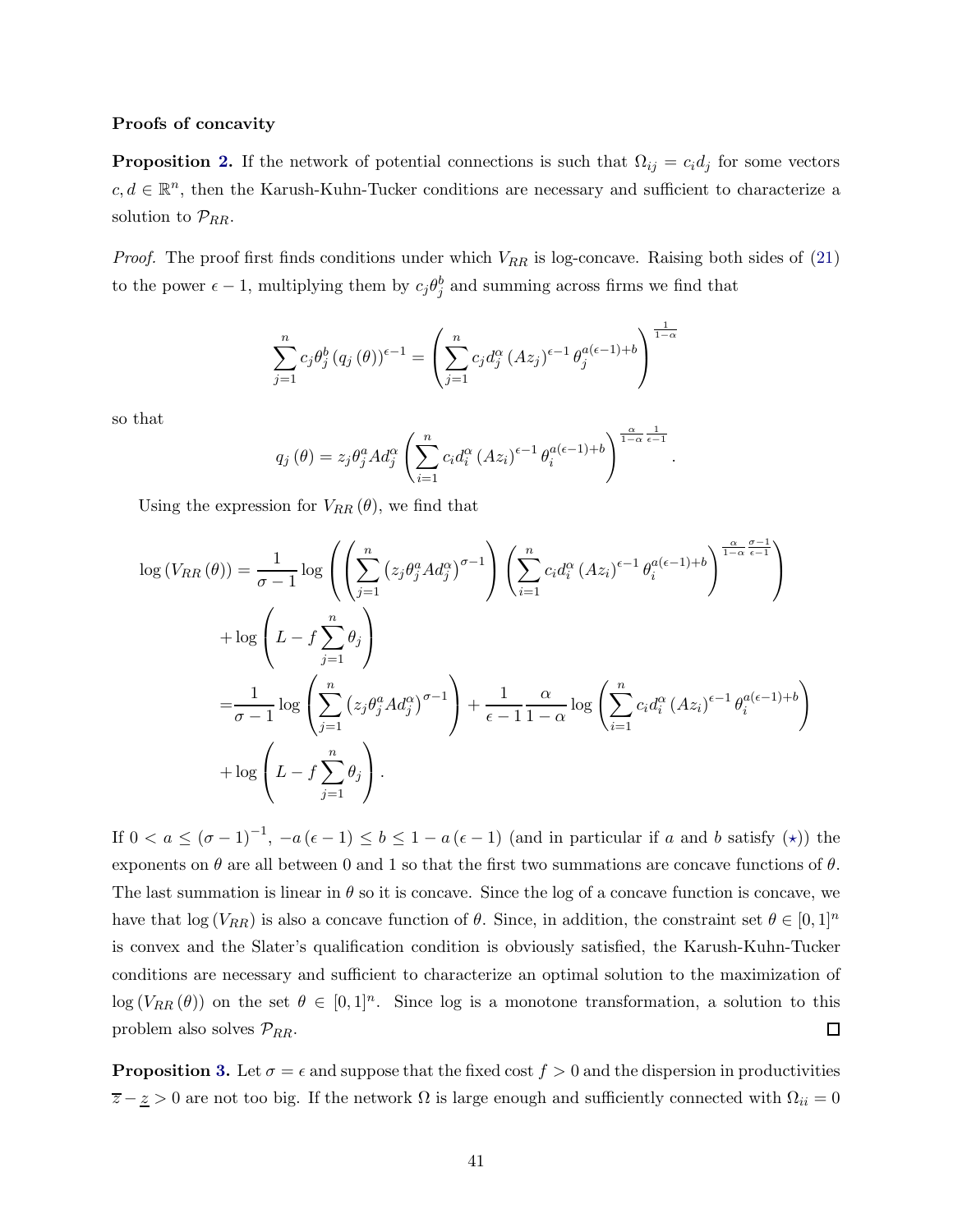for all *i*, then the Karush-Kuhn-Tucker conditions are necessary and sufficient to characterize a solution to  $\mathcal{P}_{RR}$ .

*Proof.* Define  $p_j = q_j^{\sigma-1}$  and

$$
g^j = \frac{p_j}{z_j^{\sigma-1} \left(\sum_i \Omega_{ij} p_i\right)^{\alpha}}.
$$

Using this notation, the optimization problem  $\mathcal{P}_{RR}$  can be written as

$$
\min_{p \in P} -\frac{1}{\sigma - 1} \log \left( \sum_{j} p_j \right) - \log \left( L - f \sum_{j=1}^{n} g^j \left( p \right) \right)
$$

where the set  $P$  is defined as the set of  $p$  such that

$$
-p_j \le 0
$$
  

$$
p_j \le z_j^{\sigma-1} \left(\sum_i \Omega_{ij} p_i\right)^{\alpha}
$$

for each  $j \in \{1, \ldots, n\}.$ 

We first show that the objective function, which we denote by  $\Lambda(p)$ , is convex on the interior of P. To do so, consider the set  $P_\mu$ as the set of p such that

$$
p_j \ge \mu
$$
  

$$
p_j \le z_j^{\sigma-1} \left(\sum_i \Omega_{ij} p_i\right)^{\alpha}
$$

for  $\mu > 0$ . The hessian of  $\Lambda$  is

$$
\frac{\partial^2 \Lambda}{\partial p_k \partial p_l} = \frac{1}{\epsilon - 1} \frac{1}{\left(\sum_j p_j\right)^2} + f \frac{\sum_j g_{kl}^j(p)}{L - f \sum_j g^j(p)} + f^2 \frac{\left(\sum_j g_k^j(p)\right) \left(\sum_j g_l^j(p)\right)}{\left(L - f \sum_j g^j(p)\right)^2}.
$$

The last term can clearly be expressed as a Gramian matrix and its contribution to the hessian is therefore positive semidefinite. Using the derivatives of  $g$  explicitly, the first two terms become

$$
\frac{1}{\epsilon - 1} \frac{1}{\left(\sum_{j} p_{j}\right)^{2}} + f \frac{1}{L - f \sum_{j} g^{j}\left(p\right)} \left(\sum_{j} \alpha\left(\alpha + 1\right) \frac{p_{j} \Omega_{kj} \Omega_{lj}}{z_{j}^{\sigma - 1}\left(\sum_{i} \Omega_{ij} p_{i}\right)^{\alpha + 2}}\right)
$$
(17)

<span id="page-41-0"></span>
$$
-\alpha \frac{\Omega_{lk}}{z_k^{\sigma-1} \left(\sum_i \Omega_{ik} p_i\right)^{\alpha+1}} - \alpha \frac{\Omega_{kl}}{z_l^{\sigma-1} \left(\sum_i \Omega_{il} p_i\right)^{\alpha+1}}\right).
$$
(18)

The first term in the parenthesis can be written as a Gramian matrix in which each element  $k, l$  is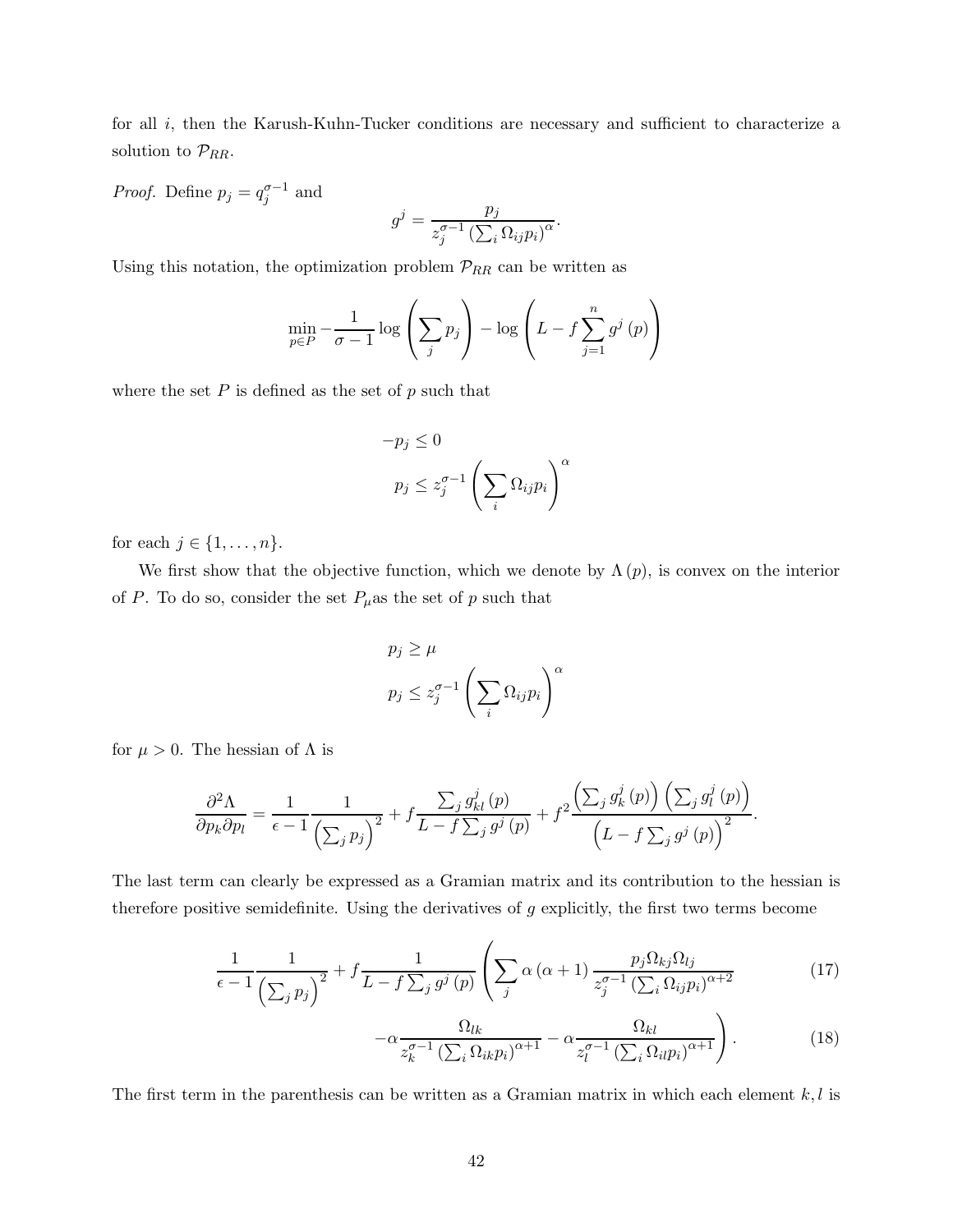the scalar product of the pair of vectors  $v_k$  and  $v_l$  with

$$
v_m = \left[ \sqrt{\frac{\alpha(\alpha+1)p_1}{z_1^{\sigma-1}(\sum_i \Omega_{i1}p_i)^{\alpha+2}}} \Omega_{m1} \cdots \sqrt{\frac{\alpha(\alpha+1)p_j}{z_j^{\sigma-1}(\sum_i \Omega_{ij}p_i)^{\alpha+2}}} \Omega_{mj} \cdots \sqrt{\frac{\alpha(\alpha+1)p_n}{z_n^{\sigma-1}(\sum_i \Omega_{in}p_i)^{\alpha+2}}} \Omega_{mn} \right].
$$

The contribution to the hessian of the first term in the parenthesis in [\(17\)](#page-41-0) is therefore positive semidefinite.

Summarizing the results so far, the hessian  $H$  can be written as

$$
H=A+f\frac{1}{L-f\sum_{j}g^{j}\left( p\right) }\left( B-C\right) +f^{2}D
$$

where all the elements of matrix A are the same, B is positive semidefinite, D is positive semidefinite and  $C$  is the symmetric matrix with elements

$$
c_{kl} = \alpha \frac{\Omega_{lk}}{z_k^{\sigma-1} \left(\sum_i \Omega_{ik} p_i\right)^{\alpha+1}} + \alpha \frac{\Omega_{kl}}{z_l^{\sigma-1} \left(\sum_i \Omega_{il} p_i\right)^{\alpha+1}}.
$$

By Lemma [4,](#page-39-0) H is positive semidefinite, for  $f > 0$  small enough, if C is negative definite on the subspace  $S: \sum_{i=1}^{n} x_i = 0$ . Denote the largest element of C by  $\overline{c}$ . Then

$$
C = \overline{c}O - \tilde{C}
$$

where O is a matrix such that  $o_{ij} = 1$  for all i, j and where  $\tilde{C}$  is a matrix with elements  $\tilde{c}_{ij} =$  $\overline{c} - c_{ij} \geq 0$ . Since  $x \in S$ ,  $x'Ox = 0$  and thus  $x'Cx = -x'\tilde{C}x$ . The matrix C is therefore negative definite on S if  $\tilde{C}$  is positive definite on S. Since  $\Omega_{ii} = 0$  for all i,  $c_{ii} = 0$  for all i. Then,  $\tilde{C}$  is strictly diagonally dominant if

<span id="page-42-0"></span>
$$
1 > \sum_{l \neq k} \left( 1 - \frac{c_{kl}}{\overline{c}} \right). \tag{19}
$$

for all  $k$ . This inequality is strictly satisfied when the network is large enough, is sufficiently connected and when the dispersion in z is sufficiently small. Indeed, in the limit  $c_{kl}/\overline{c} \rightarrow 1$  for all  $l \neq k$  so that the right-hand side of [\(19\)](#page-42-0) goes to 0 for each k. There is therefore a positive measure of productivity ranges  $[\underline{z}, \overline{z}]$ , networks  $\Omega$  and number of firms close enough to the limit, such that C is positive definite on S and therefore such that C is negative definite on S.

By Lemma [4,](#page-39-0) the hessian matrix  $H$  is therefore positive semidefinite for  $f$  sufficiently small and  $Λ$  is therefore convex on  $P_{\mu}$ . Since this is true for every  $\mu > 0$ , Λ is therefore convex on int (P). Since  $\Lambda$  is continuous, it is also convex on P by Lemma [5.](#page-39-1) Since the Slater condition is also satisfied on P, the Karush-Kuhn-Tucker conditions are therefore necessary and sufficient to characterize a solution to  $\mathcal{P}_{RR}$ .  $\Box$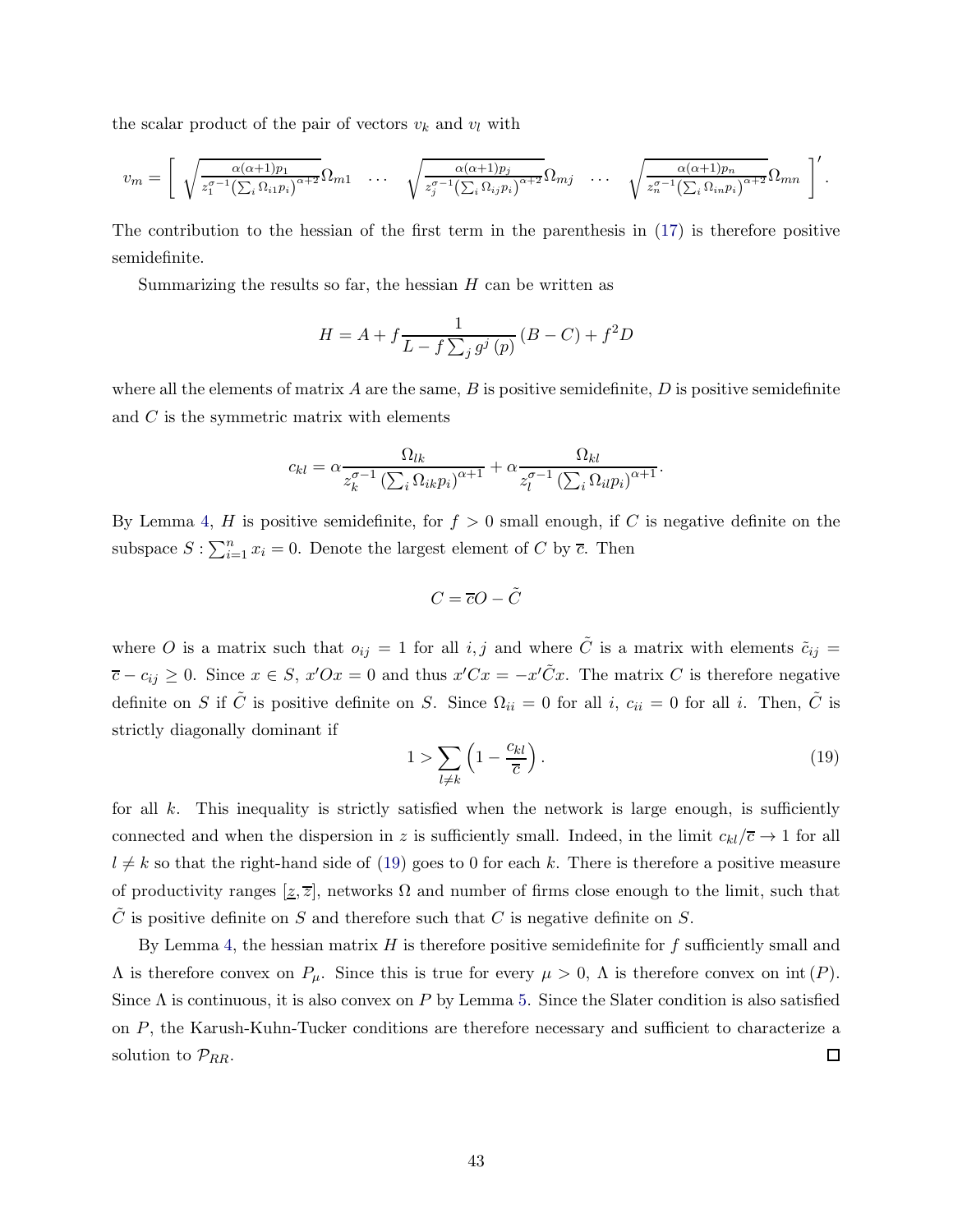#### Proof of equivalence of the solutions

Denote by  $V_{RR} : [0,1]^n \to \mathbb{R}^+$  the objective function of  $\mathcal{P}_{RR}$  defined as

$$
V_{RR}(\theta) = \left(\sum_{j=1}^{n} (q_j(\theta))^{\sigma-1}\right)^{\sigma-1} \left(L - f \sum_{j=1}^{n} \theta_j\right)
$$
 (20)

where  $q_j$  is implicitly defined as

<span id="page-43-0"></span>
$$
q_j(\theta) = z_j \theta_j^a A \left( \sum_{i=1}^n \theta_i^b \Omega_{ij} (q_i(\theta))^{\epsilon-1} \right)^{\frac{\alpha}{\epsilon-1}}.
$$
 (21)

Similarly, denote by  $V_{SP}$  the objective function of  $P_{SP}$ .

**Proposition [4.](#page-10-2)** If  $\theta^*$  solves  $\mathcal{P}_{RR}$  and that  $\theta_j^* \in \{0,1\}$  for all j, then  $\theta^*$  also solves  $\mathcal{P}_{SP}$ .

*Proof.* From the assumptions of the proposition, assume that  $\theta^* \in \{0,1\}^n$  solves  $\mathcal{P}_{RR}$ . By construction, the objective function  $V_{RR}$  of  $\mathcal{P}_{RR}$  and the objective function  $V_{SP}$  of  $\mathcal{P}_{SP}$  coincide over  $\theta \in \{0,1\}^n$ . Therefore  $V_{RR}(\theta^*) = V_{SP}(\theta^*)$ . Since the feasible set of  $\mathcal{P}_{RR}, \theta \in [0,1]^n$ , contains the feasible set of  $\mathcal{P}_{SP}, \theta \in \{0,1\}^n$ , it must be that  $V_{SP}(\theta^*) \geq V_{SP}(\theta)$  for  $\theta \in \{0,1\}^n$ , otherwise  $\theta^*$ would not be a solution to  $\mathcal{P}_{RR}$ . Since  $\theta^*$  maximizes  $V_{SP}$  on the set  $\theta \in \{0,1\}^n$  it must be that  $\theta^*$ solves  $P_{SP}$ , which completes the proof.  $\Box$ 

Lemma [2.](#page-12-1) The first-order condition [\(11\)](#page-11-0) can be written as

$$
z_k^{\sigma-1}\theta_k^{a(\sigma-1)-1}F_1(Q,B_k)\left(L-f\sum_{j=1}^n\theta_j\right)-fQ+z_k^{\epsilon-1}\theta_k^{b-1+a(\epsilon-1)}\sum_{j=1}^n\beta_j\Omega_{kj}F_2(B_k,B_j)\frac{\partial q_j}{\partial B_j}=\overline{\mu}_k-\underline{\mu}_k\tag{12}
$$

where  $F_1$  and  $F_2$  are functions that only depend on the aggregates B's and Q.

Proof. Consider the term

$$
\frac{\partial q_k}{\partial \theta_k} \frac{\partial Q}{\partial q_k} = z_k a \theta_k^{a-1} A B_k^{\alpha} \times \left( \sum_{j=1}^n q_j^{\sigma-1} \right)^{\frac{1}{\sigma-1}-1} q_k^{\sigma-2}
$$

$$
= z_k a \theta_k^{a-1} A B_k^{\alpha} \times Q^{2-\sigma} (z_k \theta_k^a A B_k^{\alpha})^{\sigma-2}
$$

$$
= z_k^{\sigma-1} \theta_k^{a(\sigma-1)-1} F_1 (Q, B_k).
$$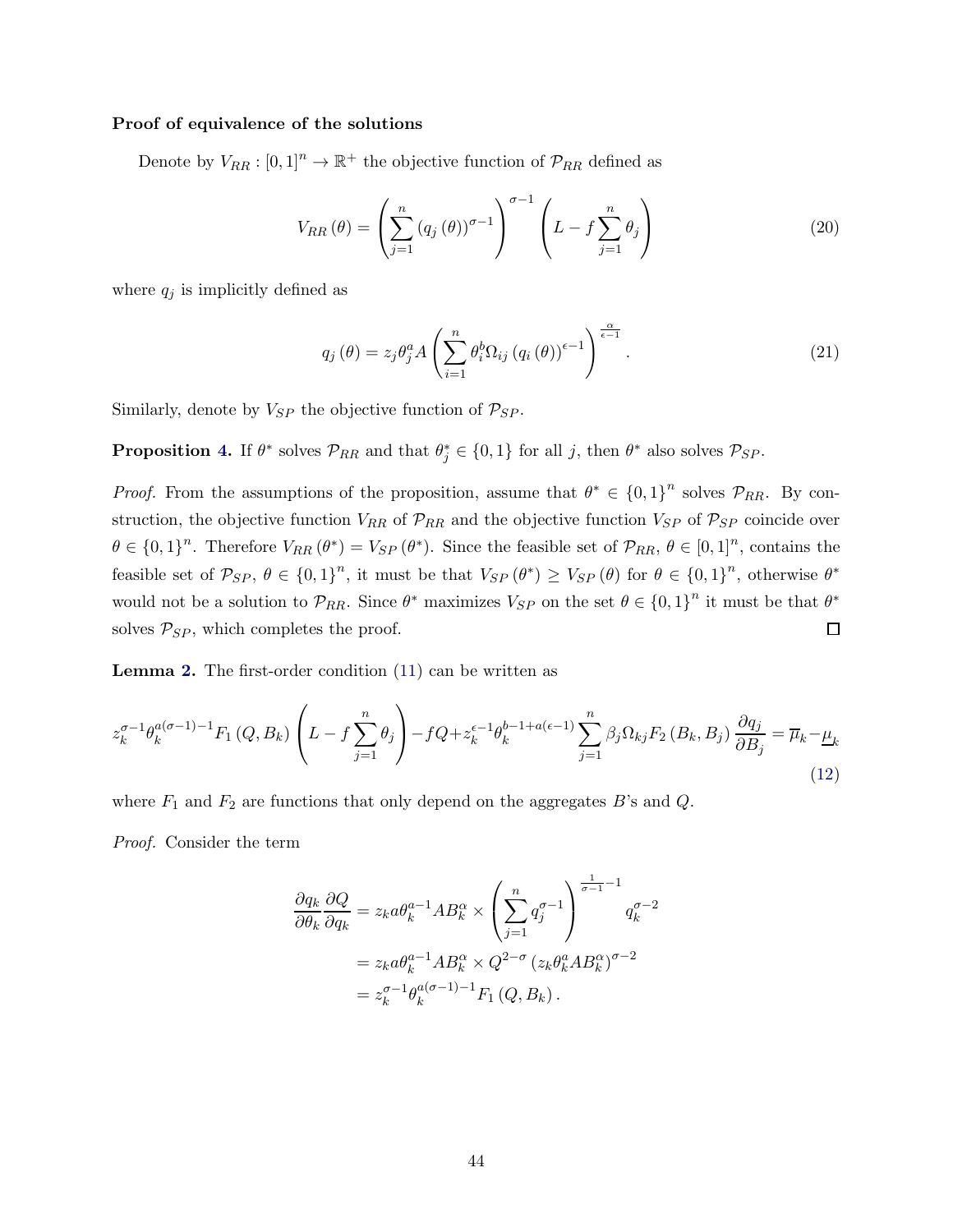Similarly, for the term in [\(11\)](#page-11-0) that is inside the summation

$$
\frac{\partial B_j}{\partial \theta_k} + \frac{\partial q_k}{\partial \theta_k} \frac{\partial B_j}{\partial q_k} = \frac{1}{\epsilon - 1} B_j^{2-\epsilon} b \theta_k^{b-1} \Omega_{kj} q_k^{\epsilon - 1} + a z_k \theta_k^{a-1} A B_k^{\alpha} \times B_j^{2-\epsilon} \theta_k^b \Omega_{kj} q_k^{\epsilon - 2}
$$
  
\n
$$
= B_j^{2-\epsilon} \theta_k^{b-1} \Omega_{kj} q_k^{\epsilon - 1} \left( a + b \frac{1}{\epsilon - 1} \right)
$$
  
\n
$$
= z_k^{\epsilon - 1} \theta_k^{b-1 + a(\epsilon - 1)} \Omega_{kj} B_j \left( \frac{A B_k^{\alpha}}{B_j} \right)^{\epsilon - 1} \left( a + b \frac{1}{\epsilon - 1} \right)
$$
  
\n
$$
= z_k^{\epsilon - 1} \theta_k^{b-1 + a(\epsilon - 1)} \Omega_{kj} F_2 (B_k, B_j).
$$

Substituting these two expressions in [\(11\)](#page-11-0) yields the result.

 $\Box$ 

# <span id="page-44-0"></span>C Algorithms

#### C.1 Network Creation

#### Random network

For a given number of firms n and a threshold t a connection  $\Omega_{ij} = 1$  is created if  $U < t$  where U ~ iid Uniform ([0,1]). In practice, t is set to  $t = c/n$  such that on average a firm is connected to c other firms. If a firm has no connection, the network is discarded and a new one is drawn.

#### Scale Free Network

I use the algorithm of [Catanzaro et al.](#page-31-14) [\(2005](#page-31-14)). The idea is to create a number of stubs, or half-connections, drawn from power law (PL) distributions on each node and then link the stubs together.

For each firm  $j \in \{1, ..., n\}$  draw a number of in-connections  $c_j^{in} \sim$  iid PL $(\beta)$  where  $\beta$  is the shape of the distribution. Similarly, draw a number of out-connections  $c_j^{out} \sim$  iid PL $(\beta)$ . If  $\sum_j c_j^{in} \neq \sum_j c_j^{out}$ , repeat the draws. Stack the in-connections in a list  $list_{in}$  and the out-connections in an another list  $list_{out}$ . For each element  $i \in list_{in}$ , randomly assign an element from  $j \in list_{out}$ . If  $\Omega_{ij} = 0$ , set  $\Omega_{ij} = 1$  and remove i and j from their respective list. If not, draw another j from  $list_{out}$ . Repeat the procedure until both lists are empty. If the lists are not empty and no new connections can be created, repeat the draws.

#### <span id="page-44-1"></span>C.2 Solving for the Efficient Allocation

#### Exhaustive search

This algorithm performs an exhaustive search of the  $2^n$  possible vectors  $\theta \in \{0,1\}^n$ . For each θ, iterate on equation [7](#page-7-3) to find q. Then compute Q and the value of the objective function Y using